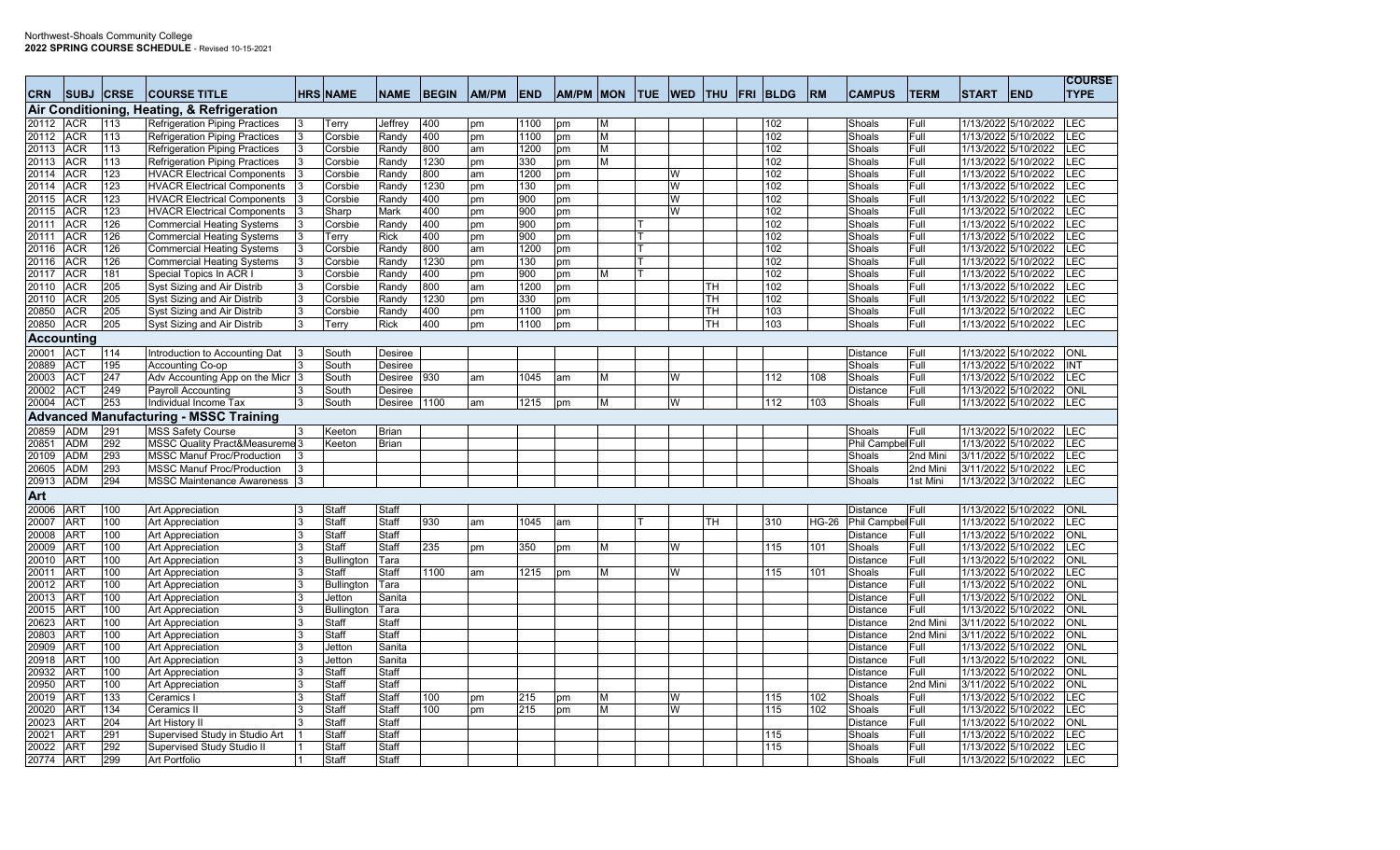|                |            |            | <b>Automotive Service Technology</b>                         |                |                |      |    |      |    |   |   |           |     |        |                             |              |                                            |             |
|----------------|------------|------------|--------------------------------------------------------------|----------------|----------------|------|----|------|----|---|---|-----------|-----|--------|-----------------------------|--------------|--------------------------------------------|-------------|
| 20126          | <b>AUM</b> | 101        | Fund of Auto Technology                                      | Springer       | Marvin         | 400  | pm | 1130 | pm |   | W |           | 129 |        | Shoals                      | Full         | 1/13/2022 5/10/2022                        | LEC         |
| 20118          | <b>AUM</b> | 130        | <b>Drive Train and Axles</b>                                 | Creekmore Eric |                | 1230 | pm | 300  | pm |   | W |           | 129 |        | Shoals                      | Full         | 1/13/2022 5/10/2022                        | <b>LEC</b>  |
| 20118          | <b>AUM</b> | 130        | Drive Train and Axles                                        | Creekmore Eric |                | 730  | am | 1200 | pm |   | W |           | 129 |        | Shoals                      | Full         | 1/13/2022 5/10/2022                        | <b>LEC</b>  |
| 20863          | <b>AUM</b> | 133        | Motor Vehicle AC                                             | Springer       | Marvin         |      |    |      |    |   |   |           | 129 |        | Shoals                      | Full         | 1/13/2022 5/10/2022                        | <b>LEC</b>  |
| 20121          | <b>AUM</b> | 162        | <b>Electrical and Electronic Syst</b>                        | Creekmore Eric |                | 1230 | pm | 300  | pm | м |   |           | 129 |        | Shoals                      | Full         | 1/13/2022 5/10/2022                        | LEC         |
| 20121          | <b>AUM</b> | 162        | <b>Electrical and Electronic Syst</b>                        | Creekmore Eric |                | 730  | am | 1200 | pm | м |   |           | 129 |        | Shoals                      | Full         | 1/13/2022 5/10/2022                        | <b>LEC</b>  |
| 20122          | <b>AUM</b> | 224        | Manual Transmission/Transaxle                                | Creekmore Eric |                | 305  | pm | 405  | pm | м |   |           | 129 |        | Shoals                      | Full         | 1/13/2022 5/10/2022                        | <b>LEC</b>  |
| 20122          | AUM        | 224        | Manual Transmission/Transaxle                                | Creekmore Eric |                | 730  | am | 1200 | pm |   |   |           | 129 |        | Shoals                      | Full         | 1/13/2022 5/10/2022                        | LEC         |
| 20864          | AUM        | 224        | Manual Transmission/Transaxle                                | Springer       | Marvin         | 400  | pm | 1130 | pm |   |   |           | 129 |        | Shoals                      | Full         | 1/13/2022 5/10/2022                        | <b>LEC</b>  |
| 20119          | <b>AUM</b> | 239        | <b>Engine Performance</b>                                    | Creekmore      | Eric           | 1230 | pm | 300  | pm |   |   |           | 129 |        | Shoals                      | Full         | 1/13/2022 5/10/2022                        | <b>LEC</b>  |
| 20119          | AUM        | 239        | <b>Engine Performance</b>                                    | Creekmore      | Eric           | 730  | am | 1200 |    |   |   |           | 129 |        | Shoals                      | Full         | 1/13/2022 5/10/2022                        | LEC         |
|                | AUM        | 239        |                                                              |                | Marvin         | 400  |    |      | pm |   |   |           | 129 |        | Shoals                      | Full         | 1/13/2022 5/10/2022                        | <b>LEC</b>  |
| 20865          |            |            | <b>Engine Performance</b>                                    | Springer       |                |      | pm | 1130 | pm |   |   | TН        |     |        |                             |              |                                            | <b>LEC</b>  |
| 20120          | <b>AUM</b> | 244        | Engine Performance/Diagnostics 3                             | Creekmore Eric |                | 1230 | pm | 300  | pm |   |   | тн        | 129 |        | Shoals                      | Full         | 1/13/2022 5/10/2022                        |             |
| 20120          | <b>AUM</b> | 244        | Engine Performance/Diagnostics 3                             | Creekmore Eric |                | 730  | am | 1200 | pm |   |   | TН        | 129 |        | Shoals                      | Full         | 1/13/2022 5/10/2022                        | <b>LEC</b>  |
| 20123          | <b>AUM</b> | 291        | CO-OP                                                        | Creekmore Eric |                |      |    |      |    |   |   |           |     |        | Shoals                      | Full         | 1/13/2022 5/10/2022                        | INT         |
| <b>Biology</b> |            |            |                                                              |                |                |      |    |      |    |   |   |           |     |        |                             |              |                                            |             |
| 20582          | <b>BIO</b> | 101        | Introduction to Biology I                                    | Johnson        | Heather        | 300  | pm | 500  | pm | М |   |           | 123 | 125    | Shoals                      | Full         | 1/13/2022 5/10/2022                        | <b>LLB</b>  |
| 20582          | <b>BIO</b> | 101        | Introduction to Biology                                      | Jones          | Ashlee         | 300  | pm | 500  | pm | м |   |           | 123 | 125    | Shoals                      | Full         | 1/13/2022 5/10/2022                        | <b>ILLB</b> |
| 20582          | <b>BIO</b> | 101        | Introduction to Biology                                      | Johnson        | Heather        | 130  | pm | 245  | pm | M | W |           | 126 | 101    | Shoals                      | Full         | 1/13/2022 5/10/2022                        | <b>LLB</b>  |
| 20582          | <b>BIO</b> | 101        | Introduction to Biology I                                    | Jones          | Ashlee         | 130  | pm | 245  | pm | М | W |           | 126 | 101    | Shoals                      | Full         | 1/13/2022 5/10/2022                        | <b>LLB</b>  |
| 20808          | <b>BIO</b> | 101        | Introduction to Biology                                      | Goodloe        | Daron          |      |    |      |    |   |   |           |     |        | Distance                    | Full         | 1/13/2022 5/10/2022                        | <b>ONL</b>  |
| 20910          | <b>BIO</b> | 101        | Introduction to Biology                                      | Loveless       | Kathleen       |      |    |      |    |   |   |           |     |        | Distance                    | Full         | 1/13/2022 5/10/2022                        | <b>ONL</b>  |
| 20523          | <b>BIO</b> | 102        | Introduction to Biology II                                   | Johnson        | Heather        | 1000 | am | 1200 | pm |   |   | <b>TH</b> |     |        | Shoals                      | Full         | 1/13/2022 5/10/2022                        | ONL         |
| 20523          | <b>BIO</b> | 102        | Introduction to Biology II                                   | Johnson        | Heather        |      |    |      |    |   |   |           |     |        | Shoals                      | Full         | 1/13/2022 5/10/2022                        | <b>ONL</b>  |
| 20811          | <b>BIO</b> | 102        | Introduction to Biology II                                   | Loveless       | Kathleen       |      |    |      |    |   |   |           |     |        | <b>Distance</b>             | Full         | 1/13/2022 5/10/2022                        | <b>ONL</b>  |
| 20525          | <b>BIO</b> | 103        | Principles of Biology I                                      | Loveless       | Kathleen 100   |      | pm | 330  | pm | Μ | W |           | 303 | S-11   | Phil Campbel Full           |              | 1/13/2022 5/10/2022                        | <b>LLB</b>  |
| 20526          | <b>BIO</b> | 103        | Principles of Biology I                                      | Goodloe        | Daron          |      |    |      |    |   |   |           |     |        | Distance                    | Full         | 1/13/2022 5/10/2022                        | <b>LLB</b>  |
| 21019          | <b>BIO</b> | 103        | Principles of Biology I                                      | Staff          | Staff          | 930  | am | 1045 | am |   | W |           | 122 |        | Shoals                      | Full         | 1/13/2022 5/10/2022                        | <b>LLB</b>  |
| 20528          | <b>BIO</b> | 103A       | Principles of Biology I                                      | Grosso         | Sheri          | 1100 | am | 1215 | pm |   |   | <b>TH</b> | 121 | 147    | Shoals                      | Full         | 1/13/2022 5/10/2022                        | <b>LEC</b>  |
| 20530          | <b>BIO</b> | 103L       | Principles of Biology I Lab                                  | Jones          | Ashlee         | 1230 | pm | 230  | pm |   |   |           | 123 | 125    | Shoals                      | Full         | 1/13/2022 5/10/2022                        | LAB         |
| 20531          | <b>BIO</b> | 104        | Principles of Biology II                                     | Goodloe        | Daron          |      |    |      |    |   |   |           |     |        | <b>Distance</b>             | Full         | 1/13/2022 5/10/2022                        | <b>LLB</b>  |
| 20532          | <b>BIO</b> | 104        | Principles of Biology II                                     | Goodloe        | Daron          | 800  | am | 1100 | am |   |   | <b>TH</b> | 121 | 141    | Shoals                      | Full         | 1/13/2022 5/10/2022                        | <b>LLB</b>  |
| 20533          | <b>BIO</b> | 104        | Principles of Biology II                                     | Smith          | Lelas          | 1245 | pm | 345  | pm |   |   | TН        | 303 | $S-9$  | Phil Campbel Full           |              | 1/13/2022 5/10/2022                        | <b>LLB</b>  |
| 20534          | <b>BIO</b> | 201        | Human Anatomy and Physiology                                 | Smith          | Lelas          |      |    |      |    |   |   |           |     |        | Distance                    | Full         | 1/13/2022 5/10/2022                        | <b>LLB</b>  |
| 20535          | <b>BIO</b> | 201        | Human Anatomy and Physiology                                 | Grosso         | Sheri          | 1230 | pm | 230  | pm |   | W |           | 123 | 124    | <b>Distance</b>             | Full         | 1/13/2022 5/10/2022                        | <b>ONL</b>  |
| 20535          | <b>BIO</b> | 201        | Human Anatomy and Physiology                                 | Grosso         | Sheri          |      |    |      |    |   |   |           |     |        | <b>Distance</b>             | Full         | 1/13/2022 5/10/2022                        | <b>ONL</b>  |
| 20536          | <b>BIO</b> | 201        | Human Anatomy and Physiology                                 | Smith          | Lelas          | 1230 | pm | 300  | pm |   | W |           | 123 | 103    | Shoals                      | Full         | 1/13/2022 5/10/2022                        | <b>LLB</b>  |
| 20537          | <b>BIO</b> | 201        | Human Anatomy and Physiology                                 | Loveless       | Kathleen 930   |      | am | 1200 | pm |   |   | <b>TH</b> | 303 | $S-17$ | Phil Campbel Full           |              | 1/13/2022 5/10/2022                        | <b>LLB</b>  |
|                | <b>BIO</b> |            |                                                              |                |                |      |    |      |    |   |   |           |     |        |                             |              |                                            | <b>LLB</b>  |
| 20538<br>20538 | <b>BIO</b> | 201<br>201 | Human Anatomy and Physiology<br>Human Anatomy and Physiology | Smith<br>Smith | Lelas<br>Lelas | 530  |    | 730  |    |   |   |           | 123 | 124    | Distance<br><b>Distance</b> | Full<br>Full | 1/13/2022 5/10/2022<br>1/13/2022 5/10/2022 | <b>LLB</b>  |
|                |            |            |                                                              |                |                |      | pm |      | pm |   |   |           |     |        |                             |              |                                            |             |
| 20540          | <b>BIO</b> | 201        | Human Anatomy and Physiology                                 | Grosso         | Sheri          | 800  | am | 1030 | am |   |   | <b>TH</b> | 123 | 109    | Shoals                      | Full<br>Full | 1/13/2022 5/10/2022                        | <b>LLB</b>  |
| 20625          | <b>BIO</b> | 201        | Human Anatomy and Physiology                                 | Grosso         | Sheri          | 100  | pm | 330  | pm |   |   | TН        | 121 | 147    | Shoals                      |              | 1/13/2022 5/10/2022                        | <b>LLB</b>  |
| 20700          | <b>BIO</b> | 201        | Human Anatomy and Physiology                                 | Grosso         | Sheri          | 235  | pm | 505  | pm | м | W |           | 123 | 109    | Shoals                      | Full         | 1/13/2022 5/10/2022                        | <b>LLB</b>  |
| 20812          | <b>BIO</b> | 201        | Human Anatomy and Physiology 4                               | Grosso         | Sheri          |      |    |      |    |   |   |           |     |        | Distance                    | Full         | 1/13/2022 5/10/2022                        | <b>ONL</b>  |
| 20911          | <b>BIO</b> | 201        | Human Anatomy and Physiology 4                               | Loveless       | Kathleen       |      |    |      |    |   |   |           |     |        | Distance                    | Full         | 1/13/2022 5/10/2022                        | <b>ONL</b>  |
| 20541          | <b>BIO</b> | 202        | Human Anatomy & Physiology II 4                              | Smith          | Lelas          | 1000 | am | 1200 | pm |   |   |           | 123 | 124    | <b>Distance</b>             | Full         | 1/13/2022 5/10/2022                        | <b>LLB</b>  |
| 20541          | <b>BIO</b> | 202        | Human Anatomy & Physiology II 4                              | Smith          | Lelas          |      |    |      |    |   |   |           |     |        | <b>Distance</b>             | Full         | 1/13/2022 5/10/2022                        | <b>LLB</b>  |
| 20542          | <b>BIO</b> | 202        | Human Anatomy & Physiology II 4                              | Landrum        | Megan          | 1230 | pm | 300  | pm | м | W |           | 123 | 130    | Shoals                      | Full         | 1/13/2022 5/10/2022                        | <b>LLB</b>  |
| 20542          | <b>BIO</b> | 202        | Human Anatomy & Physiology II 4                              | Jones          | Ashlee         | 1230 | pm | 300  | pm | М | W |           | 123 | 130    | Shoals                      | Full         | 1/13/2022 5/10/2022                        | <b>LLB</b>  |
| 20545          | <b>BIO</b> | 202        | Human Anatomy & Physiology II 4                              | Landrum        | Megan          | 930  | am | 1200 | pm | М | W |           | 123 | 130    | Shoals                      | Full         | 1/13/2022 5/10/2022                        | <b>LLB</b>  |
| 20546          | <b>BIO</b> | 202        | Human Anatomy & Physiology II 4                              | Landrum        | Megan          | 1230 | pm | 300  | pm |   |   | lТH       | 123 | 130    | Shoals                      | Full         | 1/13/2022 5/10/2022                        | <b>LLB</b>  |
| 20547          | <b>BIO</b> | 202        | Human Anatomy & Physiology II 4                              | Smith          | ∟elas          | 930  | am | 1200 | pm |   |   | <b>TH</b> | 303 | $S-9$  | Phil Campbel Full           |              | 1/13/2022 5/10/2022                        | <b>LLB</b>  |
| 20548          | <b>BIO</b> | 202        | Human Anatomy & Physiology II 4                              | Landrum        | Megan          | 305  | pm | 505  | pm | М |   |           | 123 | 130    | <b>Distance</b>             | Full         | 1/13/2022 5/10/2022                        | <b>LLB</b>  |
| 20548          | <b>BIO</b> | 202        | Human Anatomy & Physiology II 4                              | Jones          | Ashlee         | 305  | pm | 505  | pm | М |   |           | 123 | 130    | <b>Distance</b>             | Full         | 1/13/2022 5/10/2022                        | <b>ILLB</b> |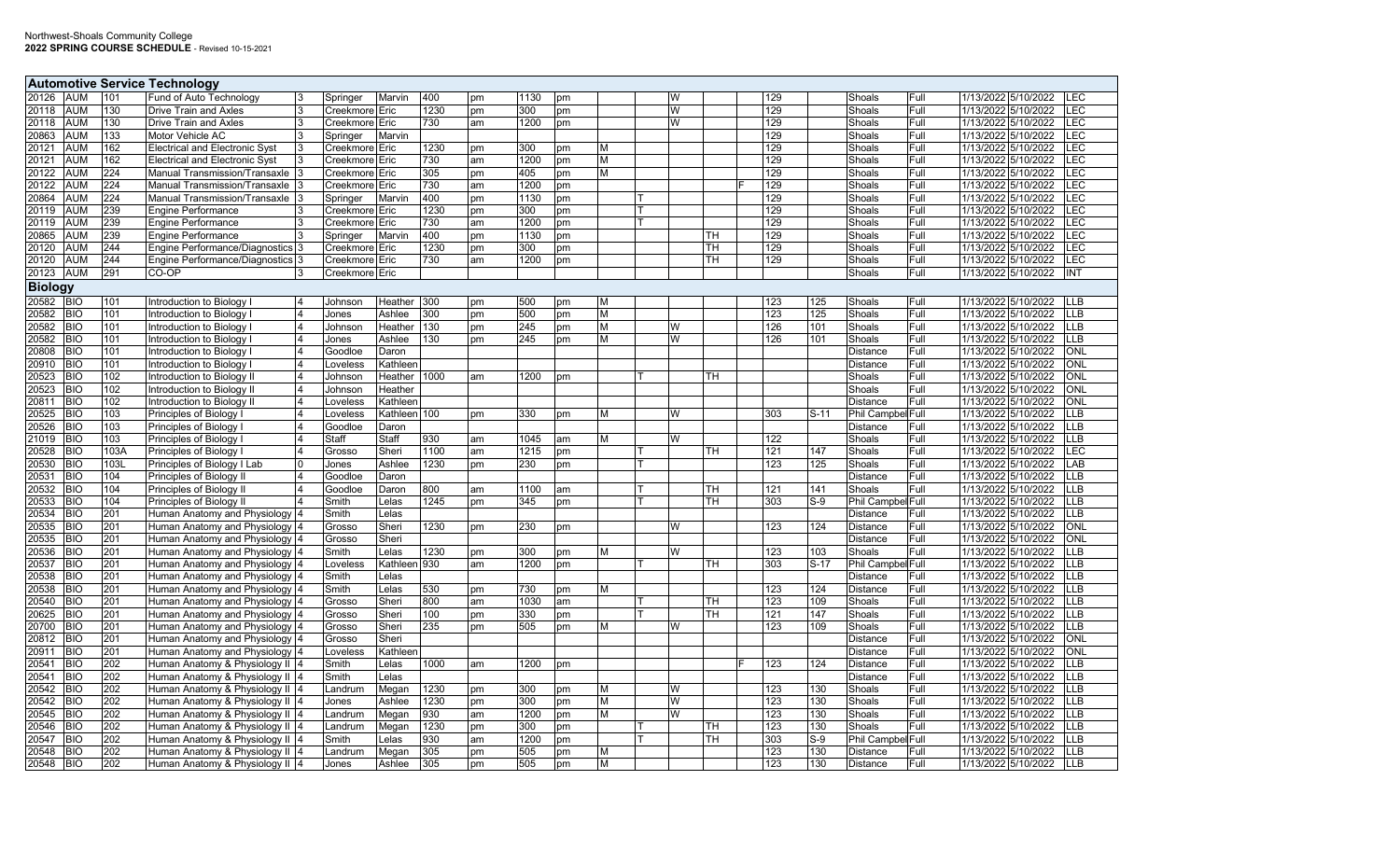| 20548           | <b>BIO</b> | 202                            | Human Anatomy & Physiology II 4       |                | Jones                    | Ashlee       |      |    |      |    |   |   |   |           |     |        | <b>Distance</b>          |                   | Full | 1/13/2022 5/10/2022<br><b>LLB</b> |
|-----------------|------------|--------------------------------|---------------------------------------|----------------|--------------------------|--------------|------|----|------|----|---|---|---|-----------|-----|--------|--------------------------|-------------------|------|-----------------------------------|
| 20548           | <b>BIO</b> | 202                            | Human Anatomy & Physiology II 4       |                | Landrum                  | Megan        |      |    |      |    |   |   |   |           |     |        | Distance                 |                   | Full | 1/13/2022 5/10/2022<br><b>LLB</b> |
| 20813           | <b>BIO</b> | 202                            | Human Anatomy & Physiology II 4       |                | Landrum                  | Megan        |      |    |      |    |   |   |   |           |     |        | Distance                 |                   | Full | 1/13/2022 5/10/2022<br><b>ONL</b> |
| 20912           | <b>BIO</b> | 202                            | Human Anatomy & Physiology II 4       |                | Landrum                  | Megan        |      |    |      |    |   |   |   |           |     |        | Distance                 |                   | Full | 1/13/2022 5/10/2022<br>ONL        |
| 21015           | <b>BIO</b> | 202                            | Human Anatomy & Physiology II 4       |                | Staff                    | Staff        |      |    |      |    |   |   |   |           |     |        | <b>Distance</b>          |                   | Full | 1/13/2022 5/10/2022<br>LLB        |
| 20550           | <b>BIO</b> | 220                            | General Microbiology                  |                | Johnson                  | Heather      |      |    |      |    |   |   |   |           |     |        | <b>Distance</b>          |                   | Full | LLB<br>1/13/2022 5/10/2022        |
| 20551           | <b>BIO</b> | 220                            | General Microbiology                  |                | Landrum                  | Megan        | 900  | am | 1200 | pm |   |   |   | TH        | 123 | 130    | Shoals                   |                   | Full | 1/13/2022 5/10/2022<br>LLB        |
| 20553           | <b>BIO</b> | 220                            | General Microbiology                  |                | Staff                    | <b>Staff</b> | 400  | pm | 700  | pm |   |   |   | <b>TH</b> | 303 | $S-15$ |                          | Phil Campbel Full |      | 1/13/2022 5/10/2022<br>LLB        |
| 20554           | <b>BIO</b> | 220                            | General Microbiology                  |                | Staff                    | Staff        | 500  | pm | 800  | pm |   | т |   | TH        | 121 | 147    | Shoals                   |                   | Full | 1/13/2022 5/10/2022<br>LLB        |
| 20555           | <b>BIO</b> | 220                            | General Microbiology                  |                | Johnson                  | Heather      |      |    |      |    |   |   |   |           |     |        | Distance                 |                   | Full | 1/13/2022 5/10/2022<br><b>LLB</b> |
| 20555           | <b>BIO</b> | 220                            | General Microbiology                  |                | .andrum                  | Megan        |      |    |      |    |   |   |   |           |     |        | Distance                 |                   | Full | LLB<br>1/13/2022 5/10/2022        |
| 20555           | <b>BIO</b> | 220                            | General Microbiology                  | 14             | Jones                    | Ashlee       | 305  | pm | 535  | pm |   |   |   |           | 123 | 130    | Distance                 |                   | Full | 1/13/2022 5/10/2022<br><b>LLB</b> |
| 20555           | <b>BIO</b> | 220                            | General Microbiology                  | $\overline{4}$ | Johnson                  | Heather 305  |      | pm | 535  | pm |   |   |   |           | 123 | 130    | Distance                 |                   | Full | 1/13/2022 5/10/2022<br><b>LLB</b> |
|                 |            |                                |                                       |                |                          |              |      |    |      |    |   |   |   |           |     |        |                          |                   |      |                                   |
| <b>Business</b> |            |                                |                                       |                |                          |              |      |    |      |    |   |   |   |           |     |        |                          |                   |      |                                   |
| 20127           | <b>BUS</b> | 215                            | <b>Business Communication</b>         |                | McClinton                | Leslyn       |      |    |      |    |   |   |   |           |     |        | <b>Distance</b>          |                   | Full | 1/13/2022 5/10/2022<br>ONL        |
| 20129           | <b>BUS</b> | 241                            | Principles of Accounting I            |                | South                    | Desiree      | 800  | am | 915  | am |   |   |   | TН        | 112 | 103    | Shoals                   |                   | Full | 1/13/2022 5/10/2022<br>LEC        |
| 20925           | <b>BUS</b> | 241                            | Principles of Accounting              | 3              | South                    | Desiree      |      |    |      |    |   |   |   |           |     |        | <b>Distance</b>          |                   | Full | <b>ONL</b><br>1/13/2022 5/10/2022 |
| 20131           | <b>BUS</b> | 242                            | Principles of Accounting II           |                | James                    | Jeffery      | 1100 | am | 1215 | pm | М |   | W |           | 302 |        | OC-309 Phil Campbel Full |                   |      | 1/13/2022 5/10/2022<br>LEC        |
| 20132           | <b>BUS</b> | 242                            | Principles of Accounting II           |                | South                    | Desiree      |      |    |      |    |   |   |   |           |     |        | Shoals                   |                   | Full | ONL<br>1/13/2022 5/10/2022        |
| 20552           | <b>BUS</b> | 242                            | Principles of Accounting II           | l3             | South                    | Desiree      | 1100 | am | 1215 | pm |   |   |   | TH        | 112 | 108    | Shoals                   |                   | Full | 1/13/2022 5/10/2022<br>LEC        |
| 20133           | <b>BUS</b> | 263                            | The Legal & Social Env of Bus         |                | McClinton                | _eslyn       |      |    |      |    |   |   |   |           |     |        | Distance                 |                   | Full | ONL<br>1/13/2022 5/10/2022        |
| 20135           | <b>BUS</b> | 271                            | <b>Business Statistics I</b>          |                | James                    | Jeffery      |      |    |      |    |   |   |   |           |     |        | Distance                 |                   | Full | 1/13/2022 5/10/2022<br>ONL        |
| 20136           | <b>BUS</b> | 271                            | <b>Business Statistics I</b>          |                | James                    | Jeffery      | 100  | pm | 215  | pm |   |   |   | TH.       | 110 | 104    | Shoals                   |                   | Full | 1/13/2022 5/10/2022<br>LEC        |
| 21009           | <b>BUS</b> | 271                            | <b>Business Statistics I</b>          |                | James                    | Jeffery      | 215  | pm | 330  | pm | M |   | W |           | 302 |        | OC-309 Phil Campbel Full |                   |      | <b>EC</b><br>1/13/2022 5/10/2022  |
| 20137           | <b>BUS</b> | 279                            | <b>Small Business Management</b>      | 13             | McClinton                | Leslyn       |      |    |      |    |   |   |   |           |     |        | Distance                 |                   | Full | ONL<br>1/13/2022 5/10/2022        |
|                 |            |                                |                                       |                |                          |              |      |    |      |    |   |   |   |           |     |        |                          |                   |      |                                   |
|                 |            | <b>Carpentry/Cabinetmaking</b> |                                       |                |                          |              |      |    |      |    |   |   |   |           |     |        |                          |                   |      |                                   |
| 20142           | CAB        | 102                            | Introduction to Lumber                |                | Grisham                  | <b>Titus</b> | 1000 | am | 1200 | pm |   |   |   | lтн       | 109 |        | Shoals                   |                   | Full | 1/13/2022 5/10/2022<br><b>LEC</b> |
| 20143           | CAB        | 104                            | <b>Cabinet Shop Operations</b>        |                | Grisham                  | Titus        | 100  | pm | 230  | pm |   |   |   | TH        | 109 |        | Shoals                   |                   | Full | 1/13/2022 5/10/2022<br>LEC        |
| 20144           | CAB        | 141                            | Woodfinishing                         |                | Grisham                  | Titus        | 800  | am | 1230 | pm | M |   | W |           | 109 |        | Shoals                   |                   | Full | LEC<br>1/13/2022 5/10/2022        |
| 20145           | CAB        | 230                            | <b>Estimating Costs in Cabinetmak</b> |                | Grisham                  | Titus        | 100  | pm | 230  | pm | M |   | W |           | 109 |        | Shoals                   |                   | Full | LEC<br>1/13/2022 5/10/2022        |
| 20138           | CAR        | 111                            | <b>Construction Basics</b>            |                | Grisham                  | Titus        | 100  | pm | 230  | pm | М |   | W |           | 109 |        | Shoals                   |                   | Full | 1/13/2022 5/10/2022<br>LEC        |
| 20139           | CAR        | 112                            | Floors, Walls, Site Prep              |                | Grisham                  | Titus        | 100  | pm | 230  | pm |   |   |   | TH        | 109 |        | Shoals                   |                   | Full | 1/13/2022 5/10/2022<br>LEC        |
| 20140           | CAR        | 113                            | Floors, Walls, Site Prep Lab          |                | Grisham                  | Titus        | 800  | am | 1230 | pm | M |   | W |           | 109 |        | Shoals                   |                   | Full | 1/13/2022 5/10/2022<br>LEC        |
| 20141           | CAR        | 114                            | <b>Constructions Basics Lab</b>       |                | Grisham                  | <b>Titus</b> | 800  | am | 1230 | pm |   |   |   | TH        | 109 |        | Shoals                   |                   | Full | 1/13/2022 5/10/2022<br><b>LEC</b> |
|                 |            | <b>Child Development</b>       |                                       |                |                          |              |      |    |      |    |   |   |   |           |     |        |                          |                   |      |                                   |
| 20147           | CHD        | 202                            | <b>Children's Creative Experience</b> |                | Durdunji                 | Diann        | 930  | am | 1045 | am |   |   |   | TН        | 127 | 102    | Shoals                   |                   | Full | 1/13/2022 5/10/2022<br>LEC        |
| 20148           | CHD        | 203                            | Children's Lit & Language Dev         |                | Durdunii                 | Diann        | 930  | am | 1045 | am | M |   | W |           | 127 | 102    | Shoals                   |                   | Full | 1/13/2022 5/10/2022<br>LEC        |
| 20149           | CHD        | 204                            | Methods & Materials for Teachi        |                | Richmond                 | Rebecc       | 530  | pm | 815  | pm | M |   |   |           | 127 | 102    | Shoals                   |                   | Full | LEC<br>1/13/2022 5/10/2022        |
| 20150           | <b>CHD</b> | 206                            | Children's Health & Safety            |                |                          |              | 800  |    | 915  |    |   |   |   |           | 127 | 102    | Shoals                   |                   | Full | LEC<br>1/13/2022 5/10/2022        |
| 20151           | CHD        |                                |                                       |                | Durdunji                 | Diann        |      | am |      | am |   |   |   | TH        |     |        |                          |                   |      |                                   |
|                 |            | 208                            | Adm of Child Dev Programs             |                | Durdunji                 | Diann        |      |    |      |    |   |   |   |           |     |        | Distance                 |                   | Full | ONL<br>1/13/2022 5/10/2022        |
| 20146           | CHD        | 209                            | Infant & Toddler Ed Programs          |                | Durdunji                 | Diann        |      |    |      |    |   |   |   |           |     |        | Distance                 |                   | Full | ONL<br>1/13/2022 5/10/2022        |
| 20152           | CHD        | 215                            | Sup Practical Exp in Early Ch         |                | Durdunji                 | Diann        | 1100 | am | 1130 | am | М |   |   |           | 127 | 102    | Shoals                   |                   | Full | 1/13/2022 5/10/2022<br>LEC        |
| 20153           | <b>CHD</b> | 215                            | Sup Practical Exp in Early Ch         |                | Durdunji                 | Diann        | 1100 | am | 1130 | am | M |   |   |           | 127 | 102    | Shoals                   |                   | Full | LEC<br>1/13/2022 5/10/2022        |
| 20155           | CHD        | 215                            | Sup Practical Exp in Early Ch         |                | Durdunji                 | Diann        | 500  | pm | 520  | pm | M |   |   |           | 127 | 102    | Shoals                   |                   | Full | 1/13/2022 5/10/2022<br>LEC        |
| 20156           | <b>CHD</b> | 215                            | Sup Practical Exp in Early Ch         |                | Durdunji                 | Diann        | 500  | pm | 520  | pm | M |   |   |           | 127 | 102    | Shoals                   |                   | Full | LEC<br>1/13/2022 5/10/2022        |
| Chemistry       |            |                                |                                       |                |                          |              |      |    |      |    |   |   |   |           |     |        |                          |                   |      |                                   |
| 20556           | <b>CHM</b> | 104                            | Introduction to Chemistry I           | 14             | Staff                    | Staff        |      |    |      |    |   |   |   |           |     |        | <b>Distance</b>          |                   | Full | 1/13/2022 5/10/2022<br><b>LLB</b> |
| 20557           | CHM        | 111                            | <b>College Chemistry</b>              |                | Galpothden Waduge Indika |              |      |    |      |    |   |   |   |           |     |        | Distance                 |                   | Full | 1/13/2022 5/10/2022<br><b>LLB</b> |
| 20558           | <b>CHM</b> | 111                            | <b>College Chemistry</b>              |                | Choron                   | Jeffrey      | 500  | pm | 730  | pm | M |   | W |           | 123 | 101    | Shoals                   |                   | Full | <b>LLB</b><br>1/13/2022 5/10/2022 |
| 20560           | CHM        | 112                            | <b>College Chemistry II</b>           |                | Galpothden Waduge Indika |              |      |    |      |    |   |   |   |           |     |        | Distance                 |                   | Full | 1/13/2022 5/10/2022<br>LLB        |
| 20561           | <b>CHM</b> | 112                            | <b>College Chemistry II</b>           |                | Murphy                   | Maureen 1100 |      | am | 1215 | pm | М |   | W |           | 303 | $S-9$  |                          | Phil Campbel Full |      | 1/13/2022 5/10/2022<br>LLB        |
| 20561           | <b>CHM</b> | 112                            | College Chemistry II                  |                | Murphy                   | Maureen 215  |      | pm | 515  | pm |   |   | W |           | 303 | $S-10$ |                          | Phil Campbel Full |      | LLB<br>1/13/2022 5/10/2022        |
| 21017           | <b>CHM</b> | 221                            | Organic Chemistry I                   | $\overline{A}$ | Choron                   | Jeffrey      | 100  | pm | 400  | pm |   |   |   | TH        | 123 | 102    | Shoals                   |                   | Full | 1/13/2022 5/10/2022<br>LLB        |
| 21017           | <b>CHM</b> | 221                            | <b>Organic Chemistry I</b>            | $\overline{4}$ | Choron                   | Jeffrey      | 1130 | am | 1245 | pm |   |   |   | TH        | 123 | 101    | Shoals                   |                   | Full | 1/13/2022 5/10/2022<br>LLB        |
|                 |            |                                |                                       |                |                          |              |      |    |      |    |   |   |   |           |     |        |                          |                   |      |                                   |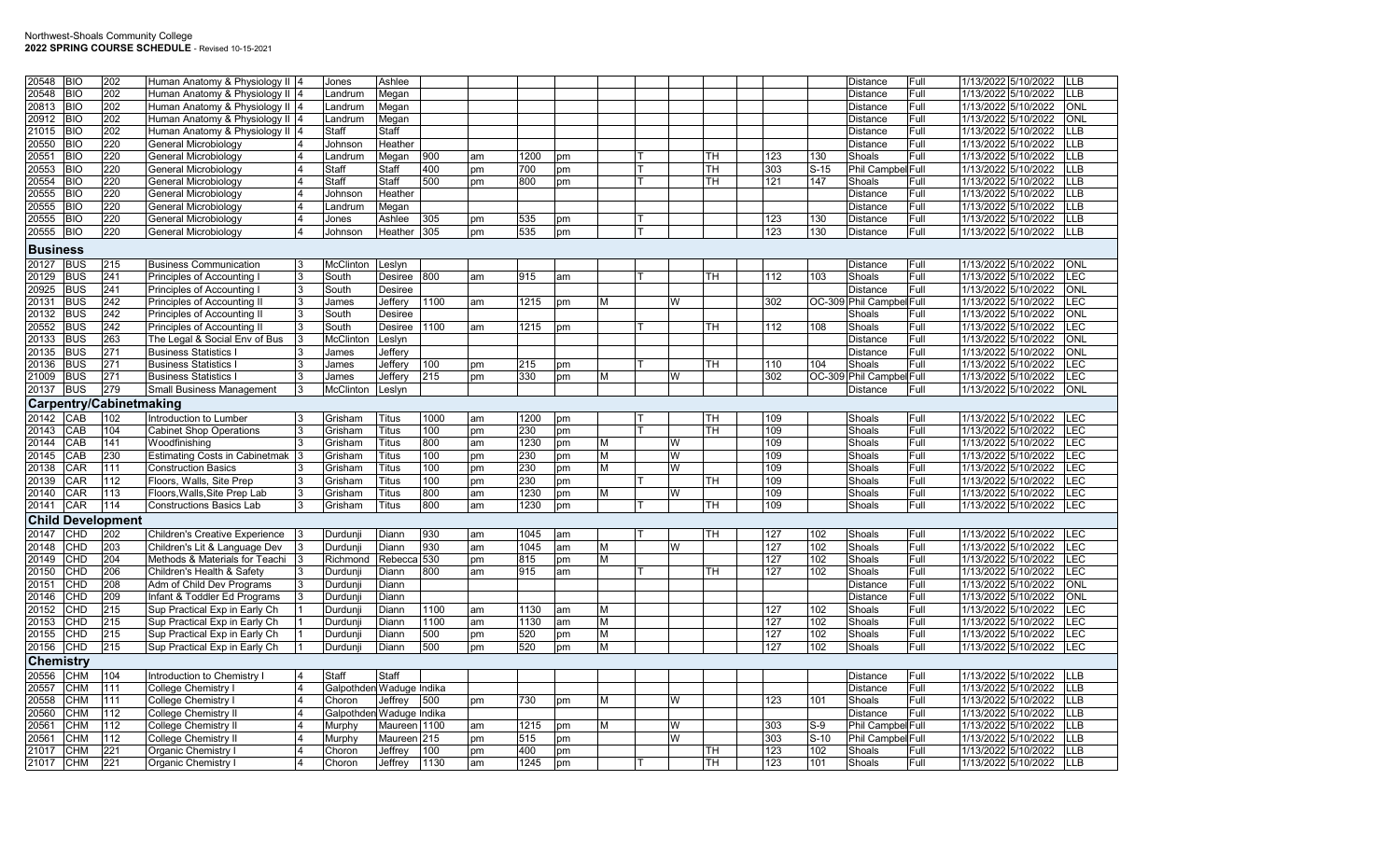| 20562          | <b>CHM</b>                     | 222        | <b>Organic Chemistry II</b>                                    | $\overline{4}$ |              |                    |            |          |              |          |        |   |     |            |     | Shoals                             | Full         | 1/13/2022 5/10/2022                        | LLB                     |
|----------------|--------------------------------|------------|----------------------------------------------------------------|----------------|--------------|--------------------|------------|----------|--------------|----------|--------|---|-----|------------|-----|------------------------------------|--------------|--------------------------------------------|-------------------------|
|                |                                |            | <b>Computer Information Systems (CIS)</b>                      |                |              |                    |            |          |              |          |        |   |     |            |     |                                    |              |                                            |                         |
| 20325          | CIS                            | 146        | <b>Microcomputer Applications</b>                              | 3              | Roberson     | Teresa             | 800        | lam      | 915          | am       | M      | W |     | 112        | 112 | Shoals                             | Full         | 1/13/2022 5/10/2022                        | LEC                     |
| 20326          | CIS                            | 146        | Microcomputer Applications                                     |                |              |                    |            |          |              |          |        |   |     |            |     | Shoals                             | Full         | 1/13/2022 5/10/2022                        | LEC                     |
| 20328          | CIS                            | 146        | Microcomputer Applications                                     | 3              | Roberson     | Teresa             |            |          |              |          |        |   |     |            |     | <b>Distance</b>                    | Full         | 1/13/2022 5/10/2022                        | ONL                     |
| 20329          | CIS                            | 146        | <b>Microcomputer Applications</b>                              | 3              | Roberson     | Гeresa             |            |          |              |          |        |   |     |            |     | <b>Distance</b>                    | Full         | 1/13/2022 5/10/2022                        | ONL                     |
| 20330          | CIS                            | 146        | Microcomputer Applications                                     |                |              |                    |            |          |              |          |        |   |     |            |     | Shoals                             | 1st Mini     | 1/13/2022 3/10/2022                        | LEC                     |
| 20334          | $\overline{\text{CIS}}$        | 146        | <b>Microcomputer Applications</b>                              |                | James        | Jeffery            | 800        | am       | 915          | am       | M      | W |     | 302        |     | OC-108 Phil Campbel Full           |              | 1/13/2022 5/10/2022                        | LEC                     |
| 20929          | CIS                            | 146        | <b>Microcomputer Applications</b>                              |                |              |                    |            |          |              |          |        |   |     |            |     | Distance                           | Full         | 1/13/2022 5/10/2022                        | $\overline{\text{ONL}}$ |
| 20335          | CIS                            | 147        | Adv Microcomputer Applications                                 |                | Roberson     | Teresa             |            |          |              |          |        |   |     |            |     | <b>Distance</b>                    | Full         | 1/13/2022 5/10/2022                        | ONL                     |
| 20940          | CIS                            | 148        | Post Adv Micro Applications                                    |                | Roberson     | Teresa             |            |          |              |          |        |   |     |            |     | <b>Distance</b>                    | Full         | 1/13/2022 5/10/2022                        | $\overline{\text{ONL}}$ |
| 20339          | CIS                            | 209        | Advanced Web Development                                       |                | Chandler     | Steve              |            |          |              |          |        |   |     |            |     | <b>Distance</b>                    | Full         | 1/13/2022 5/10/2022                        | ONL                     |
| 20340          | CIS                            | 209        | Advanced Web Development                                       | 3              |              |                    |            |          |              |          |        |   |     |            |     | Phil Campbel Full                  |              | 1/13/2022 5/10/2022                        | LEC                     |
| 20341          | $\overline{C}$                 | 214        | Security Analysis (Pen Testing                                 |                | Chandler     | Steve              | 215        | pm       | 330          | pm       |        |   | TН  | 112        | 113 | Shoals                             | Full         | 1/13/2022 5/10/2022                        | LEC                     |
| 20338          | CIS                            | 227        | App Development with Swift II                                  |                | Chandler     | Steve              |            |          |              |          |        |   |     |            |     | <b>Distance</b>                    | Full         | 1/13/2022 5/10/2022                        | ONL                     |
| 20924          | CIS                            | 246        | <b>Ethical Hacking</b>                                         | 3              |              |                    |            |          |              |          |        |   |     |            |     | Distance                           | Full         | 1/13/2022 5/10/2022                        | $\overline{\text{ONL}}$ |
| 20342          | $\overline{C}$                 | 251        | C++ Programming                                                |                |              |                    |            |          |              |          |        |   |     |            |     | Shoals                             | Full         | 1/13/2022 5/10/2022                        | LEC                     |
| 20343          | CIS                            | 251        | $C++$ Programming                                              | 3              |              |                    |            |          |              |          |        |   |     |            |     | Phil Campbel Full                  |              | 1/13/2022 5/10/2022                        | LEC                     |
| 20906          | CIS                            | 251        | C++ Programming                                                | 3              | Chandler     | Steve              |            |          |              |          |        |   |     |            |     | <b>Distance</b>                    | Full         | 1/13/2022 5/10/2022                        | $\overline{\text{ONL}}$ |
| 20344          | CIS                            | 263        | <b>Computer Maintenance</b>                                    |                | Chandler     | Steve              |            |          |              |          |        |   |     |            |     | Distance                           | Full         | 1/13/2022 5/10/2022                        | <b>ONL</b>              |
| 20345          | $\overline{\text{CIS}}$        | 280        | <b>Network Security</b>                                        |                | Roberson     | Teresa             |            |          |              |          |        |   |     |            |     | Distance                           | Full         | 1/13/2022 5/10/2022                        | ONL                     |
| 20346          | CIS                            | 297        | CO-OP FOR CIS II                                               | 3              | Chandler     | Steve              |            |          |              |          |        |   |     |            |     | Shoals                             | Full         | 1/13/2022 5/10/2022                        | INT                     |
|                |                                |            | <b>Cosmetology - Salon &amp; Spa Management</b>                |                |              |                    |            |          |              |          |        |   |     |            |     |                                    |              |                                            |                         |
| 20968          | CIT                            | 211        | Teaching & Curriculum Dev                                      | 3              | Wallace      | Gerri              | 800        | am       | 1230         | pm       | M      | W |     | 131        |     | Shoals                             | Full         | 1/13/2022 5/10/2022                        | LEC                     |
| 20969          | <b>CIT</b>                     | 212        | <b>Teacher Mentorship</b>                                      | 3              | Wallace      | Gerri              | 100        | pm       | 330          | pm       | M      | W |     | 131        |     | Shoals                             | Full         | 1/13/2022 5/10/2022                        | E                       |
| 20970          | <b>CIT</b>                     | 213        | Lesson Plan Development                                        |                | Wallace      | Gerri              | 800        | am       | 330          | pm       |        |   | TH  | 131        |     | Shoals                             | Full         | 1/13/2022 5/10/2022                        | E                       |
| 20971          | <b>CIT</b>                     | 214        | esson Plan Methods & Dev                                       |                | Wallace      | Gerri              | 730        | am       | 1200         | pm       |        |   |     | 131        |     | Shoals                             | Full         | 1/13/2022 5/10/2022                        | EC                      |
| 20639          | <b>CIT</b>                     | 221        | Lesson Plan Implementation                                     | 3              | Grissom      | Melinda            | 800        | am       | 1230         | pm       | M      | W |     | 131        |     | Shoals                             | Full         | 1/13/2022 5/10/2022                        | E                       |
| 20640          | CIT                            | 222        | Instructional Materials & Meth                                 |                | Grissom      | Melinda            | 100        | pm       | 330          | pm       | M      | W |     | 131        |     | Shoals                             | Full         | 1/13/2022 5/10/2022                        | E                       |
| 20641          | <b>CIT</b>                     | 223        | Instructional Mat & Meth Apps                                  |                | Grissom      | Melinda            | 800        | am       | 330          | pm       |        |   | TH  | 131        |     | Shoals                             | Full         | 1/13/2022 5/10/2022                        | LEC                     |
| 20642          | <b>CIT</b>                     | 224        | Special Topics in Cosmetology                                  |                | Grissom      | Melinda            | 730        | am       | 1200         | pm       |        |   |     | 131        |     | Shoals                             | Full         | 1/13/2022 5/10/2022                        | LEC                     |
| 20222          | cos                            | 111        | Into to Cosmetology                                            |                | Wallace      | Gerri              |            |          |              |          |        |   |     |            |     | Distance                           | Full         | 1/13/2022 5/10/2022                        | ONL                     |
| 20213          | cos                            | 112        | Intro to Cosmetology Lab                                       |                | Grissom      | Melinda            | 800        | am       | 1230         | pm       | M      | W |     | 131        |     | Shoals                             | Full         | 1/13/2022 5/10/2022                        | LEC                     |
| 20223          | COS                            | 113        | Theory of Chemical Services                                    |                | Jordan       | Anthony            |            |          |              |          |        |   |     |            |     | Distance                           | Full         | 1/13/2022 5/10/2022                        | ONL                     |
| 20214          | $\overline{\text{cos}}$        | 114        | <b>Chemical Services Lab</b>                                   | 3              | Jordan       | Anthony            | 800        | am       | 1230         | pm       |        |   | TH  | 131        |     | Shoals                             | Full         | 1/13/2022 5/10/2022                        | LEC                     |
| 20965          | cos                            | 115        | <b>Hair Coloring Theory</b>                                    |                | Wallace      | Gerri              |            |          |              |          |        |   |     | 131        |     | Shoals                             | Full         | 1/13/2022 5/10/2022                        | LEC                     |
| 20964          | cos                            | 116        | Hair Coloring Lab                                              |                | Wallace      | Gerri              | 800        | am       | 1230         | pm       |        |   | TH. | 131        |     | Shoals                             | Full         | 1/13/2022 5/10/2022                        | LEC                     |
| 20821          | $\overline{\text{cos}}$<br>cos | 117        | <b>Basic Spa Techniques</b>                                    |                |              |                    |            |          |              |          |        |   |     |            |     | <b>Distance</b>                    | Full         | 1/13/2022 5/10/2022                        | $\overline{\text{ONL}}$ |
| 20817<br>20818 | $\overline{\text{cos}}$        | 118<br>123 | Basic Spa Techniques Lab<br><b>Cosmetology Salon Practices</b> | 3              |              |                    |            |          |              |          |        |   |     |            |     | Shoals<br>Shoals                   | Full<br>Full | 1/13/2022 5/10/2022<br>1/13/2022 5/10/2022 | LEC<br>$E$ C            |
| 20866          | cos                            | 125        | Career and Prof Development                                    | 3              |              |                    |            |          |              |          |        |   |     |            |     | Shoals                             | Full         | 1/13/2022 5/10/2022                        | E                       |
| 20962          | cos                            | 144        | Hair Shaping and Design                                        | 3              | Wallace      | Gerri              | 100        |          | 330          |          | M      |   |     |            |     | Shoals                             | Full         | 1/13/2022 5/10/2022                        | LEC                     |
| 20962          | COS                            | 144        | Hair Shaping and Design                                        |                | Wallace      | Gerri              | 800        | pm<br>am | 1230         | pm<br>pm | M      |   |     | 131        |     | Shoals                             | Full         | 1/13/2022 5/10/2022                        | LEC                     |
| 20963          | COS                            | 145        | Hair Shaping Lab                                               |                | Wallace      | Gerri              | 730        | am       | 1200         | pm       |        |   |     | 131        |     | Shoals                             | Full         | 1/13/2022 5/10/2022                        | LEC                     |
| 20963          | COS                            | 145        | Hair Shaping Lab                                               | 3              | Wallace      | Gerri              | 800        | am       | 1230         | pm       |        | W |     |            |     | Shoals                             | Full         | 1/13/2022 5/10/2022                        | EC                      |
| 20867          | $\overline{\text{cos}}$        | 162        | Spec Topics Teaching Essential 3                               |                |              |                    |            |          |              |          |        |   |     |            |     | Shoals                             | Full         | 1/13/2022 5/10/2022                        | E                       |
| 20820          | $\overline{\cos}$              | 167        | <b>State Board Review</b>                                      |                | Grissom      | Melinda            | 100        | pm       | 330          | pm       |        |   |     | 131        |     | Shoals                             | Full         | 1/13/2022 5/10/2022                        | LEC                     |
| 20820          | cos                            | 167        | <b>State Board Review</b>                                      | 3              | Grissom      | Melinda            | 800        | am       | 1230         | pm       |        |   |     | 131        |     | Shoals                             | Full         | 1/13/2022 5/10/2022                        | E                       |
| 20868          | $\overline{\text{cos}}$        | 167        | <b>State Board Review</b>                                      |                |              |                    |            |          |              |          |        |   |     |            |     | Shoals                             | Full         | 1/13/2022 5/10/2022                        | LEC                     |
| 20219          | cos                            | 190        | Intership in Cosmetology                                       | 3              | Grissom      | Melinda            |            |          |              |          |        |   |     |            |     | Shoals                             | Full         | 1/13/2022 5/10/2022                        | <b>INT</b>              |
| 20869          | cos                            | 291        | CO-OP                                                          | ıз             |              |                    |            |          |              |          |        |   |     |            |     | Shoals                             | Full         | 1/13/2022 5/10/2022                        | INT                     |
|                | <b>Criminal Justice</b>        |            |                                                                |                |              |                    |            |          |              |          |        |   |     |            |     |                                    |              |                                            |                         |
|                |                                |            |                                                                |                |              |                    |            |          |              |          |        | W |     |            |     |                                    |              |                                            |                         |
| 20788<br>21020 | <b>CRJ</b><br><b>CRJ</b>       | 110<br>110 | Intro to Law Enforcement<br>Intro to Law Enforcement           | 3              | Holt<br>Holt | Michael<br>Michael | 930<br>930 | am<br>am | 1045<br>1045 | am       | M<br>M | W |     | 121<br>302 | 141 | Shoals<br>OC-307 Phil Campbel Full | Full         | 1/13/2022 5/10/2022<br>1/13/2022 5/10/2022 | LEC<br>LEC              |
|                |                                |            |                                                                |                |              |                    |            |          |              | am       |        |   |     |            |     |                                    |              |                                            |                         |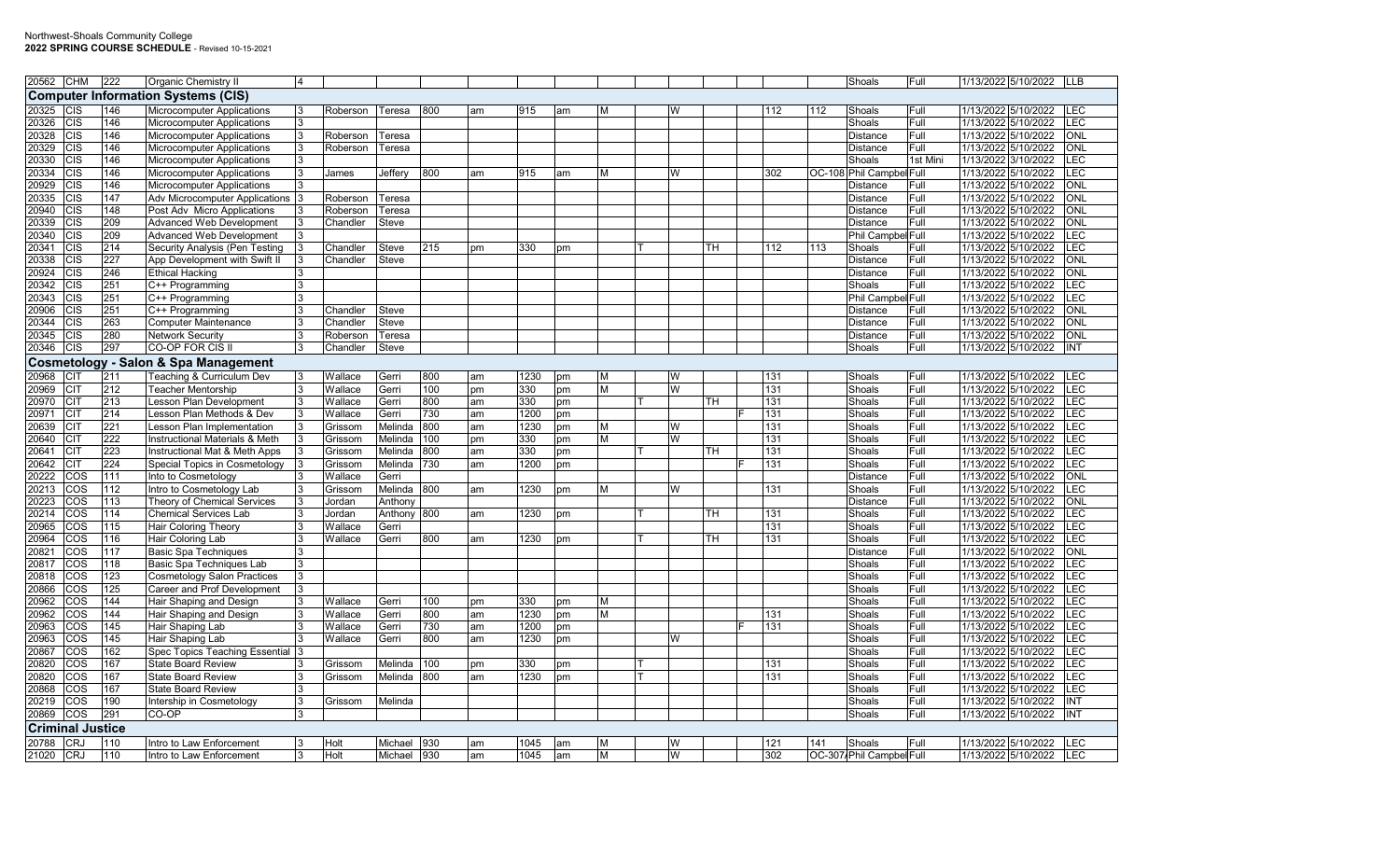| 20980          | CRJ             | 146                   | <b>Criminal Evidence</b>                                          | Holt          | Michael       | 930        | am | 1045       | am |   |   | TН        | 110 | 101 | Shoals                   | Full | 1/13/2022 5/10/2022 | LEC        |
|----------------|-----------------|-----------------------|-------------------------------------------------------------------|---------------|---------------|------------|----|------------|----|---|---|-----------|-----|-----|--------------------------|------|---------------------|------------|
| 20163          | <b>CRJ</b>      | 150                   | Introduction to Corrections                                       | Holt          | Michael       |            |    |            |    |   |   |           |     |     | <b>Distance</b>          | Full | 1/13/2022 5/10/2022 | ONL        |
|                | <b>CRJ</b>      |                       |                                                                   |               |               |            |    |            |    |   |   |           |     |     |                          |      |                     | LEC        |
| 20790          |                 | 208                   | Introduction to Criminology                                       | Holt          | Michael       | 1100       | am | 1215       | pm |   |   | <b>TH</b> | 110 | 101 | Shoals                   | Full | 1/13/2022 5/10/2022 |            |
| 20162          | <b>CRJ</b>      | 220                   | Criminal Investigation                                            |               |               |            |    |            |    |   |   |           |     |     | Shoals                   | Full | 1/13/2022 5/10/2022 | LEC        |
| 20646          | <b>CRJ</b>      | 280                   | Internship in Criminal Justice                                    | Holt          | Michael       |            |    |            |    |   |   |           |     |     | Shoals                   | Full | 1/13/2022 5/10/2022 | INT        |
|                |                 |                       | <b>Design Engineering Technology</b>                              |               |               |            |    |            |    |   |   |           |     |     |                          |      |                     |            |
| 20974          | <b>DDT</b>      | 104                   | Basic Comp Aided Drafting & De 3                                  | Allen         | Anthony 800   |            | am | 1030       | am |   |   | TН        | 105 |     | Shoals                   | Full | 1/13/2022 5/10/2022 | <b>LEC</b> |
| 20973          | DDT             | 114                   | <b>Industrial Blueprint Reading</b>                               | Allen         | Anthony       | 800        | am | 1030       | am |   |   |           | 105 |     | Shoals                   | Full | 1/13/2022 5/10/2022 | LEC        |
| 20615          | $\overline{DD}$ | 127                   | Intermediate CAD and Design                                       | Allen         | Anthony       | 1100       | am | 130        | pm |   |   | <b>TH</b> | 105 |     | Shoals                   | Full | 1/13/2022 3/10/2022 | LEC        |
| 20972          | <b>DDT</b>      | 128                   | Intermediate Technical Drawing                                    | Allen         | Anthony 135   |            | pm | 405        | pm |   |   | TН        | 105 |     | Shoals                   | Full | 1/13/2022 5/10/2022 | LEC        |
| 21013          | <b>DDT</b>      | 144                   | Basic 3D Modeling                                                 | Allen         | Anthony       | 800        | am | 1025       | am | М | W |           | 105 |     | Shoals                   | Full | 1/13/2022 5/10/2022 | LEC        |
| 20943          | <b>DDT</b>      | 211                   | Intermediate Machine Drafting                                     | Allen         | Anthony       | <b>TBA</b> |    | <b>TBA</b> |    |   |   |           | 105 |     | Shoals                   | Full | 1/13/2022 5/10/2022 | LEC        |
| 20916          | DD <sub>1</sub> | 291                   | Drafting CO-OP                                                    | Allen         | Anthony 1100  |            | am | 1230       | pm | М | W |           | 105 |     | Distance                 | Full | 1/13/2022 5/10/2022 | INT        |
| 21021          | <b>DDT</b>      | 292                   | Co-Op                                                             | Allen         | Anthony       |            |    |            |    |   |   |           |     |     | Shoals                   | Full | 1/13/2022 5/10/2022 | <b>INT</b> |
|                |                 |                       |                                                                   |               |               |            |    |            |    |   |   |           |     |     |                          |      |                     |            |
|                |                 |                       | <b>Diagnostic Medical Sonography</b>                              |               |               |            |    |            |    |   |   |           |     |     |                          |      |                     |            |
| 20407          | <b>DMS</b>      | 206                   | Gynecologic Sonography                                            | Christian     | Terri         | 130        | pm | 430        | pm |   |   | TН        | 121 | 141 | Shoals                   | Full | 1/13/2022 5/10/2022 | <b>LLB</b> |
| 20446          | <b>DMS</b>      | 207                   | <b>Abdominal Pathology</b>                                        | Christian     | Terri         | 900        | am | 1200       | pm |   |   |           | 121 | 141 | Shoals                   | Full | 1/13/2022 5/10/2022 | LEC        |
| 20447          | <b>DMS</b>      | 217                   | Sonog Prin&Instrumentation II                                     | Christian     | Terri         | 900        | am | 1100       | am |   |   | TН        | 121 | 141 | Shoals                   | Full | 1/13/2022 5/10/2022 | LLB        |
| 20448          | <b>DMS</b>      | 220                   | Obstetrical Sonography I                                          | Gaisser       | Kimber        | 1105       | am | 1235       | pm |   |   | TН        | 121 | 141 | Shoals                   | Full | 1/13/2022 5/10/2022 | LEC        |
| 20449          | <b>DMS</b>      | 230                   | Sonography Preceptorship II                                       | Christian     | Terri         |            |    |            |    |   |   |           |     |     | Shoals                   | Full | 1/13/2022 5/10/2022 | P          |
|                | Economics       |                       |                                                                   |               |               |            |    |            |    |   |   |           |     |     |                          |      |                     |            |
| 20226          | ECO             | 231                   | Principles of Macroeconomics                                      | <b>Baltes</b> | Joan          | 1245       | pm | 200        | pm |   |   |           | 112 | 106 | Shoals                   | Full | 1/13/2022 5/10/2022 | <b>LEC</b> |
| 20227          | ECO             | 231                   | Principles of Macroeconomics                                      | <b>Baltes</b> | Joan          |            |    |            |    |   |   |           |     |     | <b>Distance</b>          | Full | 1/13/2022 5/10/2022 | <b>ONL</b> |
| 20229          | ECO             | 232                   | Principles of Microeconomics                                      | <b>Baltes</b> | Joan          | 930        | am | 1045       | am |   |   | TН        | 302 |     | OC-307 Phil Campbel Full |      | 1/13/2022 5/10/2022 | LEC        |
| 20230          | ECO             | 232                   | Principles of Microeconomics                                      | <b>Baltes</b> | Joan          | 930        | am | 1045       | am |   |   | TН        | 112 | 106 | Shoals                   | Full | 1/13/2022 5/10/2022 | LEC        |
|                | ECO             | 232                   |                                                                   |               |               |            |    |            |    |   |   |           |     |     |                          |      |                     | ONL        |
| 20231          |                 |                       | Principles of Microeconomics                                      | <b>Baltes</b> | Joan          |            |    |            |    |   |   |           |     |     | Distance                 | Full | 1/13/2022 5/10/2022 |            |
|                |                 |                       |                                                                   |               |               |            |    |            |    |   |   |           |     |     |                          |      |                     |            |
| 20920          | ECO             | 232                   | Principles of Microeconomics                                      | <b>Baltes</b> | Joan          | 530        | pm | 645        | pm |   |   | TН        | 112 | 106 | Shoals                   | Full | 1/13/2022 5/10/2022 | LEC        |
|                |                 | Electrical Technology |                                                                   |               |               |            |    |            |    |   |   |           |     |     |                          |      |                     |            |
| 20588          | <b>ELT</b>      | 109                   | <b>AC Fundamentals</b>                                            |               |               |            |    |            |    |   |   |           |     |     | Shoals                   | Full | 1/13/2022 5/10/2022 | LEC        |
| 20966          | ELT             | 109                   | <b>AC Fundamentals</b>                                            | Pennington    | Jimmie        | 130        | pm | 400        | pm | М | w |           | 102 |     | Shoals                   | Full | 1/13/2022 5/10/2022 | LEC        |
| 20611          | <b>ELT</b>      | 117                   | <b>AC/DC Machines</b>                                             | Pennington    | Jimmie        | 410        | pm | 740        | pm | М | W |           | 102 |     | Shoals                   | Full | 1/13/2022 5/10/2022 | LEC        |
| 20598          | <b>ELT</b>      | 209                   | <b>Motor Controls</b>                                             | Morris        | Ray           | 800        | am | 1030       | am |   |   | TН        | 102 |     | Shoals                   | Full | 1/13/2022 5/10/2022 | LEC        |
| 20602          | <b>ELT</b>      |                       | Motor Controls I                                                  | Morris        |               | 800        | am | 1030       | am | М | W |           | 102 |     | Shoals                   | Full | 1/13/2022 5/10/2022 | LEC        |
|                |                 | 209                   |                                                                   |               | Ray           |            |    |            |    |   |   |           |     |     |                          |      |                     |            |
| 20584          | <b>ELT</b>      | 232                   | Programmable Controls II                                          | Morris        | Ray           | 130        | pm | 400        | pm |   |   | TН        | 102 |     | Shoals                   | Full | 1/13/2022 5/10/2022 | LEC        |
| 20600          | <b>IELT</b>     | 244                   | Conduit Bending & Installation                                    | Morris        | Ray           | 1045       | am | 115        | pm | М | W |           | 102 |     | Shoals                   | Full | 1/13/2022 5/10/2022 | LEC        |
| 20857          | <b>ELT</b>      | 244                   | Conduit Bending & Installation                                    | Morris        | Ray           | 1045       | am | 115        | pm |   |   | TН        | 102 |     | Shoals                   | Full | 1/13/2022 5/10/2022 | <b>LEC</b> |
| Emergency      |                 |                       | <b>Medical Services</b>                                           |               |               |            |    |            |    |   |   |           |     |     |                          |      |                     |            |
| 20347          | <b>EMS</b>      | 100                   | Cardiopulmonary Resuscitation                                     | Demorse       | Christoph 500 |            | pm | 900        | pm |   |   |           | 121 | 151 | Shoals                   | Full | 1/13/2022 5/10/2022 | LEC        |
| 20348          | <b>EMS</b>      | 100                   | Cardiopulmonary Resuscitation                                     | Demorse       | Christoph 500 |            | pm | 900        | pm |   |   | <b>TH</b> | 121 | 151 | Shoals                   | Full | 1/13/2022 5/10/2022 | LEC        |
| 20349          | <b>EMS</b>      | 100                   | Cardiopulmonary Resuscitation                                     | Demorse       | Christoph 800 |            | am | 1200       | pm |   |   |           | 121 | 151 | Shoals                   | Full | 1/13/2022 5/10/2022 | LEC        |
| 20350          | <b>EMS</b>      | 100                   | Cardiopulmonary Resuscitation                                     | Demorse       | Christoph 800 |            | am | 1200       | pm |   |   |           | 121 | 151 | Shoals                   | Full | 1/13/2022 5/10/2022 | LEC        |
| 20354          | <b>EMS</b>      | 100                   | Cardiopulmonary Resuscitation                                     | Demorse       | Christopher   |            |    |            |    |   |   |           | 121 | 151 | Shoals                   | Full | 1/13/2022 5/10/2022 | LEC        |
| 20356          | <b>EMS</b>      | 100                   | Cardiopulmonary Resuscitation                                     | Demorse       | Christopher   |            |    |            |    |   |   |           | 121 | 151 | Shoals                   | Full | 1/13/2022 5/10/2022 | LEC        |
| 20359          | <b>EMS</b>      | 107                   | Emergency Vehicle Operator Am                                     | Oyen          | Todd          |            |    |            |    |   |   |           | 122 | 168 | Shoals                   | Full | 1/13/2022 5/10/2022 | LEC        |
| 20360          | <b>EMS</b>      | 107                   | <b>Emergency Vehicle Operator Ami</b>                             | Oyen          | Todd          |            |    |            |    |   |   |           | 122 | 168 | Shoals                   | Full | 1/13/2022 5/10/2022 | LEC        |
| 20351          | <b>EMS</b>      | 118                   | <b>Emergency Medical Technician</b>                               | Oyen          | Todd          | 800        | am | 1100       | am | М | W |           | 122 | 168 | Shoals                   | Full | 1/13/2022 5/10/2022 | LEC        |
| 20351          | <b>EMS</b>      | 118                   | Emergency Medical Technician                                      | Oyen          | Todd          | 1105       | am | 205        | pm | М | W |           | 122 | 168 | Shoals                   | Full | 1/13/2022 5/10/2022 | LEC        |
| 20352          | <b>EMS</b>      | 118                   | <b>Emergency Medical Technician</b>                               | Staff         | Staff         | 500        | pm | 700        | pm | М |   | <b>TH</b> | 122 | 168 | Shoals                   | Full | 1/13/2022 5/10/2022 | LEC        |
| 20352          | <b>EMS</b>      | 118                   | <b>Emergency Medical Technician</b>                               | Staff         | Staff         | 705        | pm | 905        | pm | M |   | TH        | 122 | 168 | Shoals                   | Full | 1/13/2022 5/10/2022 | LEC        |
| 20814          | <b>EMS</b>      | 118                   | <b>Emergency Medical Technician</b>                               |               |               |            |    |            |    |   |   |           |     |     | Shoals                   | Full | 1/13/2022 5/10/2022 | LEC        |
| 20361          | <b>EMS</b>      | 119                   | Emergency Medical Technician C                                    | Flannagin     | Barry         |            |    |            |    |   |   |           |     |     | Shoals                   | Full | 1/13/2022 5/10/2022 | <b>CLN</b> |
| 20361          | <b>EMS</b>      | 119                   | <b>Emergency Medical Technician C</b>                             | Demorse       | Christopher   |            |    |            |    |   |   |           |     |     | Shoals                   | Full | 1/13/2022 5/10/2022 | <b>CLN</b> |
|                | <b>EMS</b>      | 119                   |                                                                   | Flannagin     | Barry         |            |    |            |    |   |   |           |     |     | Shoals                   | Full | 1/13/2022 5/10/2022 | <b>CLN</b> |
| 20362<br>20362 | <b>EMS</b>      | 119                   | Emergency Medical Technician C<br>Emergency Medical Technician C1 | Demorse       | Christopher   |            |    |            |    |   |   |           |     |     | Shoals                   | Full | 1/13/2022 5/10/2022 | <b>CLN</b> |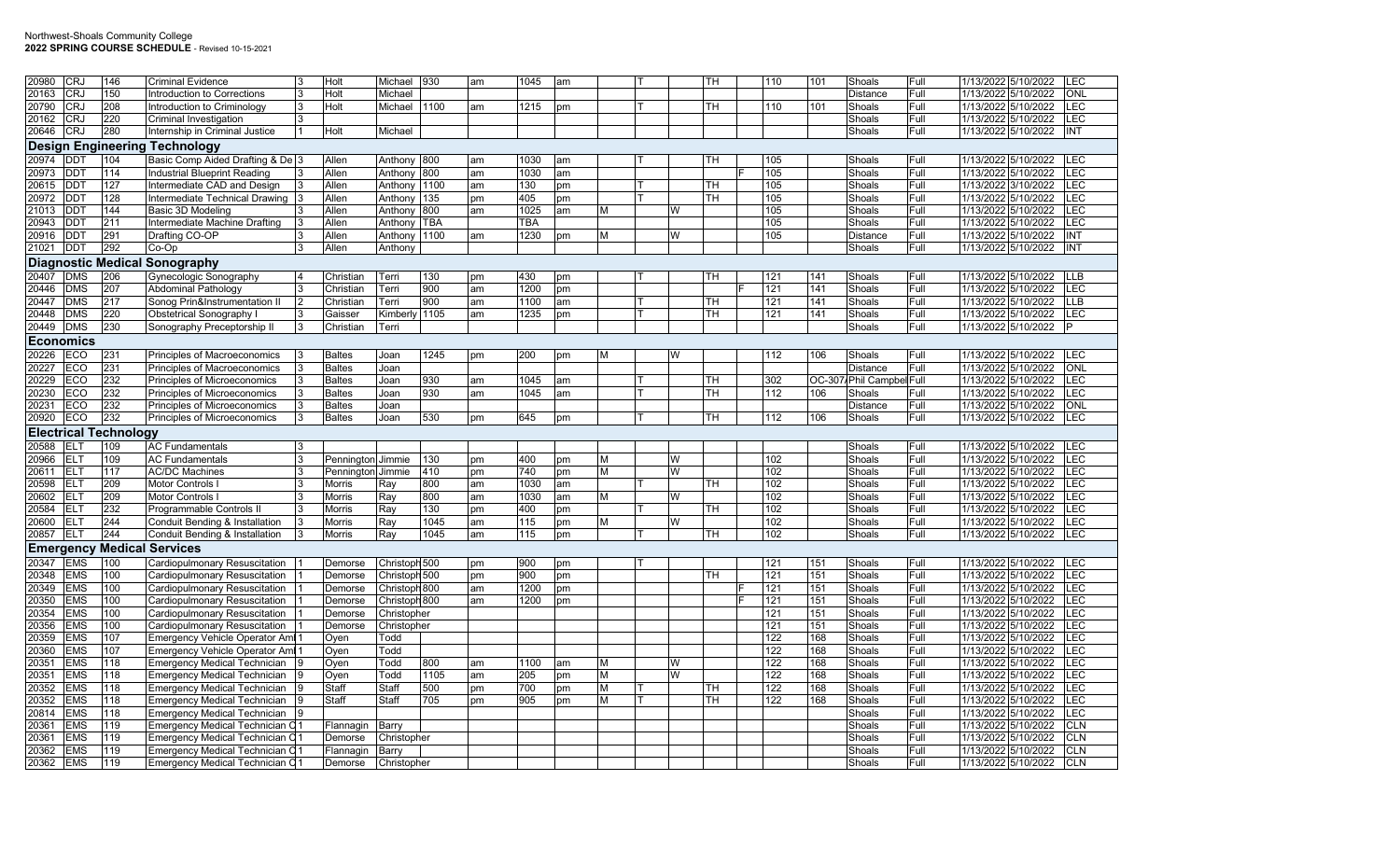| 20353          | <b>EMS</b> | 155  | Advanced Emergency Medical Te <sub>7</sub> |    |               | Todd          |      |    |      |    |   |   |     | 122 | 168 | Shoals                   | Full     | 1/13/2022 5/10/2022 |                     | <b>LEC</b> |
|----------------|------------|------|--------------------------------------------|----|---------------|---------------|------|----|------|----|---|---|-----|-----|-----|--------------------------|----------|---------------------|---------------------|------------|
|                |            |      |                                            |    | Oyen          |               |      |    |      |    |   |   |     |     |     |                          |          |                     |                     |            |
| 20353          | <b>EMS</b> | 155  | Advanced Emergency Medical Te              |    | Oven          | Todd          | 500  | pm | 900  | pm |   |   | TH. | 122 | 168 | Shoals                   | Full     | 1/13/2022 5/10/2022 |                     | <b>LEC</b> |
| 20363          | <b>EMS</b> | 156  | Advanced Emergency Medical T 2             |    | Demorse       | Christopher   |      |    |      |    |   |   |     |     |     | Shoals                   | Full     | 1/13/2022 5/10/2022 |                     | <b>CLN</b> |
| 20815          | <b>EMS</b> | 156  | <b>Advanced Emergency Medical T12</b>      |    |               |               |      |    |      |    |   |   |     |     |     | Shoals                   | Full     | 1/13/2022 5/10/2022 |                     | <b>LEC</b> |
| 20364          | <b>EMS</b> | 189  | Applied Anatomy and Physiology 4           |    |               |               |      |    |      |    |   |   |     |     |     | Shoals                   | Full     | 1/13/2022 5/10/2022 |                     | LEC        |
| 20961          | <b>EMS</b> | 189  | Applied Anatomy and Physiology 4           |    | Demorse       | Christopher   |      |    |      |    |   |   |     |     |     | <b>Distance</b>          | 2nd Mini | 3/11/2022 5/10/2022 |                     | ONL        |
| 20365          | <b>EMS</b> | 253  | Paramedic Transition Workplace             |    | Oven          | Todd          | 800  | am | 1200 | pm |   |   |     | 122 | 160 | Shoals                   | Full     | 1/13/2022 5/10/2022 |                     | <b>EC</b>  |
| 20366          | <b>EMS</b> | 254  | <b>Advanced Competencies for Para2</b>     |    | Demorse       | Christoph 100 |      | pm | 500  | pm |   |   |     | 122 | 160 | Shoals                   | Full     |                     | 1/13/2022 5/10/2022 | LEC        |
| 20367          | <b>EMS</b> | 255  | Paramedic Field Preceptorship              |    | Demorse       | Christopher   |      |    |      |    |   |   |     |     |     | Shoals                   | Full     | 1/13/2022 5/10/2022 |                     | <b>LP</b>  |
| 20368          | <b>EMS</b> | 256  | Paramedic Team Leadership                  |    |               | Christopher   |      |    |      |    |   |   |     |     |     | Shoals                   | Full     | 1/13/2022 5/10/2022 |                     | LEC        |
|                |            |      |                                            |    | Demorse       |               |      |    |      |    |   |   |     |     |     |                          |          |                     |                     |            |
| <b>English</b> |            |      |                                            |    |               |               |      |    |      |    |   |   |     |     |     |                          |          |                     |                     |            |
| 20456          | <b>ENG</b> | 99   | Intro to College Writing                   |    | Sides         | Meredith 920  |      | am | 1010 | am | M |   |     | 120 | 120 | Shoals                   | Full     | 1/13/2022 5/10/2022 |                     | <b>DEV</b> |
| 20460          | <b>ENG</b> | 99   | Intro to College Writing                   |    | Williams      | Daniel        | 205  | pm | 230  | pm | M | W |     | 120 | 120 | Shoals                   | Full     | 1/13/2022 5/10/2022 |                     | <b>DEV</b> |
| 20474          | <b>ENG</b> | 99   | Intro to College Writing                   |    | Cain          | Shelly        | 205  | pm | 230  | pm |   |   | TН  | 120 | 120 | Shoals                   | Full     | 1/13/2022 5/10/2022 |                     | <b>DEV</b> |
| 20483          | <b>ENG</b> | 99   | Intro to College Writing                   |    | Williams      | Daniel        | 650  | pm | 715  | pm |   |   | TН  | 120 | 120 | Shoals                   | Full     | 1/13/2022 5/10/2022 |                     | <b>DEV</b> |
| 20486          | <b>ENG</b> | 99   | Intro to College Writing                   |    | McClung       | Michael       | 920  | am | 1010 | am |   |   |     | 302 |     | OC-104 Phil Campbel Full |          | 1/13/2022 5/10/2022 |                     | <b>DEV</b> |
| 20778          | <b>ENG</b> | 100  | Vocational Technical English               | 3  | Williams      | Daniel        |      |    |      |    |   |   |     |     |     | <b>Distance</b>          | Full     | 1/13/2022 5/10/2022 |                     | <b>ONL</b> |
|                |            |      |                                            |    |               |               |      |    |      |    |   |   |     |     |     |                          |          |                     |                     |            |
| 20779          | <b>ENG</b> | 100  | <b>Vocational Technical English</b>        | 3  | Williams      | Daniel        |      |    |      |    |   |   |     |     |     | Distance                 | Full     | 1/13/2022 5/10/2022 |                     | <b>ONL</b> |
| 20458          | <b>ENG</b> | 101  | <b>English Composition</b>                 | 3  | <b>Sides</b>  | Meredith 800  |      | am | 915  | am | М | W |     | 120 | 120 | Shoals                   | Full     | 1/13/2022 5/10/2022 |                     | LEC        |
| 20462          | <b>ENG</b> | 101  | English Composition                        | 3  | Williams      | Daniel        | 1245 | pm | 200  | pm | M | W |     | 120 | 120 | Shoals                   | Full     | 1/13/2022 5/10/2022 |                     | LEC        |
| 20471          | <b>ENG</b> | 101  | <b>English Composition</b>                 |    | McClunc       | Michae        | 530  | pm | 645  | pm | M | W |     | 120 | 120 | Shoals                   | Full     | 1/13/2022 5/10/2022 |                     | LEC        |
| 20473          | <b>ENG</b> | 101  | <b>English Composition</b>                 | 3  | Benson        | Debra         | 930  | am | 1045 | am |   |   | TН  | 120 | 121 | Shoals                   | Full     | 1/13/2022 5/10/2022 |                     | <b>LEC</b> |
| 20476          | <b>ENG</b> | 101  | <b>English Composition</b>                 |    | Cain          | Shelly        | 1245 | pm | 200  | pm |   |   | TH. | 120 | 120 | Shoals                   | Full     | 1/13/2022 5/10/2022 |                     | LEC        |
| 20485          | <b>ENG</b> | 101  | <b>English Composition</b>                 |    | Williams      | Daniel        | 530  | pm | 645  | pm |   |   | TН  | 120 | 120 | Shoals                   | Full     | 1/13/2022 5/10/2022 |                     | <b>EC</b>  |
| 20488          | <b>ENG</b> | 101  | <b>English Composition</b>                 | R. | McClung       | Michael       | 800  | am | 915  | am |   |   | TH  | 302 |     | OC-104 Phil Campbel Full |          | 1/13/2022 5/10/2022 |                     | <b>LEC</b> |
| 20493          | <b>ENG</b> | 101  | <b>English Composition</b>                 |    | Morgan        | Justin        |      |    |      |    |   |   |     |     |     | <b>Distance</b>          | Full     | 1/13/2022 5/10/2022 |                     | <b>ONL</b> |
| 20729          | <b>ENG</b> | 101  | <b>English Composition</b>                 |    | Morgan        | Justin        |      |    |      |    |   |   |     |     |     | Distance                 | Full     | 1/13/2022 5/10/2022 |                     | ONL        |
|                |            |      |                                            |    |               |               |      |    |      |    |   |   |     |     |     |                          |          |                     |                     |            |
| 20801          | <b>ENG</b> | 101  | English Composition                        | 3  | Staff         | Staff         |      |    |      |    |   |   |     |     |     | <b>Distance</b>          | 2nd Mini | 3/11/2022 5/10/2022 |                     | <b>ONL</b> |
| 20933          | <b>ENG</b> | 101  | <b>English Composition</b>                 |    | Staff         | Staff         |      |    |      |    |   |   |     |     |     | <b>Distance</b>          | Full     | 1/13/2022 5/10/2022 |                     | <b>ONL</b> |
| 20791          | <b>ENG</b> | 101A | <b>English Composition</b>                 |    | Sides         | Meredith      | 800  | am | 915  | am | M | W |     | 120 | 120 | Shoals                   | Full     | 1/13/2022 5/10/2022 |                     | LEC        |
| 20792          | <b>ENG</b> | 101A | <b>English Composition</b>                 |    | Williams      | Daniel        | 1245 | pm | 200  | pm | M | W |     | 120 | 120 | Shoals                   | Full     | 1/13/2022 5/10/2022 |                     | LEC        |
| 20795          | <b>ENG</b> | 101A | <b>English Composition</b>                 |    | Cain          | Shelly        | 1245 | pm | 200  | pm |   |   | TН  | 120 | 120 | Shoals                   | Full     | 1/13/2022 5/10/2022 |                     | LEC        |
| 20796          | <b>ENG</b> | 101A | English Composition                        | 3  | Williams      | Daniel        | 530  | pm | 645  | pm |   |   | TН  | 120 | 120 | Shoals                   | Full     | 1/13/2022 5/10/2022 |                     | <b>LEC</b> |
| 20797          | <b>ENG</b> | 101A | English Composition                        |    | McClung       | Michael       | 800  | am | 915  | am |   |   | TH. | 302 |     | OC-104 Phil Campbel Full |          | 1/13/2022 5/10/2022 |                     | LEC        |
| 20494          | <b>ENG</b> | 102  | <b>English Composition I</b>               |    | Benson        | Debra         | 800  | am | 915  | am | M | W |     | 120 | 121 | Shoals                   | Full     | 1/13/2022 5/10/2022 |                     | <b>EC</b>  |
| 20495          | <b>ENG</b> | 102  | <b>English Composition II</b>              | 3  | Cain          | Shelly        | 930  | am | 1045 | am | M | W |     | 120 | 121 | Shoals                   | Full     | 1/13/2022 5/10/2022 |                     | LEC        |
| 20497          | <b>ENG</b> | 102  | <b>English Composition I</b>               |    | Williams      | Daniel        | 530  | pm | 645  | pm | M | W |     | 120 | 121 | Shoals                   | Full     | 1/13/2022 5/10/2022 |                     | LEC        |
| 20499          | <b>ENG</b> | 102  | <b>English Composition I</b>               | 3  | Morris        | Jennifer      | 930  | am | 1045 | am |   |   | TН  | 120 | 120 | Shoals                   | Full     | 1/13/2022 5/10/2022 |                     | LEC        |
|                |            |      |                                            |    |               |               |      |    |      |    |   |   |     |     |     |                          |          |                     |                     |            |
| 20500          | <b>ENG</b> | 102  | <b>English Composition II</b>              |    | Benson        | Debra         | 1100 | am | 1215 | pm |   |   | TН  | 120 | 121 | Shoals                   | Full     | 1/13/2022 5/10/2022 |                     | <b>LEC</b> |
| 20503          | <b>ENG</b> | 102  | <b>English Composition I</b>               |    | Sides         | Meredith      |      |    |      |    |   |   |     |     |     | <b>Distance</b>          | Full     | 1/13/2022 5/10/2022 |                     | <b>ONL</b> |
| 20505          | <b>ENG</b> | 102  | <b>English Composition I</b>               | 3  | Morgan        | Justin        | 800  | am | 915  | am | М | W |     | 302 |     | OC-104 Phil Campbel Full |          | 1/13/2022 5/10/2022 |                     | LEC        |
| 20699          | <b>ENG</b> | 102  | <b>English Composition I</b>               |    | Morris        | Jennifer      |      |    |      |    |   |   |     |     |     | <b>Distance</b>          | Full     | 1/13/2022 5/10/2022 |                     | <b>ONL</b> |
| 20717          | <b>ENG</b> | 102  | <b>English Composition I</b>               |    | McCluno       | Michael       | 1100 | am | 1215 | pm |   |   | TН  | 302 |     | OC-104 Phil Campbel Full |          | 1/13/2022 5/10/2022 |                     | EC.        |
| 20905          | <b>ENG</b> | 102  | <b>English Composition I</b>               | 3  | Sides         | Meredith      |      |    |      |    |   |   |     |     |     | <b>Distance</b>          | Full     | 1/13/2022 5/10/2022 |                     | <b>ONL</b> |
| 20923          | <b>ENG</b> | 102  | <b>English Composition I</b>               |    | Morgan        | Justin        |      |    |      |    |   |   |     |     |     | <b>Distance</b>          | Full     | 1/13/2022 5/10/2022 |                     | <b>ONL</b> |
| 20934          | <b>ENG</b> | 102  | <b>English Composition II</b>              |    | <b>Morris</b> | Jennifer      |      |    |      |    |   |   |     |     |     | <b>Distance</b>          | Full     | 1/13/2022 5/10/2022 |                     | <b>ONL</b> |
| 20935          | <b>ENG</b> | 102  | <b>English Composition I</b>               | 3  | Staff         | Staff         |      |    |      |    |   |   |     |     |     | Distance                 | Full     | 1/13/2022 5/10/2022 |                     | <b>ONL</b> |
| 20949          | <b>ENG</b> | 102  | <b>English Composition I</b>               | 3  | Staff         | Staff         |      |    |      |    |   |   |     |     |     | <b>Distance</b>          | 2nd Mini | 3/11/2022 5/10/2022 |                     | <b>ONL</b> |
|                | <b>ENG</b> | 251  |                                            |    | Sides         |               |      |    |      |    |   |   |     |     |     |                          | Full     |                     |                     |            |
| 20780          |            |      | American Literature                        |    |               | Meredith      |      |    |      |    |   |   |     |     |     | <b>Distance</b>          |          | 1/13/2022 5/10/2022 |                     | <b>ONL</b> |
| 20781          | <b>ENG</b> | 252  | American Literature I                      |    | McClung       | Michael       |      |    |      |    |   |   |     |     |     | <b>Distance</b>          | Full     | 1/13/2022 5/10/2022 |                     | <b>ONL</b> |
| 20782          | <b>ENG</b> | 262  | English Literature II                      | 3  | Cain          | Shelly        | 930  | am | 1045 | am |   |   | TH  | 120 | 123 | Shoals                   | Full     | 1/13/2022 5/10/2022 |                     | <b>EC</b>  |
| 20510          | <b>ENG</b> | 271  | World Literature I                         |    | Benson        | Debra         | 1100 | am | 1215 | pm | м | W |     | 120 | 123 | Shoals                   | Full     | 1/13/2022 5/10/2022 |                     | LEC        |
| 20511          | <b>ENG</b> | 271  | World Literature                           |    | Morris        | Jennifer      | 530  | pm | 645  | pm |   |   | TН  | 120 | 123 | Shoals                   | Full     | 1/13/2022 5/10/2022 |                     | LEC        |
| 20512          | <b>ENG</b> | 271  | World Literature I                         | 3  | Benson        | Debra         |      |    |      |    |   |   |     |     |     | Distance                 | Full     | 1/13/2022 5/10/2022 |                     | <b>ONL</b> |
| 20513          | <b>ENG</b> | 271  | World Literature I                         | 3  | McClung       | Michael 930   |      | am | 1045 | am | M | W |     | 302 |     | OC-104 Phil Campbel Full |          | 1/13/2022 5/10/2022 |                     | <b>LEC</b> |
|                |            |      |                                            |    |               |               |      |    |      |    |   |   |     |     |     |                          |          |                     |                     |            |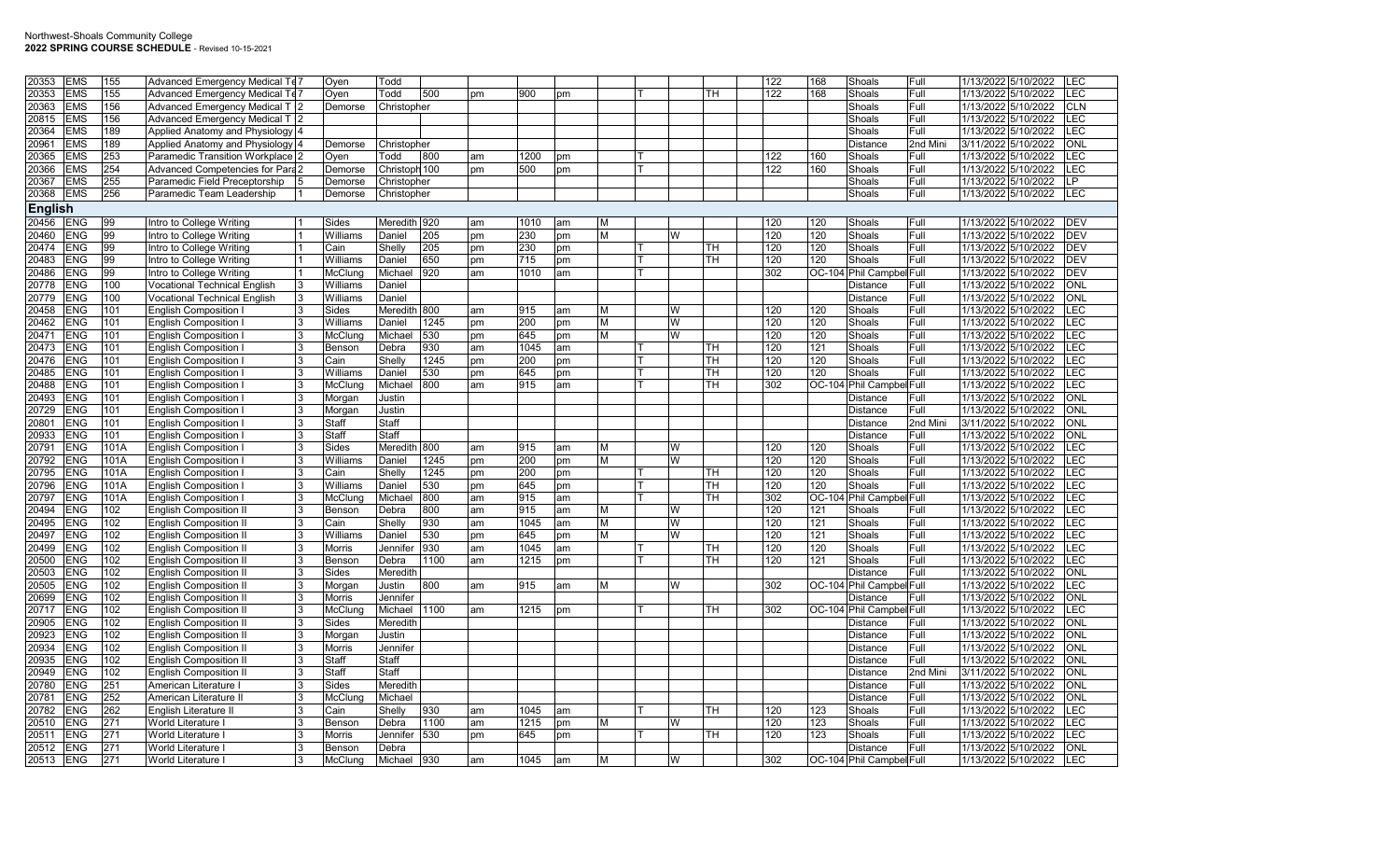## Northwest-Shoals Community College **2022 SPRING COURSE SCHEDULE** - Revised 10-15-2021

| 20514<br><b>ENG</b>                        | 272        | World Literature II                                              | Williams         | Daniel                   | 1100         | am       | 1215        | pm       |   |   | TH        | 120 | 123        | Shoals                             | Full         | 1/13/2022 5/10/2022<br>LEC                                             |
|--------------------------------------------|------------|------------------------------------------------------------------|------------------|--------------------------|--------------|----------|-------------|----------|---|---|-----------|-----|------------|------------------------------------|--------------|------------------------------------------------------------------------|
| <b>ENG</b><br>20517                        | 272        | World Literature II                                              | Cain             | Shelly                   |              |          |             |          |   |   |           |     |            | <b>Distance</b>                    | Full         | 1/13/2022 5/10/2022<br><b>ONL</b>                                      |
| 20518<br><b>ENG</b>                        | 272        | World Literature II                                              | Morgan           | Justin                   | 1245         | pm       | 200         | pm       |   |   | <b>TH</b> | 302 |            | OC-309 Phil Campbel Full           |              | <b>LEC</b><br>1/13/2022 5/10/2022                                      |
| 20738<br><b>ENG</b>                        | 272        | World Literature II                                              | Cain             | Shelly                   |              |          |             |          |   |   |           |     |            | Distance                           | Full         | 1/13/2022 5/10/2022<br>ONL                                             |
| 20519<br><b>ENR</b>                        | 98         | Writing/Reading for College                                      | Morris           | Jennifer                 | 1245         | pm       | 225         | pm       | M | W |           | 114 | 101        | Shoals                             | Full         | 1/13/2022 5/10/2022<br><b>DEV</b>                                      |
| Geography                                  |            |                                                                  |                  |                          |              |          |             |          |   |   |           |     |            |                                    |              |                                                                        |
| 20164<br><b>GEO</b>                        | 100        | World Regional Geography                                         | Pearson          | Selina                   | 1100         | am       | 1215        | pm       | м | W |           | 121 | 141        | Shoals                             | Full         | 1/13/2022 5/10/2022<br>LEC                                             |
| <b>GEO</b><br>20165                        | 100        | World Regional Geography                                         | Pearson          | Selina                   | 1100         | am       | 1215        | pm       | M | W |           | 302 |            | OC-307 Phil Campbel Full           |              | 1/13/2022 5/10/2022<br><b>LEC</b>                                      |
| <b>History</b>                             |            |                                                                  |                  |                          |              |          |             |          |   |   |           |     |            |                                    |              |                                                                        |
|                                            |            |                                                                  |                  |                          |              |          |             |          |   |   |           |     |            |                                    |              |                                                                        |
| 20166<br><b>HIS</b>                        | 101<br>101 | Western Civilization                                             | Pearson          | Selina                   |              |          |             |          |   |   |           | 110 | 107        | <b>Distance</b>                    | Full<br>Full | 1/13/2022 5/10/2022<br><b>ONL</b><br><b>LEC</b><br>1/13/2022 5/10/2022 |
| 20169<br><b>HIS</b><br>20982<br><b>HIS</b> | 101        | <b>Western Civilization</b>                                      | Wright<br>Pool   | Lauren<br><b>Bradley</b> | 800<br>800   | am       | 915<br>1045 | am       | м | W |           | 302 |            | Shoals<br>OC-308 Phil Campbel Full |              | 1/13/2022 5/10/2022<br>LEC                                             |
| 20172<br><b>HIS</b>                        | 102        | Western Civilization  <br><b>Western Civilization II</b>         | Pool             | <b>Bradley</b>           | 930          | am<br>am | 1045        | am       | М | W |           | 302 |            | OC-308 Phil Campbel Full           |              | 1/13/2022 5/10/2022<br>LEC                                             |
|                                            |            |                                                                  |                  |                          |              |          |             | am       |   |   |           | 110 |            |                                    |              | LEC                                                                    |
| 20175<br><b>HIS</b><br><b>HIS</b><br>20176 | 102<br>102 | <b>Western Civilization II</b><br><b>Western Civilization II</b> | Wright<br>Staff  | Lauren<br>Staff          | 1245<br>1245 | pm       | 200<br>200  | pm       | М | W | <b>TH</b> | 110 | 107<br>101 | Shoals<br>Shoals                   | Full<br>Full | 1/13/2022 5/10/2022<br><b>LEC</b><br>1/13/2022 5/10/2022               |
| HIS<br>20177                               | 102        | <b>Western Civilization II</b>                                   | Pearson          | Selina                   |              | pm       |             | pm       |   |   |           |     |            | <b>Distance</b>                    | Full         | ONL<br>1/13/2022 5/10/2022                                             |
| <b>HIS</b><br>20800                        | 102        | <b>Western Civilization II</b>                                   | Chandler         | Patricia                 | 700          |          | 815         |          |   |   | lTH.      | 110 | 109        | Shoals                             | Full         | <b>LEC</b><br>1/13/2022 5/10/2022                                      |
| 20983<br><b>HIS</b>                        | 102        | <b>Western Civilization II</b>                                   | Pool             | <b>Bradley</b>           | 530          | pm       | 645         | pm       | М | W |           | 302 |            | OC-308 Phil Campbel Full           |              | <b>LEC</b><br>1/13/2022 5/10/2022                                      |
| 21023<br><b>HIS</b>                        | 102        | <b>Western Civilization II</b>                                   | Pool             | Bradley                  | 800          | pm<br>am | 915         | pm<br>am |   |   | TH        | 302 |            | OC-308 Phil Campbel Full           |              | <b>LEC</b><br>1/13/2022 5/10/2022                                      |
| 20179<br><b>HIS</b>                        | 201        | United States History                                            | Chandler         | Patricia                 | 830          | pm       | 945         | pm       |   |   | <b>TH</b> | 110 | 101        | Shoals                             | Full         | LEC<br>1/13/2022 5/10/2022                                             |
| <b>HIS</b><br>20180                        | 201        | <b>United States History</b>                                     |                  |                          |              |          |             |          |   |   |           |     |            | <b>Distance</b>                    | Full         | 1/13/2022 5/10/2022<br><b>ONL</b>                                      |
| HIS<br>20622                               | 201        | United States History                                            | Taylor           | Daniel                   |              |          |             |          |   |   |           |     |            | <b>Distance</b>                    | 2nd Mini     | 3/11/2022 5/10/2022<br>ONL                                             |
| 20704<br><b>HIS</b>                        | 201        | United States History                                            | Taylor           | Daniel                   |              |          |             |          |   |   |           |     |            | Distance                           | Full         | 1/13/2022 5/10/2022<br><b>ONL</b>                                      |
| 20944<br>HIS                               | 201        | United States History                                            | Staff            | <b>Staff</b>             |              |          |             |          |   |   |           |     |            | <b>Distance</b>                    | Full         | ONL<br>1/13/2022 5/10/2022                                             |
| <b>HIS</b><br>20181                        | 202        | United States History II                                         | Pool             | <b>Bradley</b>           | 1100         | am       | 1215        | pm       | м | W |           | 310 | HG-26      | Phil Campbel Full                  |              | 1/13/2022 5/10/2022<br><b>LEC</b>                                      |
| <b>HIS</b><br>20182                        | 202        | United States History II                                         | Pool             | <b>Bradlev</b>           | 1245         | pm       | 200         | pm       |   |   | TH        | 307 | AV-2       | Phil Campbel Full                  |              | 1/13/2022 5/10/2022<br><b>LEC</b>                                      |
| HIS<br>20183                               | 202        | United States History II                                         | Pearson          | Selina                   | 1100         | am       | 1215        | pm       |   |   | TН        | 110 | 107        | Shoals                             | Full         | <b>LEC</b><br>1/13/2022 5/10/2022                                      |
| 20184<br><b>HIS</b>                        | 202        | United States History II                                         |                  | Lauren                   | 930          | am       | 1045        | am       |   |   | TН        | 110 | 107        | Shoals                             | Full         | LEC<br>1/13/2022 5/10/2022                                             |
| 20185<br><b>HIS</b>                        | 202        | United States History II                                         | Wright<br>Wright | Lauren                   | 800          | am       | 915         | am       |   |   | <b>TH</b> | 110 | 107        | Shoals                             | Full         | LEC<br>1/13/2022 5/10/2022                                             |
| 20186<br><b>HIS</b>                        | 202        | United States History II                                         | Pearson          | Selina                   |              |          |             |          |   |   |           |     |            | Distance                           | Full         | 1/13/2022 5/10/2022<br><b>ONL</b>                                      |
| 20187<br><b>HIS</b>                        | 202        | United States History II                                         | Staff            | Staff                    |              |          |             |          |   |   |           |     |            | <b>Distance</b>                    | Full         | 1/13/2022 5/10/2022<br><b>ONL</b>                                      |
| 20188<br><b>HIS</b>                        | 202        | United States History II                                         | Wright           | Lauren                   | 1245         | pm       | 200         | pm       | М | W |           | 110 | 107        | Shoals                             | Full         | 1/13/2022 5/10/2022<br><b>LEC</b>                                      |
| 20736<br><b>HIS</b>                        | 202        | United States History II                                         | Pearson          | Selina                   |              |          |             |          |   |   |           |     |            | <b>Distance</b>                    | Full         | ONL<br>1/13/2022 5/10/2022                                             |
| <b>HIS</b><br>20802                        | 202        | United States History II                                         | Wright           | Lauren                   |              |          |             |          |   |   |           |     |            | Distance                           | 2nd Mini     | 3/11/2022 5/10/2022<br><b>ONL</b>                                      |
| 20928<br>HIS                               | 202        | United States History II                                         |                  |                          |              |          |             |          |   |   |           |     |            | Distance                           | Full         | 1/13/2022 5/10/2022<br>ONL                                             |
| <b>HIS</b><br>20953                        | 202        | United States History II                                         |                  |                          |              |          |             |          |   |   |           |     |            | Distance                           | Full         | 1/13/2022 5/10/2022<br><b>ONL</b>                                      |
|                                            |            |                                                                  |                  |                          |              |          |             |          |   |   |           |     |            |                                    |              |                                                                        |
| Health                                     |            |                                                                  |                  |                          |              |          |             |          |   |   |           |     |            |                                    |              |                                                                        |
| 20287<br><b>HIT</b>                        | 230        | <b>Medical Coding Systems I</b>                                  | McBay            | Katherine 935            |              | am       | 1105        | am       |   |   | TH        | 110 | 108        | Shoals                             | 1st Mini     | 1/13/2022 3/10/2022<br><b>LEC</b>                                      |
| 20288<br>HIT                               | 232        | <b>Medical Coding Systems II</b>                                 | McBay            | Katherine 935            |              | am       | 1105        | am       |   |   | <b>TH</b> | 110 | 108        | Shoals                             | 2nd Mini     | 3/11/2022 5/10/2022<br>LEC                                             |
| <b>Interdisciplinary Studies</b>           |            |                                                                  |                  |                          |              |          |             |          |   |   |           |     |            |                                    |              |                                                                        |
| 20752<br><b>HUM</b>                        | 299B       | PTK Honors 2                                                     | Sides            | Meredith                 |              |          |             |          |   |   |           |     |            | <b>Distance</b>                    | Full         | 1/13/2022 5/10/2022<br><b>ONL</b>                                      |
| <b>IDS</b><br>20630                        | 200        | <b>College Scholars Bowl</b>                                     | Pool             | <b>Bradley</b>           |              |          |             |          |   |   |           |     |            | Phil Campbel Full                  |              | LEC<br>1/13/2022 5/10/2022                                             |
| 20852<br><b>IDS</b>                        | 299        | Directed Studies in Leadership                                   |                  |                          |              |          |             |          |   |   |           |     |            | Shoals                             | Full         | <b>LEC</b><br>1/13/2022 5/10/2022                                      |
| 20853<br><b>IDS</b>                        | 299        | Directed Studies in Leadership                                   | Armstrong        | Seth                     |              |          |             |          |   |   |           |     |            | Phil Campbel Full                  |              | 1/13/2022 5/10/2022<br><b>LEC</b>                                      |
|                                            |            | <b>Industrial Systems Technology</b>                             |                  |                          |              |          |             |          |   |   |           |     |            |                                    |              |                                                                        |
| 20586<br>ILT                               | 114        | <b>Instrumentation Oper/Calib</b>                                | Springer         | Gregory                  | 1030         | am       | 100         | pm       |   |   | TH        | 105 |            | Shoals                             | Full         | 1/13/2022 5/10/2022<br><b>LEC</b>                                      |
| INT<br>20590                               | 103        | <b>AC Fundamentals</b>                                           | <b>Bogus</b>     | Caleb                    | 800          | am       | 1025        | am       | M | W |           | 104 |            | Shoals                             | Full         | <b>LEC</b><br>1/13/2022<br>5/10/2022                                   |
| 20628<br>INT                               | 103        | <b>AC Fundamentals</b>                                           | Staff            | Staff                    | 500          | pm       | 730         | pm       | М | W |           | 105 |            | Shoals                             | Full         | 1/13/2022 5/10/2022<br><b>LEC</b>                                      |
| INT<br>20629                               | 103        | <b>AC Fundamentals</b>                                           | <b>Bogus</b>     | Caleb                    | 800          | am       | 1025        | am       |   |   | <b>TH</b> | 105 |            | Shoals                             | Full         | LEC<br>1/13/2022 5/10/2022                                             |
| INT<br>20609                               | 106        | <b>Elements Indust Mechanics</b>                                 |                  |                          |              |          |             |          |   |   |           |     |            | Shoals                             | Full         | 1/13/2022 5/10/2022<br><b>LEC</b>                                      |
| INT<br>20580                               | 113        | Industrial Motor Control I                                       | Rogers           | Jeffrey                  | 130          | pm       | 400         | pm       |   |   | TH        | 104 |            | Shoals                             | Full         | LEC<br>1/13/2022 5/10/2022                                             |
| 20592<br>INT                               | 113        | Industrial Motor Control                                         | <b>Bogus</b>     | Caleb                    | 1030         | am       | 1255        | pm       | М | W |           | 105 |            | Shoals                             | Full         | LEC<br>1/13/2022 5/10/2022                                             |
| INT<br>20581                               | 117        | Principles Industrial Mechanic                                   | <b>Bogus</b>     | Caleb                    | 1030         | am       | 100         | pm       |   |   | l TH      | 104 |            | Shoals                             | Full         | <b>LEC</b><br>1/13/2022 5/10/2022                                      |
| 20856 INT                                  | 118        | Fund of Ind Hydraul/Pneumatics 3                                 | Rogers           | Jeffrey                  | 130          | pm       | 400         | pm       | M | W |           | 104 |            | Shoals                             | Full         | LEC<br>1/13/2022 5/10/2022                                             |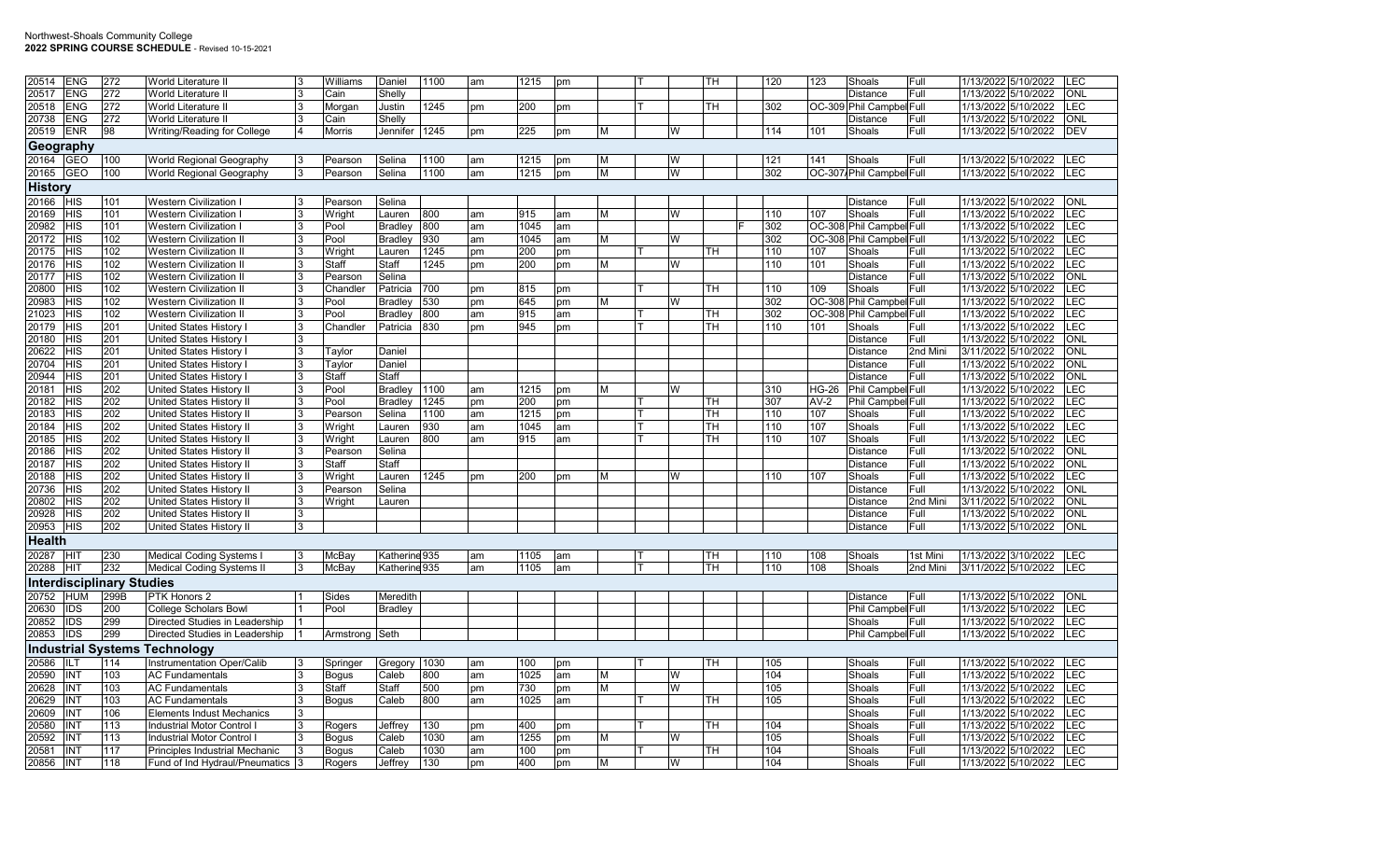## Northwest-Shoals Community College **2022 SPRING COURSE SCHEDULE** - Revised 10-15-2021

| 20608 | <b>INT</b>          | 121              | Indust. Hydraulics Trblshoot         |                | Springer       | Gregory 500    |      | pm | 730  | pm |   |   | TН  | 105 |     | Shoals                | Full     | LEC<br>1/13/2022 5/10/2022            |
|-------|---------------------|------------------|--------------------------------------|----------------|----------------|----------------|------|----|------|----|---|---|-----|-----|-----|-----------------------|----------|---------------------------------------|
| 21010 | <b>INT</b>          | 127              | Princ of Ind Pumps/Piping Syst       |                | Springer       | Gregory 200    |      | pm | 430  | pm | М | W |     | 105 |     | Shoals                | Full     | LEC<br>1/13/2022 5/10/2022            |
| 20587 | INT                 | 211              | <b>Industrial Motors II</b>          |                | <b>Bogus</b>   | Caleb          | 130  | pm | 400  | pm |   |   | TH. | 105 |     | Shoals                | Full     | 1/13/2022 5/10/2022<br>LEC            |
| 20855 | <b>INT</b>          | 254              | Robot Maint & Troubleshooting        |                | Rogers         | Jeffrey        | 800  | am | 1030 | am | М | W |     | 104 |     | Shoals                | Full     | LEC<br>1/13/2022 5/10/2022            |
| 20583 | <b>INT</b>          | 284              | Adv Programmable Logic Cntrls        |                | Rogers         | Jeffrey        | 1035 | am | 105  | pm | М | W |     | 103 |     | Shoals                | Full     | LEC<br>1/13/2022 5/10/2022            |
| 20854 | <b>INT</b>          | 284              | Adv Programmable Logic Cntrls        |                | Rogers         | Jeffrey        | 800  | am | 1030 | am |   |   | TН  | 103 |     | Shoals                | Full     | LEC<br>1/13/2022 5/10/2022            |
| 20880 | <b>INT</b>          | 291              | Coop Education                       |                |                |                |      |    |      |    |   |   |     |     |     | Shoals                | Full     | LEC<br>1/13/2022 5/10/2022            |
|       |                     |                  | <b>Medical Assisting Technology</b>  |                |                |                |      |    |      |    |   |   |     |     |     |                       |          |                                       |
| 20232 | MA <sub>1</sub>     | 101              | <b>Medical Terminology</b>           |                | McBay          | Katherine 1000 |      | am | 1130 | am | м | W |     | 110 | 106 | Shoals                | Full     | 1/13/2022 5/10/2022<br>LEC            |
|       | <b>MAT</b>          |                  |                                      |                |                |                |      | am | 1240 |    |   |   | TН  | 110 |     |                       | Full     | LEC<br>1/13/2022 5/10/2022            |
| 20233 |                     | 101              | <b>Medical Terminology</b>           |                | Gaisser        | Kimberly 1110  |      |    |      | pm |   |   |     |     | 108 | Shoals                |          |                                       |
| 20235 | <b>MAT</b>          | 103              | <b>Medical Assisting Theory II</b>   |                | McBay          | Katherine 800  |      | am | 930  | am |   |   | TН  | 110 | 106 | Shoals                | Full     | 1/13/2022 5/10/2022<br>LEC            |
| 20236 | MA <sub>1</sub>     | 103              | <b>Medical Assisting Theory II</b>   |                | Gaisser        | Kimberly 505   |      | pm | 735  | pm |   |   | ГH  | 110 | 106 | Shoals                | Full     | LEC<br>1/13/2022 5/10/2022            |
| 20237 | MA <sub>1</sub>     | 111              | <b>Clinical Pro I for Med Assist</b> |                | Peebles        | Medina         | 900  | am | 1130 | am | м | W |     | 110 | 108 | Shoals                | Full     | LEC<br>1/13/2022 5/10/2022            |
| 20238 | MA <sub>1</sub>     | 120              | Med Admin Procedures I               | l3             | Gaisser        | Kimberly       | 100  | pm | 230  | pm | М | W |     | 110 | 108 | Shoals                | Full     | LEC<br>1/13/2022 5/10/2022            |
| 20239 | MA <sub>1</sub>     | 120              | Med Admin Procedures                 |                | Peebles        | Medina         | 935  | am | 1105 | am |   |   | TН  | 110 | 106 | Shoals                | Full     | 1/13/2022 5/10/2022<br>LEC            |
| 20241 | <b>MAT</b>          | 125              | Lab Proc I Med Assistant             |                | Anderson       | Lorinda        | 600  | pm | 830  | pm | М | W |     | 110 | 108 | Shoals                | 1st Mini | LEC<br>1/13/2022 3/10/2022            |
| 20243 | MA <sub>1</sub>     | 128              | Med Law & Ethics Med Assistant 3     |                |                |                |      |    |      |    |   |   |     |     |     | Distance              | Full     | 1/13/2022 5/10/2022<br><b>ONL</b>     |
| 20822 | MA <sub>1</sub>     | 200              | Mgmt. Office Emergencies             |                | Gaisser        | Kimberly 300   |      | pm | 500  | pm |   |   |     | 110 | 108 | Shoals                | Full     | LEC<br>1/13/2022 5/10/2022            |
| 20242 | MA <sub>1</sub>     | 215              | Lab Pro II Medical Assistant         |                | Anderson       | Lorinda        | 600  | pm | 830  | pm | М | W |     | 110 | 108 | Shoals                | 2nd Mini | LEC<br>3/11/2022 5/10/2022            |
| 20244 | MA <sub>1</sub>     | 216              | Med. Pharmacology Med Office         |                | <b>McBav</b>   | Katherine 800  |      | am | 930  | am | М | W |     | 110 | 106 | Shoals                | Full     | 1/13/2022 5/10/2022<br>LEC            |
| 20245 | MA <sub>1</sub>     | 220              | Medical Office Insurance             |                | Peebles        | Medina         | 130  | pm | 245  | pm |   |   | TН  | 110 | 106 | Shoals                | Full     | E<br>1/13/2022 5/10/2022              |
| 20246 | MA <sub>1</sub>     | 228              | <b>Medical Assistant Review</b>      |                | Gaisser        | Kimberly       |      |    |      |    |   |   |     |     |     | Shoals                | Full     | 1/13/2022 5/10/2022<br>LEC            |
| 20247 | <b>MAT</b>          | 229              | Med Assisting Preceptorship          |                | McBay          | Katherine      |      |    |      |    |   |   |     |     |     | Shoals                | Full     | 1/13/2022 5/10/2022<br>L <sub>3</sub> |
| 20286 | MA <sub>1</sub>     | 239              | Phlebotomy Preceptorship             |                | Peebles        | Medina         |      |    |      |    |   |   |     |     |     | Shoals                | Full     | 1/13/2022 5/10/2022<br>L3             |
|       | <b>Machine Shop</b> |                  |                                      |                |                |                |      |    |      |    |   |   |     |     |     |                       |          |                                       |
|       |                     |                  |                                      |                |                |                |      |    |      |    |   |   |     |     |     |                       |          |                                       |
| 20248 | <b>MSP</b>          | 104              | <b>Basic Machining Calculations</b>  | $\overline{2}$ |                |                |      |    |      |    |   |   |     |     |     | Shoals                | Full     | 1/13/2022 5/10/2022<br><b>LEC</b>     |
| 20249 | <b>MSP</b>          | 104              | <b>Basic Machining Calculations</b>  |                | Johnson        | Matthew 800    |      | am | 1200 | pm | М | W |     | 312 |     | Phil Campbel 1st Mini |          | 1/13/2022 3/10/2022<br>LEC            |
| 20250 | <b>MSP</b>          | 104              | <b>Basic Machining Calculations</b>  | 2              | Maupin         | Timothy 800    |      | am | 1200 | pm | М | W |     | 111 |     | Shoals                | 1st Mini | LEC<br>1/13/2022 3/10/2022            |
| 20251 | <b>MSP</b>          | 105              | Lathes                               |                |                |                |      |    |      |    |   |   |     |     |     | Shoals                | Full     | 1/13/2022 5/10/2022<br>LEC            |
| 20252 | <b>MSP</b>          | 105              | Lathes                               |                | Johnson        | Matthew 800    |      | am | 1200 | pm | М | W |     | 312 |     | Phil Campbel 2nd Mini |          | 3/11/2022 5/10/2022<br>LEC            |
| 20252 | <b>MSP</b>          | 105              | Lathes                               | 3              | Johnson        | Matthew        | 1230 | pm | 330  | pm | М | W |     | 312 |     | Phil Campbel 2nd Mini |          | LEC<br>3/11/2022 5/10/2022            |
| 20254 | <b>MSP</b>          | 105              | Lathes                               |                | Maupin         | Timothy        | 1230 | pm | 330  | pm | М | W |     | 111 |     | Shoals                | 2nd Mini | 3/11/2022 5/10/2022<br>LEC            |
| 20254 | <b>MSP</b>          | 105              | Lathes                               |                | Maupin         | Timothy        | 800  | am | 1200 | pm | М | W |     | 111 |     | Shoals                | 2nd Mini | 3/11/2022 5/10/2022<br>LEC            |
| 20255 | <b>MSP</b>          | 107              | <b>Milling Machines</b>              |                | Johnson        | Matthew        | 800  | am | 1200 | pm |   |   | TН  | 312 |     | <b>Phil Campbe</b>    | 2nd Mini | 3/11/2022 5/10/2022<br>LEC            |
| 20255 | <b>MSP</b>          | 107              | <b>Milling Machines</b>              |                | Johnson        | Matthew        | 1230 | pm | 330  | pm |   |   | TН  | 312 |     | Phil Campbel 2nd Min  |          | LEC<br>3/11/2022 5/10/2022            |
| 20256 | <b>MSP</b>          | 107              | <b>Milling Machines</b>              |                | Maupin         | Timothy        | 1230 | pm | 330  | pm |   |   | ΓН  | 111 |     | Shoals                | 2nd Mini | 3/11/2022 5/10/2022<br>LEC            |
| 20256 | <b>MSP</b>          | 107              | <b>Milling Machines</b>              |                | Maupin         | Timothy        | 800  | am | 1200 | pm |   |   | TН  | 111 |     | Shoals                | 2nd Mini | 3/11/2022 5/10/2022<br>LEC            |
| 20257 | <b>MSP</b>          | 107              | <b>Milling Machines</b>              |                |                |                |      |    |      |    |   |   |     |     |     | Shoals                | Full     | 1/13/2022 5/10/2022<br>LEC            |
| 20264 | <b>MSP</b>          | $\overline{112}$ | Basic Comp Numeric Ctrl Turn         |                | Johnson        | Matthew 800    |      | am | 1130 | am | м | W | TH  | 312 |     | Phil Campbel 1st Mini |          | LEC<br>1/13/2022 3/10/2022            |
| 20265 | <b>MSP</b>          | 112              | Basic Comp Numeric Ctrl Turn         |                | Maupin         | Timothy 800    |      | am | 1130 | am | М | W | TН  | 111 |     | Shoals                | 1st Mini | 1/13/2022 3/10/2022<br>LEC            |
| 20805 | <b>MSP</b>          | 112              | Basic Comp Numeric Ctrl Turn         |                |                |                |      |    |      |    |   |   |     |     |     | Shoals                | Full     | 1/13/2022 5/10/2022<br>LEC            |
|       | <b>MSP</b>          | 113              |                                      |                |                |                |      | am |      | am | М | W |     |     |     |                       |          | LEC<br>3/11/2022 5/10/2022            |
| 20633 |                     |                  | Basic Comp Numeric Ctrl Mill         |                | Johnson        | Matthew 800    |      |    | 1130 |    |   |   | TН  | 312 |     | Phil Campbel 2nd Mini |          |                                       |
| 20634 | <b>MSP</b>          | 113              | Basic Comp Numeric Ctrl Mill         |                | Maupin         | Timothy        | 800  | am | 1130 | am | М | W | TН  | 111 |     | Shoals                | 2nd Mini | 3/11/2022 5/10/2022<br>LEC            |
| 20806 | <b>MSP</b>          | 113              | Basic Comp Numeric Ctrl Mill         |                |                |                |      |    |      |    |   |   |     |     |     | Shoals                | Full     | 1/13/2022 5/10/2022<br>LEC            |
| 20976 | <b>MSP</b>          | 115              | <b>Advanced Milling Machines</b>     |                | <b>Berrens</b> | David          | 400  | pm | 930  | pm |   | W |     | 111 |     | Shoals                | Full     | LEC<br>1/13/2022 5/10/2022            |
| 20261 | <b>MSP</b>          | 121              | <b>Basic Blueprint Rdg Machinist</b> |                | Johnson        | Matthew 800    |      | am | 1200 | pm |   |   | TН  | 312 |     | Phil Campbel 1st Mini |          | LEC<br>1/13/2022 3/10/2022            |
| 20262 | <b>MSP</b>          | 121              | <b>Basic Blueprint Rdg Machinist</b> |                | Maupin         | Timothy 800    |      | am | 1200 | pm |   |   | TН  | 111 |     | Shoals                | 1st Mini | 1/13/2022 3/10/2022<br>LEC            |
| 20263 | <b>MSP</b>          | 121              | <b>Basic Blueprint Rdg Machinist</b> | $\overline{2}$ |                |                |      |    |      |    |   |   |     |     |     | Shoals                | Full     | LEC<br>1/13/2022 5/10/2022            |
| 20258 | <b>MSP</b>          | 181              | Spec Topics - Grinding               |                | Johnson        | Matthew        | 1230 | pm | 330  | pm | м | W | TН  | 312 |     | Phil Campbel 1st Mini |          | LEC<br>1/13/2022 3/10/2022            |
| 20259 | <b>MSP</b>          | 181              | Spec Topics - Grinding               | 2              | Maupin         | Timothy        | 1230 | pm | 330  | pm | м | W | TН  | 111 |     | Shoals                | 1st Mini | LEC<br>1/13/2022 3/10/2022            |
| 20260 | <b>MSP</b>          | 181              | Spec Topics - Grinding               |                |                |                |      |    |      |    |   |   |     |     |     | Shoals                | Full     | LEC<br>1/13/2022 5/10/2022            |
| 20632 | <b>MSP</b>          | 182              | Spec Topics - Mill, Lathe, Saw       |                | Maupin         | Timothv        | 100  | pm | 230  | pm | м | W | TН  | 111 |     | Shoals                | Full     | 1/13/2022 5/10/2022<br>LEC            |
| 20635 | <b>MSP</b>          | 182              | Spec Topics - Mill, Lathe, Saw       |                | Johnson        | Matthew        | 100  | pm | 230  | pm | М | W | TН  | 312 |     | Phil Campbel Full     |          | LEC<br>1/13/2022 5/10/2022            |
| 20977 | <b>MSP</b>          | 291              | MSP - COOP                           |                | Johnson        | Matthew        |      |    |      |    |   |   |     |     |     | Phil Campbel Full     |          | 1/13/2022 5/10/2022<br>LEC            |
|       |                     |                  |                                      |                |                |                |      |    |      |    |   |   |     |     |     |                       |          |                                       |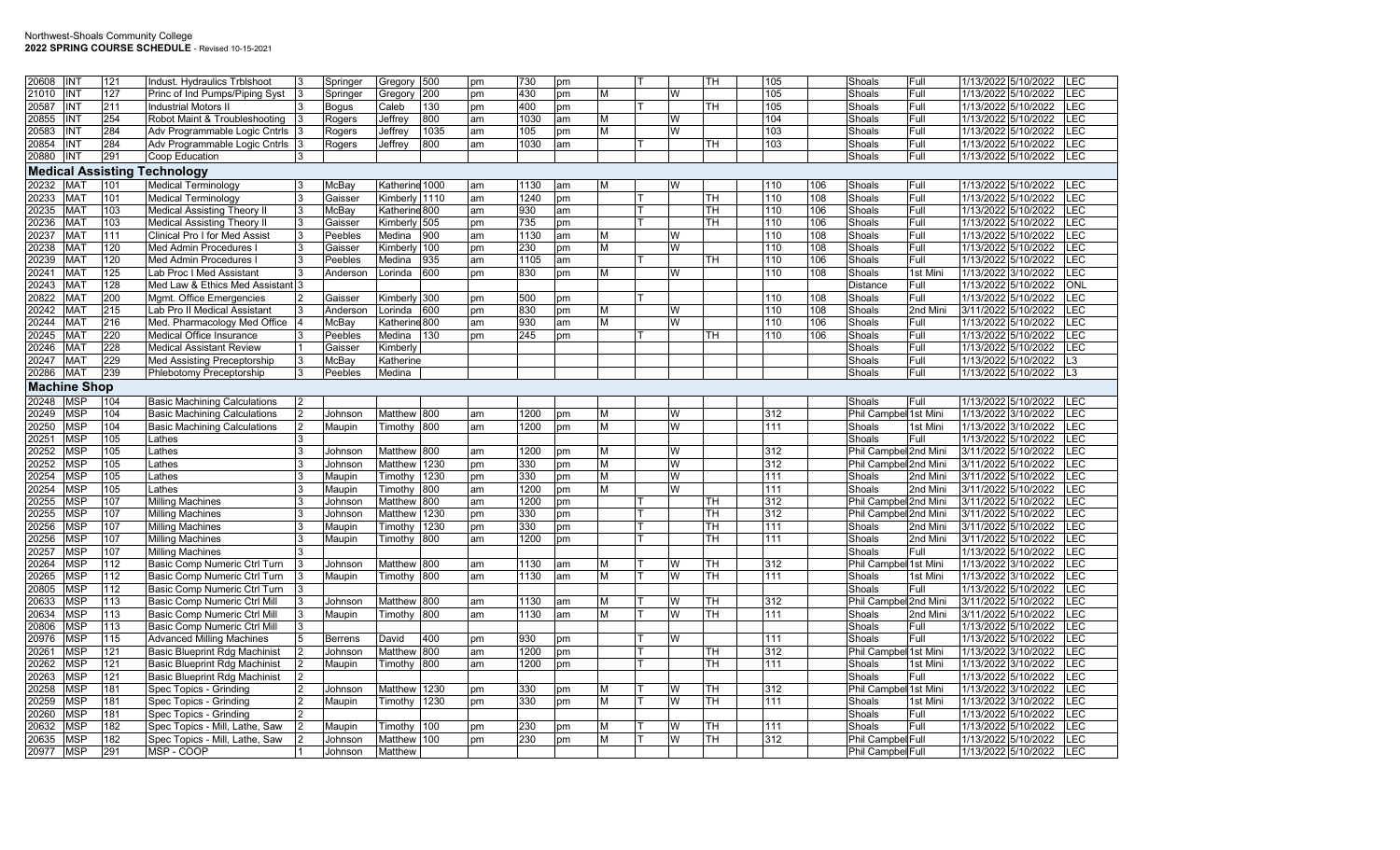| <b>Math</b>         |                  |                                       |          |              |      |    |      |    |   |   |    |                  |     |                   |          |                     |                 |
|---------------------|------------------|---------------------------------------|----------|--------------|------|----|------|----|---|---|----|------------------|-----|-------------------|----------|---------------------|-----------------|
| 20370<br><b>MTH</b> | 98               | Elementary Algebra                    | Smith    | James        | 1200 | pm | 140  | pm | м | W |    | 120              | 126 | Shoals            | Full     | 1/13/2022 5/10/2022 | <b>DEV</b>      |
| 20372<br><b>MTH</b> | 98               | <b>Elementary Algebra</b>             | Peters   | Pamela       | 900  | am | 1040 | am |   |   | TН | 120              | 126 | Shoals            | Full     | 1/13/2022 5/10/2022 | <b>DEV</b>      |
| 20373<br><b>MTH</b> | 98               | Elementary Algebra                    | Crabtree | Sherry       | 1100 | am | 1240 | pm |   |   | TН | 305              | 105 | Phil Campbel Full |          | 1/13/2022 5/10/2022 | <b>DEV</b>      |
| 20375<br><b>MTH</b> | 98               | Elementary Algebra                    | Bassham  | Kelli        | 530  | pm | 850  | pm |   |   | TН | 120              | 126 | Shoals            | 1st Mini | 1/13/2022 3/10/2022 | <b>DEV</b>      |
| 20989<br><b>MTH</b> | 98               | Elementary Algebra                    | Martin   | Brian        | 345  | pm | 525  | pm | м | W |    | 120              | 126 | Shoals            | Full     | 1/13/2022 5/10/2022 | LEC             |
| 20392<br><b>MTH</b> | 99               | Support for Inter College Alge        | Sheppard | Kimberly     | 830  | am | 920  | am |   | W |    | 120              | 127 | Shoals            | Full     | 1/13/2022 5/10/2022 | <b>DEV</b>      |
| 20395<br><b>MTH</b> | 99               | Support for Inter College Alge        | Peters   | Pamela       | 210  | pm | 300  | pm |   | W |    | 120              | 127 | Shoals            | Full     | 1/13/2022 5/10/2022 | <b>DEV</b>      |
| 20398<br><b>MTH</b> | 99               | Support for Inter College Alge        | Tippett  | Sherry       | 655  | pm | 745  | pm | M |   |    | 120              | 126 | Shoals            | Full     | 1/13/2022 5/10/2022 | <b>DEV</b>      |
| 20401<br><b>MTH</b> | 99               | Support for Inter College Alge        | Isbell   | Sherry       | 830  | am | 920  | am |   |   |    | 120              | 127 | Shoals            | Full     | 1/13/2022 5/10/2022 | <b>DEV</b>      |
| 20404<br><b>MTH</b> | 99               | Support for Inter College Alge        | Staff    | Staff        | 210  | pm | 300  | pm |   |   | тн | 120              | 127 | Shoals            | l Full   | 1/13/2022 5/10/2022 | <b>DEV</b>      |
| 20411<br><b>MTH</b> | 99               | Support for Inter College Alge        | Bassham  | Kelli        | 805  | pm | 855  | pm |   |   | TН | 120              | 126 | Shoals            | 2nd Mini | 3/11/2022 5/10/2022 | <b>DEV</b>      |
| 20414<br><b>MTH</b> | 99               | Support for Inter College Alge        | Watson   | Sharon       | 1050 | am | 1140 | am | м |   |    | 305              | 106 | Phil Campbel Full |          | 1/13/2022 5/10/2022 | <b>DEV</b>      |
| 20417<br><b>MTH</b> | 99               | Support for Inter College Alge        | Watson   | Sharon       | 205  | pm | 255  | pm |   |   |    | 305              | 105 | Phil Campbel Full |          | 1/13/2022 5/10/2022 | <b>DEV</b>      |
| <b>MTH</b><br>20827 | 99               | Support for Inter College Alge        | Peters   | Pamela       | 925  | am | 1015 | am |   | W |    | 120              | 126 | Shoals            | Full     | 1/13/2022 5/10/2022 | <b>DEV</b>      |
| 20394<br><b>MTH</b> | 100              | Intermediate College Algebra          | Sheppard | Kimberlv     | 930  | am | 1045 | am | M | W |    | 120              | 127 | Shoals            | Full     | 1/13/2022 5/10/2022 | E               |
| 20397<br><b>MTH</b> | 100              | Intermediate College Algebra          | Peters   | Pamela       | 1245 | pm | 200  | pm | M | W |    | 120              | 127 | Shoals            | Full     | 1/13/2022 5/10/2022 | LEC             |
| 20400<br><b>MTH</b> | 100              | Intermediate College Algebra          | Tippett  | Sherry       | 530  | pm | 645  | pm | M | W |    | $\overline{120}$ | 126 | Shoals            | Full     | 1/13/2022 5/10/2022 | E               |
| 20403<br><b>MTH</b> | 100              | Intermediate College Algebra          | Isbell   | Sherry       | 930  | am | 1045 | am |   |   | TH | 120              | 127 | Shoals            | Full     | 1/13/2022 5/10/2022 | LEC             |
| 20406<br><b>MTH</b> | 100              | Intermediate College Algebra          | Staff    | Staff        | 1245 | pm | 200  | pm |   |   | TН | 120              | 127 | Shoals            | Full     | 1/13/2022 5/10/2022 | LEC             |
| 20413<br><b>MTH</b> | 100              | Intermediate College Algebra          | Bassham  | Kelli        | 530  | pm | 800  | pm |   |   | TН | 120              | 126 | Shoals            | 2nd Mini | 3/11/2022 5/10/2022 | <b>EC</b>       |
| 20416<br><b>MTH</b> | 100              | Intermediate College Algebra          | Watson   | Sharon       | 930  | am | 1045 | am | м | W |    | 305              | 106 | Phil Campbel Full |          | 1/13/2022 5/10/2022 | LEC             |
| 20419<br><b>MTH</b> | 100              | Intermediate College Algebra          | Watson   | Sharon       | 1245 | pm | 200  | pm |   |   | TН | 305              | 105 | Phil Campbel Full |          | 1/13/2022 5/10/2022 | LEC             |
| 20426<br><b>MTH</b> | 100              | Intermediate College Algebra          | Watson   | Sharon       |      |    |      |    |   |   |    |                  |     | Distance          | Full     | 1/13/2022 5/10/2022 | ONL             |
| 20427<br><b>MTH</b> | 100              | Intermediate College Algebra          | Smith    | James        |      |    |      |    |   |   |    |                  |     | <b>Distance</b>   | Full     | 1/13/2022 5/10/2022 | ONL             |
| <b>MTH</b><br>20840 | 100              | Intermediate College Algebra          | Peters   | Pamela       | 800  | am | 915  | am | M | W |    | 120              | 126 | Shoals            | Full     | 1/13/2022 5/10/2022 | LEC             |
| <b>MTH</b><br>20828 | 100A             | Intermediate College Algebra          | Sheppard | Kimberlv     | 930  | am | 1045 | am | M | W |    | 120              | 127 | Shoals            | Full     | 1/13/2022 5/10/2022 | EC.             |
| <b>MTH</b><br>20829 | 100A             | Intermediate College Algebra          | Peters   | Pamela       | 1245 | pm | 200  | pm | M | W |    | 120              | 127 | Shoals            | Full     | 1/13/2022 5/10/2022 | LEC             |
| 20830<br><b>MTH</b> | 100A             | Intermediate College Algebra          | Tippett  | Sherry       | 530  | pm | 645  | pm | M | W |    | 120              | 126 | Shoals            | Full     | 1/13/2022 5/10/2022 | LEC             |
| <b>MTH</b><br>20831 | 100A             | Intermediate College Algebra          | Isbell   | Sherry       | 930  | am | 1045 | am |   |   | TН | 120              | 127 | Shoals            | Full     | 1/13/2022 5/10/2022 | $\overline{EC}$ |
| 20832<br><b>MTH</b> | 100A             | Intermediate College Algebra          | Staff    | Staff        | 1245 | pm | 200  | pm |   |   | TH | 120              | 127 | Shoals            | Full     | 1/13/2022 5/10/2022 | EC              |
| 20834<br><b>MTH</b> | 100A             | Intermediate College Algebra          | Bassham  | Kelli        | 530  | pm | 800  | pm |   |   | TН | 120              | 126 | Shoals            | 2nd Mini | 3/11/2022 5/10/2022 | LEC             |
| 20835<br><b>MTH</b> | 100A             | Intermediate College Algebra          | Watson   | Sharon       | 930  | am | 1045 | am | М | W |    | 305              | 105 | Phil Campbel Full |          | 1/13/2022 5/10/2022 | EC.             |
| 20836<br><b>MTH</b> | 100A             | Intermediate College Algebra          | Watson   | Sharon       | 1245 | pm | 200  | pm |   |   | TH | 305              | 105 | Phil Campbel Full |          | 1/13/2022 5/10/2022 | .EC             |
| 20839<br><b>MTH</b> | 100A             | Intermediate College Algebra          | Peters   | Pamela       | 800  | am | 915  | am | M | W |    | 120              | 126 | Shoals            | Full     | 1/13/2022 5/10/2022 | <b>EC</b>       |
| 21008<br><b>MTH</b> | 109              | Support for Finite Math               | Crabtree | Sherry       |      |    |      |    |   |   |    |                  |     | <b>Distance</b>   | Full     | 1/13/2022 5/10/2022 | ONL             |
| 20430<br><b>MTH</b> | 110              | <b>Finite Mathematics</b>             | Crabtree | Sherry       | 1100 | am | 1215 | pm | М | W |    | 305              | 105 | Phil Campbel Full |          | 1/13/2022 5/10/2022 | LEC             |
| <b>MTH</b><br>21000 | 110A             | <b>Finite Mathematics</b>             | Crabtree | Sherry       | 1100 | am | 1215 | pm | M | W |    | 305              | 105 | Phil Campbel Full |          | 1/13/2022 5/10/2022 | <b>EC</b>       |
| 21001<br><b>MTH</b> | 111              | Support for Precalculus Algebr        | Gargis   | Matthew      |      |    |      |    |   |   |    |                  |     | Distance          | Full     | 1/13/2022 5/10/2022 | ONL             |
| <b>MTH</b><br>21002 | 111              | Support for Precalculus Algebr        | Peters   | Pamela       |      |    |      |    |   |   |    |                  |     | Distance          | Full     | 1/13/2022 5/10/2022 | <b>ONL</b>      |
| <b>MTH</b><br>21003 | 111              | <b>Support for Precalculus Algebr</b> | Eubanks  | Claude       |      |    |      |    |   |   |    |                  |     | <b>Distance</b>   | Full     | 1/13/2022 5/10/2022 | ONL             |
| <b>MTH</b><br>21004 | 111              | <b>Support for Precalculus Algebr</b> | Smith    | James        |      |    |      |    |   |   |    |                  |     | Distance          | Full     | 1/13/2022 5/10/2022 | ONL             |
| <b>MTH</b><br>21005 | 111              | Support for Precalculus Algebr        | Peters   | Pamela       |      |    |      |    |   |   |    |                  |     | <b>Distance</b>   | Full     | 1/13/2022 5/10/2022 | ONL             |
| 21006<br><b>MTH</b> | 111              | Support for Precalculus Algebr        | Staff    | Staff        |      |    |      |    |   |   |    |                  |     | <b>Distance</b>   | Full     | 1/13/2022 5/10/2022 | ONL             |
| 21007<br><b>MTH</b> | 111              | Support for Precalculus Algebr        | Crabtree | Sherry       |      |    |      |    |   |   |    |                  |     | Distance          | Full     | 1/13/2022 5/10/2022 | <b>ONL</b>      |
| 20388<br><b>MTH</b> | $\overline{112}$ | Precalculus Algebra                   | Crabtree | Sherry       |      |    |      |    |   |   |    |                  |     | Distance          | Full     | 1/13/2022 5/10/2022 | ONL             |
| 20433<br><b>MTH</b> | 112              | Precalculus Algebra                   | Gargis   | Matthew      | 1245 | pm | 200  | pm | м | W |    | 120              | 122 | Shoals            | Full     | 1/13/2022 5/10/2022 | LEC             |
| 20436<br><b>MTH</b> | 112              | Precalculus Algebra                   | Peters   | Pamela       | 1100 | am | 1215 | pm | м | W |    | 120              | 127 | Shoals            | Full     | 1/13/2022 5/10/2022 | LEC             |
| 20439<br><b>MTH</b> | 112              | Precalculus Algebra                   | Eubanks  | Claude       | 215  | pm | 330  | pm | M | W |    | 121              | 147 | Shoals            | Full     | 1/13/2022 5/10/2022 | <b>EC</b>       |
| 20442<br><b>MTH</b> | 112              | Precalculus Algebra                   | Smith    | James        | 930  | am | 1045 | am |   |   | TН | 120              | 122 | Shoals            | Full     | 1/13/2022 5/10/2022 | LEC             |
| 20445<br><b>MTH</b> | 112              | Precalculus Algebra                   | Peters   | Pamela       | 1245 | pm | 200  | pm |   |   | TН | 120              | 126 | Shoals            | Full     | 1/13/2022 5/10/2022 | LEC             |
| <b>MTH</b><br>20455 | 112              | Precalculus Algebra                   | Crabtree | Sherry       | 930  | am | 1045 | am |   |   | TН | 305              | 105 | Phil Campbel Full |          | 1/13/2022 5/10/2022 | EC.             |
| 20917<br>MTH        | 112              | Precalculus Algebra                   | Crabtree | Sherry       |      |    |      |    |   |   |    |                  |     | Distance          | Full     | 1/13/2022 5/10/2022 | ONL             |
| 20991<br><b>MTH</b> | 112              | Precalculus Algebra                   | Staff    | Staff        | 800  | am | 1030 | am |   |   |    | 120              | 127 | Shoals            | Full     | 1/13/2022 5/10/2022 | LEC             |
| 20993<br><b>MTH</b> | 112A             | Precalculus Algebra                   | Gargis   | Matthew 1245 |      | pm | 200  | pm | м | W |    | 120              | 122 | Shoals            | Full     | 1/13/2022 5/10/2022 | LEC             |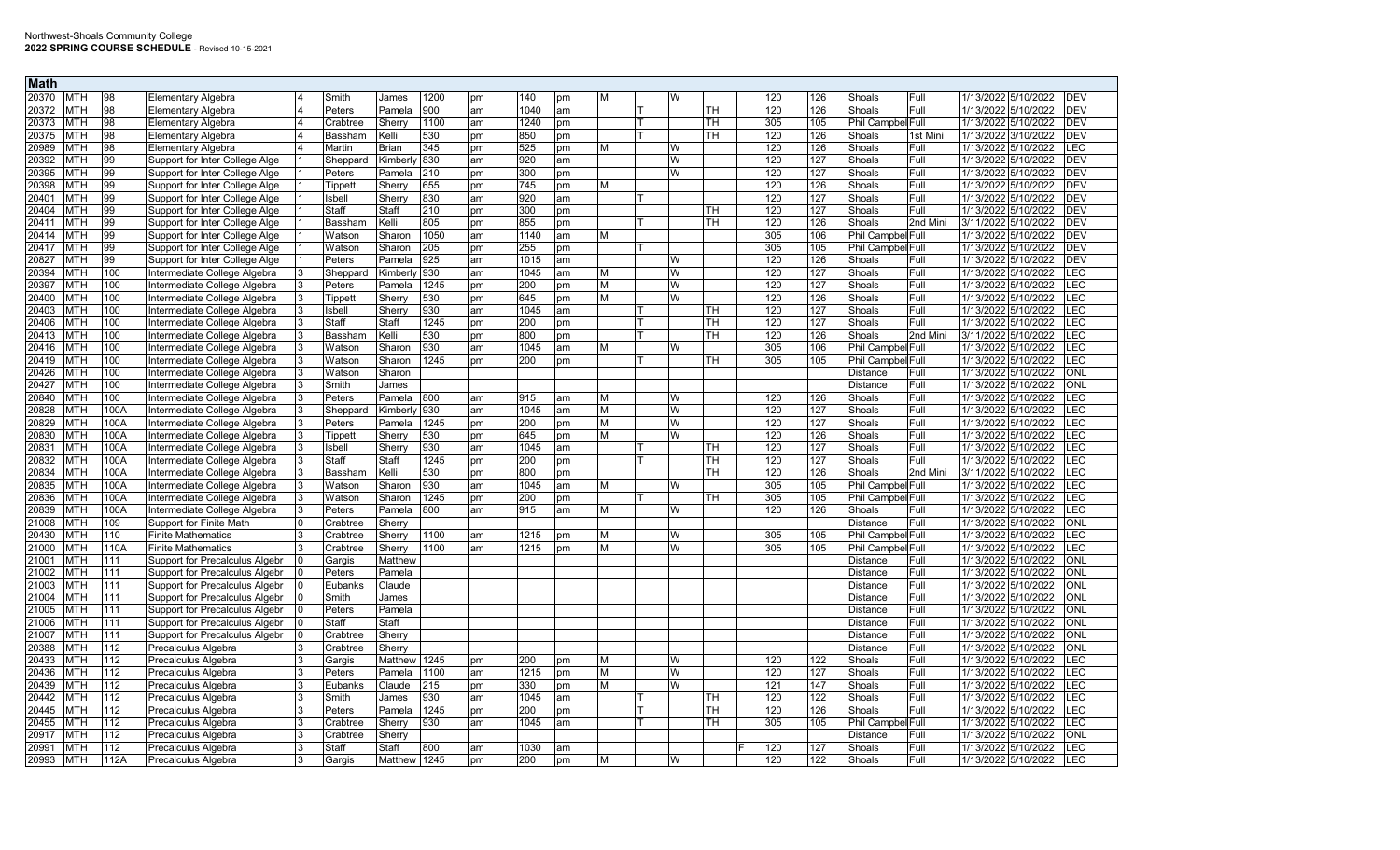| 20994        | <b>MTH</b> | 112A             | Precalculus Algebra                    |   | Peters   | Pamela        | 1100 | am | 1215 | pm | M | W |          | 120 | 127 | Shoals                   | Full | 1/13/2022 5/10/2022 | LEC        |
|--------------|------------|------------------|----------------------------------------|---|----------|---------------|------|----|------|----|---|---|----------|-----|-----|--------------------------|------|---------------------|------------|
| 20995        | <b>MTH</b> | 112A             | Precalculus Algebra                    |   | Eubanks  | Claude        | 215  | pm | 330  | pm | M | W |          | 121 | 147 | Shoals                   | Full | 1/13/2022 5/10/2022 | <b>LEC</b> |
| 20996        | <b>MTH</b> | 112A             | Precalculus Algebra                    |   | Smith    | James         | 930  | am | 1045 | am |   |   | TН       | 120 | 122 | Shoals                   | Full | 1/13/2022 5/10/2022 | <b>EC</b>  |
| 20997        | <b>MTH</b> | 112A             | Precalculus Algebra                    |   | Peters   | Pamela        | 1245 | pm | 200  | pm |   |   | TН       | 120 | 126 | Shoals                   | Full | 1/13/2022 5/10/2022 | LEC        |
| 20998        | <b>MTH</b> | 112A             | Precalculus Algebra                    |   | Staff    | Staff         | 800  | am | 1030 | am |   |   |          | 120 | 127 | Shoals                   | Full | 1/13/2022 5/10/2022 | <b>LEC</b> |
| 20999        | <b>MTH</b> | 112A             | Precalculus Algebra                    |   | Crabtree | Sherry        | 930  | am | 1045 | am |   |   | TН       | 305 | 105 | Phil Campbel Full        |      | 1/13/2022 5/10/2022 | <b>EC</b>  |
| 20389        | <b>MTH</b> | 113              | Precalculus Trigonometry               |   | Gargis   | Matthew       | 800  | am | 915  | am | м | W |          | 120 | 122 | Shoals                   | Full | 1/13/2022 5/10/2022 | LEC        |
| 20390        | <b>MTH</b> | 113              | Precalculus Trigonometry               |   | Staff    | Staff         | 800  | am | 915  | am |   |   | TН       | 305 | 105 | Phil Campbel Full        |      | 1/13/2022 5/10/2022 | LEC        |
| 20378        | <b>MTH</b> | 116              | <b>Mathematical Applications</b>       |   | Sheppard | Kimberly 1245 |      | pm | 200  | pm |   |   | TН       | 120 | 122 | Shoals                   | Full | 1/13/2022 5/10/2022 | LEC        |
| 20380        | <b>MTH</b> | 116              | <b>Mathematical Applications</b>       | 3 | Sheppard | Kimberly      |      |    |      |    |   |   |          |     |     | Distance                 | Full | 1/13/2022 5/10/2022 | ONL        |
| 20381        | <b>MTH</b> | 116              | <b>Mathematical Applications</b>       | 3 | Sheppard | Kimberly      |      |    |      |    |   |   |          |     |     | <b>Distance</b>          | Full | 1/13/2022 5/10/2022 | ONL        |
| 20391        | <b>MTH</b> | 116              | <b>Mathematical Applications</b>       |   | Odle     | Lauryn        | 530  | pm | 645  | pm | М | W |          | 120 | 127 | Shoals                   | Full | 1/13/2022 5/10/2022 | LEC        |
| 20871        | <b>MTH</b> | 116              | <b>Mathematical Applications</b>       | 3 | Smith    | James         |      |    |      |    |   |   |          |     |     | Distance                 | Full | 1/13/2022 5/10/2022 | <b>ONL</b> |
| 20382        | <b>MTH</b> | 125              | Calculus I                             |   | Sheppard | Kimberly 215  |      | pm | 350  | pm | M | W |          | 120 | 122 | Shoals                   | Full | 1/13/2022 5/10/2022 | LEC        |
| 20383        | <b>MTH</b> | 126              | Calculus II                            |   | Gargis   | Matthew 1055  |      | am | 1235 | pm | М | W |          | 120 | 122 | Shoals                   | Full | 1/13/2022 5/10/2022 | <b>EC</b>  |
| 20384        | <b>MTH</b> | 126              | Calculus II                            |   | Watson   | Sharon        | 740  | am | 920  | am | M | W |          | 305 | 105 | Phil Campbel Full        |      | 1/13/2022 5/10/2022 | <b>LEC</b> |
| 20990        | <b>MTH</b> | 227              | Calculus III                           |   | Gargis   | Matthew       |      |    |      |    |   |   |          |     |     | Distance                 | Full | 1/13/2022 5/10/2022 | <b>ONL</b> |
| 20992        | <b>MTH</b> | 231              | Math Elementary Teacher I              |   | Staff    | Staff         | 800  | am | 1030 | am |   |   |          | 305 | 105 | Phil Campbel Full        |      | 1/13/2022 5/10/2022 | LEC        |
| 20385        | <b>MTH</b> | 232              | Math for Elementary Teacher II         |   | Smith    | James         | 930  | am | 1045 | am | M | W |          | 120 | 122 | Shoals                   | Full | 1/13/2022 5/10/2022 | LEC        |
| 20387        | <b>MTH</b> | 265              | <b>Elementary Statistics</b>           |   | Eubanks  | Claude        |      |    |      |    |   |   |          |     |     | Distance                 | Full | 1/13/2022 5/10/2022 | <b>ONL</b> |
|              |            |                  |                                        |   |          |               |      |    |      |    |   |   |          |     |     |                          |      |                     |            |
| <b>Music</b> |            |                  |                                        |   |          |               |      |    |      |    |   |   |          |     |     |                          |      |                     |            |
| 20025        | <b>MUI</b> | 102              | Class Piano II                         |   | Crummie  | George        | 825  | am | 915  | am |   |   | TН       | 310 |     | Phil Campbel Full        |      | 1/13/2022 5/10/2022 | <b>LEC</b> |
| 20026        | <b>MUL</b> | 112              | Class Voice II                         |   | Romero   | Jonathon 825  |      | am | 915  | am |   |   | TН       | 310 |     | Phil Campbel Full        |      | 1/13/2022 5/10/2022 | LEC        |
| 20027        | <b>MUL</b> | 182              | Vocal Ensemble                         |   | Romero   | Jonathon 100  |      | pm | 230  | pm |   |   | TН       | 310 |     | Phil Campbel Full        |      | 1/13/2022 5/10/2022 | LEC        |
| 20027        | <b>MUL</b> | 182              | Vocal Ensemble                         |   | Romero   | Jonathon 900  |      | am | 1050 | am |   |   |          |     |     | Phil Campbel Full        |      | 1/13/2022 5/10/2022 | LEC        |
| 20028        | <b>MUL</b> | 183              | <b>Vocal Ensemble II</b>               |   | Romero   | Jonathon 100  |      | pm | 230  | pm |   |   | TН       | 310 |     | Phil Campbel Full        |      | 1/13/2022 5/10/2022 | LEC        |
| 20028        | <b>MUL</b> | 183              | Vocal Ensemble II                      |   | Romero   | Jonathon 900  |      | am | 1050 | am |   |   |          |     |     | Phil Campbel Full        |      | 1/13/2022 5/10/2022 | LEC        |
| 20029        | <b>MUL</b> | 196              | Jazz/Show Band                         |   | Crummie  | George        | 235  | pm | 400  | pm |   |   | TН       | 310 |     | Phil Campbel Full        |      | 1/13/2022 5/10/2022 | LEC        |
| 20030        | <b>MUI</b> | 197              | Jazz/Show Band II                      |   | Crummie  | George        | 235  | pm | 400  | pm |   |   | TН       | 310 |     | <b>Phil Campbel Full</b> |      | 1/13/2022 5/10/2022 | LEC        |
| 20637        | <b>MUL</b> | 212              | Class Voice IV                         |   | Romero   | Jonathon      | 825  | am | 915  | am |   |   | TН       | 310 |     | Phil Campbel Full        |      | 1/13/2022 5/10/2022 | LEC        |
| 20031        | <b>MUL</b> | 282              | Vocal Ensemble III                     |   | Romero   | Jonathon 100  |      | pm | 230  | pm |   |   | TН       | 310 |     | Phil Campbel Full        |      | 1/13/2022 5/10/2022 | LEC        |
| 20031        | <b>NUL</b> | 282              | Vocal Ensemble III                     |   | Romero   | Jonathon 900  |      | am | 1050 | am |   |   |          |     |     | Phil Campbel Full        |      | 1/13/2022 5/10/2022 | LEC        |
| 20032        | <b>MUI</b> | 283              | <b>Vocal Ensemble IV</b>               |   | Romero   | Jonathon 100  |      | pm | 230  | pm |   |   | TH       | 310 |     | Phil Campbel Full        |      | 1/13/2022 5/10/2022 | LEC        |
| 20032        | <b>MUI</b> | 283              | Vocal Ensemble IV                      |   | Romero   | Jonathon 900  |      | am | 1050 | am |   |   |          |     |     | Phil Campbel Full        |      | 1/13/2022 5/10/2022 | LEC        |
| 20033        | <b>MUL</b> | 296              |                                        |   |          |               |      |    | 400  |    |   |   |          | 310 |     | Phil Campbel Full        |      | 1/13/2022 5/10/2022 | LEC        |
| 20034        | <b>MUI</b> | 297              | Jazz/Show Band II<br>Jazz/Show Band IV |   | Crummie  | George        | 235  | pm | 400  | pm |   |   | TН<br>TН | 310 |     | Phil Campbel Full        |      | 1/13/2022 5/10/2022 | LEC        |
|              |            |                  |                                        |   | Crummie  | George        | 235  | pm |      | pm |   |   |          |     |     |                          |      |                     |            |
| 20035        | <b>MUP</b> | 101              | Private Piano                          |   | Crummie  | George        |      |    |      |    |   |   |          |     |     | Phil Campbel Full        |      | 1/13/2022 5/10/2022 | <b>EC</b>  |
| 20036        | <b>MUP</b> | 102              | Private Piano I                        |   | Crummie  | George        |      |    |      |    |   |   |          |     |     | <b>Phil Campbel Full</b> |      | 1/13/2022 5/10/2022 | LEC        |
| 20037        | <b>MUF</b> | 111              | Private Voice                          |   | Romero   | Jonathor      |      |    |      |    |   |   |          |     |     | Phil Campbel Full        |      | 1/13/2022 5/10/2022 | LEC        |
| 20038        | <b>MUF</b> | $\overline{112}$ | Private Voice I                        |   | Romero   | Jonathor      |      |    |      |    |   |   |          |     |     | Phil Campbel Full        |      | 1/13/2022 5/10/2022 | $E$ C      |
| 20039        | <b>MUP</b> | 133              | Private Guitar                         |   | Crummie  | George        |      |    |      |    |   |   |          |     |     | Phil Campbel Full        |      | 1/13/2022 5/10/2022 | LEC        |
| 20040        | <b>MUP</b> | 134              | Private Guitar II                      |   | Crummie  | George        |      |    |      |    |   |   |          |     |     | Phil Campbel Full        |      | 1/13/2022 5/10/2022 | LEC        |
| 20041        | <b>MUP</b> | $\overline{143}$ | Private Clarinet                       |   | Crummie  | George        |      |    |      |    |   |   |          |     |     | Phil Campbel Full        |      | 1/13/2022 5/10/2022 | LEC        |
| 20042        | <b>MUP</b> | 144              | <b>Private Clarinet II</b>             |   | Crummie  | George        |      |    |      |    |   |   |          |     |     | Phil Campbel Full        |      | 1/13/2022 5/10/2022 | LEC        |
| 20043        | <b>MUP</b> | 145              | Private Saxophone                      |   | Crummie  | George        |      |    |      |    |   |   |          |     |     | Phil Campbel Full        |      | 1/13/2022 5/10/2022 | LEC        |
| 20044        | <b>MUP</b> | 146              | Private Saxophone II                   |   | Crummie  | George        |      |    |      |    |   |   |          |     |     | Phil Campbel Full        |      | 1/13/2022 5/10/2022 | LEC        |
| 20046        | <b>MUP</b> | 161              | <b>Private Trumpet</b>                 |   | Crummie  | George        |      |    |      |    |   |   |          |     |     | Phil Campbel Full        |      | 1/13/2022 5/10/2022 | LEC        |
| 20047        | <b>MUP</b> | 162              | Private Trumpet II                     |   | Crummie  | George        |      |    |      |    |   |   |          |     |     | Phil Campbel Full        |      | 1/13/2022 5/10/2022 | LEC        |
| 20048        | <b>MUP</b> | 171              | Private Trombone                       |   | Romero   | Jonathor      |      |    |      |    |   |   |          |     |     | Phil Campbel Full        |      | 1/13/2022 5/10/2022 | LEC        |
| 20049        | <b>MUP</b> | 172              | Private Trombone II                    |   | Romero   | Jonathor      |      |    |      |    |   |   |          |     |     | Phil Campbel Full        |      | 1/13/2022 5/10/2022 | LEC        |
| 20785        | <b>MUP</b> | 175              | Private Tuba                           |   | Romero   | Jonathon      |      |    |      |    |   |   |          |     |     | Phil Campbel Full        |      | 1/13/2022 5/10/2022 | LEC        |
| 20050        | <b>MUP</b> | 176              | Private Tuba II                        |   | Romero   | Jonathor      |      |    |      |    |   |   |          |     |     | Phil Campbel Full        |      | 1/13/2022 5/10/2022 | LEC        |
| 20051        | <b>MUP</b> | 181              | Private Percussion                     |   | Crummie  | George        |      |    |      |    |   |   |          |     |     | Phil Campbel Full        |      | 1/13/2022 5/10/2022 | LEC        |
| 20052        | <b>MUP</b> | 182              | <b>Private Percussion II</b>           |   | Crummie  | George        |      |    |      |    |   |   |          |     |     | Phil Campbel Full        |      | 1/13/2022 5/10/2022 | LEC        |
| 20053        | <b>MUP</b> | 201              | Private Piano III                      |   | Crummie  | George        |      |    |      |    |   |   |          |     |     | Phil Campbel Full        |      | 1/13/2022 5/10/2022 | <b>LEC</b> |
|              |            |                  |                                        |   |          |               |      |    |      |    |   |   |          |     |     |                          |      |                     |            |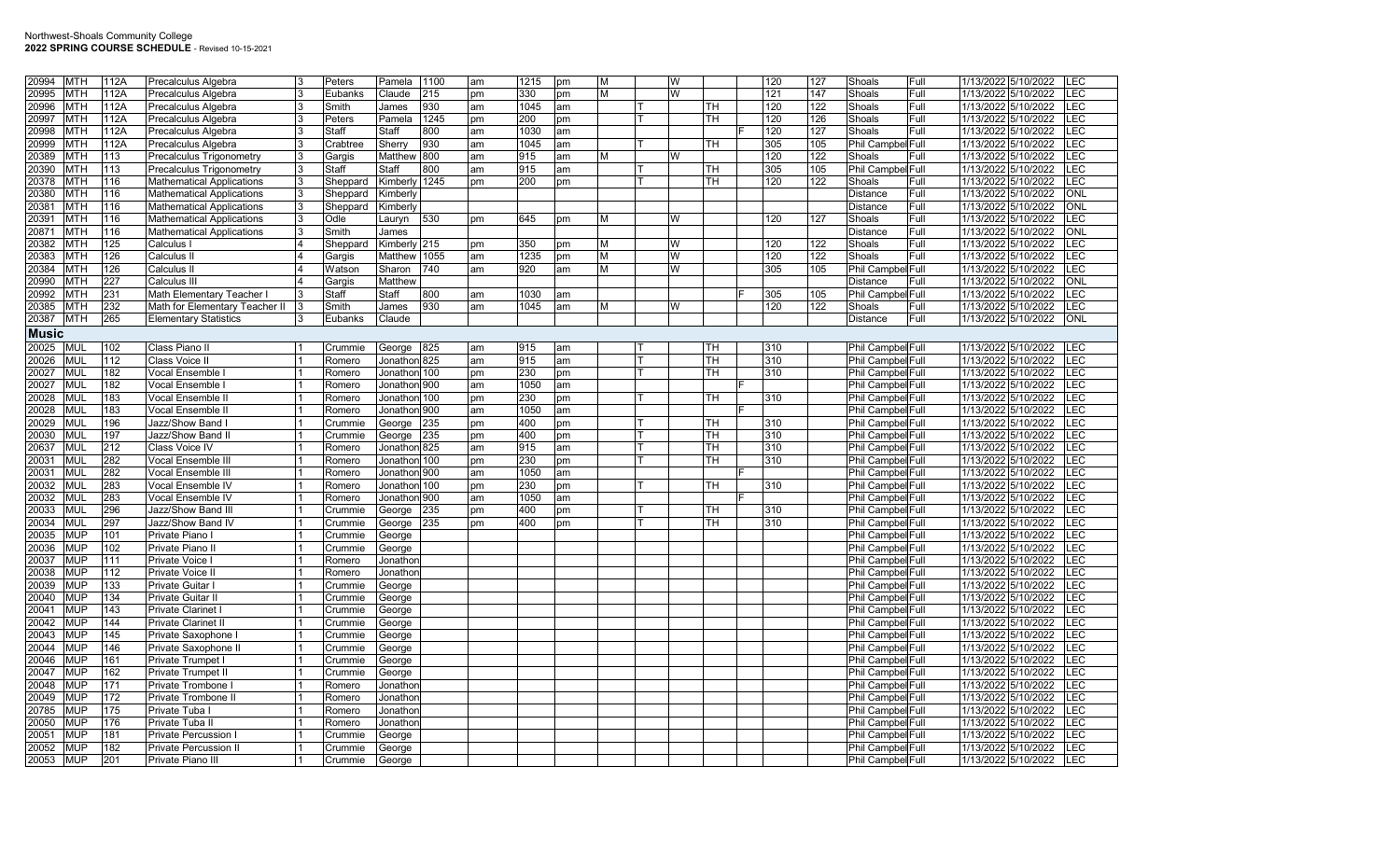| 20054          | <b>MUP</b> | 202                      | Private Piano IV                                                                      |                | Crummie          | George                  |                  |    |      |    |          |   |     |     |              | Phil Campbel Full        | 1/13/2022 5/10/2022     | LEC        |
|----------------|------------|--------------------------|---------------------------------------------------------------------------------------|----------------|------------------|-------------------------|------------------|----|------|----|----------|---|-----|-----|--------------|--------------------------|-------------------------|------------|
| 20055          | MUP        | 211                      | Private Voice III                                                                     |                | Romero           | Jonathon                |                  |    |      |    |          |   |     |     |              | Phil Campbel Full        | 1/13/2022 5/10/2022     | LEC        |
| 20056          | <b>MUP</b> | 212                      | Private Voice IV                                                                      |                | Romero           | Jonathon                |                  |    |      |    |          |   |     |     |              | Phil Campbel Full        | 1/13/2022 5/10/2022     | <b>LEC</b> |
| 20057          | <b>MUP</b> | 233                      | Private Guitar III                                                                    |                | Crummie          | George                  |                  |    |      |    |          |   |     |     |              | Phil Campbel Full        | 1/13/2022 5/10/2022     | <b>LEC</b> |
| 20058          | <b>MUP</b> | 234                      | Private Guitar IV                                                                     |                | Crummie          | George                  |                  |    |      |    |          |   |     |     |              | Phil Campbel Full        | 1/13/2022 5/10/2022     | <b>LEC</b> |
| 20059          | MUP        | 243                      | Private Clarinet III                                                                  |                | Crummie          | George                  |                  |    |      |    |          |   |     |     |              | Phil Campbel Full        | 1/13/2022 5/10/2022     | <b>LEC</b> |
| 20060          | <b>MUP</b> | 244                      | Private Clarinet IV                                                                   |                | Crummie          | George                  |                  |    |      |    |          |   |     |     |              | Phil Campbel Full        | 1/13/2022 5/10/2022     | LEC        |
| 20061          | <b>MUP</b> | 245                      | Private Saxophone III                                                                 |                | Crummie          | George                  |                  |    |      |    |          |   |     |     |              | Phil Campbel Full        | 1/13/2022 5/10/2022     | <b>LEC</b> |
| 20062          | MUP        | 246                      | Private Saxophone IV                                                                  |                | Crummie          | George                  |                  |    |      |    |          |   |     |     |              | Phil Campbel Full        | 1/13/2022 5/10/2022     | <b>LEC</b> |
| 20063          | <b>MUP</b> | 261                      | Private Trumpet III                                                                   |                | Crummie          | George                  |                  |    |      |    |          |   |     |     |              | Phil Campbel Full        | 1/13/2022 5/10/2022     | <b>LEC</b> |
| 20064          | MUP        | 262                      | Private Trumpet IV                                                                    |                | Crummie          | George                  |                  |    |      |    |          |   |     |     |              | Phil Campbel Full        | 1/13/2022 5/10/2022     | <b>LEC</b> |
| 20065          | <b>MUP</b> | 271                      | Private Trombone II                                                                   |                | Romero           | Jonathon                |                  |    |      |    |          |   |     |     |              | Phil Campbel Full        | 1/13/2022 5/10/2022     | <b>LEC</b> |
| 20066          | <b>MUP</b> | 272                      | Private Trombone IV                                                                   |                | Romero           | Jonathon                |                  |    |      |    |          |   |     |     |              | Phil Campbel Full        | 1/13/2022 5/10/2022     | <b>LEC</b> |
| 20786          | MUP        | 275                      | Private Tuba III                                                                      |                | Romero           | Jonathon                |                  |    |      |    |          |   |     |     |              | Phil Campbel Full        | 1/13/2022 5/10/2022     | <b>LEC</b> |
| 20787          | MUP        | 276                      | Private Tuba IV                                                                       |                | Romero           | Jonathon                |                  |    |      |    |          |   |     |     |              | Phil Campbel Full        | 1/13/2022 5/10/2022     | <b>LEC</b> |
| 20067          | <b>MUP</b> | 281                      | Private Percussion III                                                                |                | Crummie          | George                  |                  |    |      |    |          |   |     |     |              | Phil Campbel Full        | 1/13/2022 5/10/2022     | <b>LEC</b> |
| 20068          | <b>MUP</b> | 282                      | <b>Private Percussion IV</b>                                                          |                | Crummie          | George                  |                  |    |      |    |          |   |     |     |              | Phil Campbel Full        | 1/13/2022 5/10/2022     | <b>LEC</b> |
| 20069          | <b>MUS</b> | 100                      | Convocation                                                                           |                | Romero           | Jonathon                |                  |    |      |    |          |   |     |     |              | Phil Campbel Full        | 1/13/2022 5/10/2022     | <b>LEC</b> |
| 20070          | <b>MUS</b> | 101                      | Music Appreciation                                                                    | 3              | Crummie          | George                  |                  |    |      |    |          |   |     |     |              | Distance<br>Full         | 1/13/2022 5/10/2022     | <b>ONL</b> |
| 20073          | <b>MUS</b> | 101                      | <b>Music Appreciation</b>                                                             | Ι3             | Camp             | Mary                    |                  |    |      |    |          |   |     |     |              | Shoals<br>Full           | 1/13/2022 5/10/2022     | <b>LEC</b> |
| 20075          | <b>MUS</b> | 101                      | <b>Music Appreciation</b>                                                             | Ι3             | Crummie          | George                  |                  |    |      |    |          |   |     |     |              | Distance<br>Full         | 1/13/2022 5/10/2022     | <b>ONL</b> |
|                | <b>MUS</b> | 101                      |                                                                                       |                |                  |                         | 1100             |    |      |    |          | W |     | 115 |              | Full                     | 1/13/2022 5/10/2022     | LEC        |
| 20076          |            |                          | <b>Music Appreciation</b>                                                             | 3              | Camp             | Mary                    |                  | am | 1215 | pm | M        |   |     | 310 | 101          | Shoals                   |                         |            |
| 20077          | <b>MUS</b> | 101                      | <b>Music Appreciation</b>                                                             |                | Romero           | Jonathon 1245           |                  | pm | 200  | pm | <b>M</b> | W |     |     | <b>HG-25</b> | Phil Campbel Full        | 1/13/2022 5/10/2022     | LEC        |
| 20750          | <b>MUS</b> | 101                      | Music Appreciation                                                                    | 3              | Romero           | Jonathon                |                  |    |      |    |          |   |     |     |              | Distance<br>Full         | 1/13/2022 5/10/2022     | <b>ONL</b> |
| 20936          | <b>MUS</b> | 101                      | <b>Music Appreciation</b>                                                             |                | Romero           | Jonathon                |                  |    |      |    |          |   |     |     |              | <b>Distance</b><br>Full  | 1/13/2022 5/10/2022     | ONL        |
| 20078          | <b>MUS</b> | 112                      | <b>Music Theory II</b>                                                                |                | Romero           | Jonathon 930            |                  | am | 1045 | am |          |   | TH. | 310 | <b>HG-25</b> | Phil Campbel Full        | 1/13/2022 5/10/2022     | <b>LEC</b> |
| 20079          | <b>MUS</b> | 114                      | Music Theory Lab II                                                                   |                | Romero           | Jonathon 1100           |                  | am | 1150 | am |          |   | TH  | 310 |              | HG-25 Phil Campbel Full  | 1/13/2022 5/10/2022     | <b>LEC</b> |
| 20081          | <b>MUS</b> | 212                      | Music Theory IV                                                                       | 3              | Crummie          | George 930              |                  | am | 1045 | am |          |   | TH. | 310 | $G-000$      | Phil Campbel Full        | 1/13/2022 5/10/2022     | LEC        |
|                |            | <b>Nursing Assistant</b> |                                                                                       |                |                  |                         |                  |    |      |    |          |   |     |     |              |                          |                         |            |
| 20324          | <b>NAS</b> | 100                      |                                                                                       |                |                  |                         |                  |    |      |    |          |   |     |     |              |                          |                         |            |
|                |            |                          |                                                                                       | 14             | Oliver           | Stephanic 330           |                  | pm | 730  | pm | M        |   |     | 122 | 193          | <b>Distance</b><br>Full  | 1/13/2022 5/10/2022     | <b>ONL</b> |
| 20324          | <b>NAS</b> | 100                      | Long Term Care Nursing Asst<br>Long Term Care Nursing Asst                            |                | Oliver           | Stephanie               |                  |    |      |    |          |   |     |     |              | <b>Distance</b><br>Full  | 1/13/2022 5/10/2022     | ONL        |
|                |            |                          |                                                                                       |                |                  |                         |                  |    |      |    |          |   |     |     |              |                          |                         |            |
| <b>Nursing</b> |            |                          |                                                                                       |                |                  |                         |                  |    |      |    |          |   |     |     |              |                          |                         |            |
| 20315          | <b>NUR</b> | 113                      | Nursing Concepts                                                                      | 8              | Thompson Nikki   |                         | 900              | am | 1100 | am | M        |   |     | 302 |              | OC-203 Phil Campbel Full | 1/13/2022 5/10/2022     | LEC        |
| 20315          | <b>NUR</b> | 113                      | <b>Nursing Concepts</b>                                                               |                | Thompson Nikki   |                         |                  |    |      |    |          |   |     |     |              | Phil Campbel Full        | 1/13/2022 5/10/2022     | <b>LEC</b> |
| 20315          | <b>NUR</b> | 113                      | Nursing Concepts                                                                      |                | Thompson Nikki   |                         | 1200             | pm | 200  | pm | M        |   |     | 302 |              | OC-203 Phil Campbel Full | 1/13/2022 5/10/2022     | <b>LEC</b> |
| 20316          | <b>NUR</b> | 113                      | <b>Nursing Concepts</b>                                                               | $\overline{8}$ | Thompson Nikki   |                         | 1200             | pm | 200  | pm |          | W |     | 302 |              | OC-203 Phil Campbel Full | 1/13/2022 5/10/2022     | <b>LEC</b> |
| 20316          | <b>NUR</b> | 113                      | <b>Nursing Concepts</b>                                                               | $\overline{8}$ | Thompson Nikki   |                         | 900              | am | 1100 | am |          | W |     | 302 |              | OC-203 Phil Campbel Full | 1/13/2022 5/10/2022     | <b>LEC</b> |
| 20316          | <b>NUR</b> | 113                      | <b>Nursing Concepts I</b>                                                             |                | Thompson         | Nikki                   |                  |    |      |    |          |   |     |     |              | Phil Campbel Full        | 1/13/2022 5/10/2022     | <b>LEC</b> |
| 20317          | <b>NUR</b> | 114                      | <b>Nursing Concepts II</b>                                                            | $\overline{8}$ | Thomas           | Capricha <sup>900</sup> |                  | am | 1130 | am | ΙM       |   |     | 302 |              | OC-209 Phil Campbel Full | 1/13/2022 5/10/2022     | <b>LEC</b> |
| 20317          | NUR        | 114                      | <b>Nursing Concepts II</b>                                                            | 8              | Thomas           | Capricha 1230           |                  | pm | 300  | pm | M        |   |     | 302 |              | OC-209 Phil Campbel Full | 1/13/2022 5/10/2022     | <b>LEC</b> |
| 20317          | NUR        | 114                      | <b>Nursing Concepts II</b>                                                            |                | Thomas           | Capricha                |                  |    |      |    |          |   |     |     |              | Phil Campbel Full        | 1/13/2022 5/10/2022     | <b>LEC</b> |
| 20987          | <b>NUR</b> | 114                      | <b>Nursing Concepts II</b>                                                            | $\overline{8}$ | Ford             | Parris                  | 900              | am | 1130 | am |          | W |     | 122 | 167          | Shoals<br>Full           | 1/13/2022 5/10/2022     | <b>LEC</b> |
| 20987          | <b>NUR</b> | 114                      | <b>Nursing Concepts II</b>                                                            | 8              | Ford             | Parris                  | 1230             | pm | 300  | pm |          | W |     | 122 | 167          | Shoals<br>Full           | 1/13/2022 5/10/2022     | <b>LEC</b> |
| 20987          | <b>NUR</b> | 114                      | <b>Nursing Concepts II</b>                                                            |                | Ford             | Parris                  |                  |    |      |    |          |   |     |     |              | Shoals<br>Full           | 1/13/2022 5/10/2022     | <b>LEC</b> |
| 20319          | NUR        | 115                      | <b>Evidence Based Clinical Reason</b>                                                 |                | Jaynes           | Donna                   | $\overline{900}$ | am | 1200 | pm |          |   |     |     |              | Phil Campbel Full        | 1/13/2022 5/10/2022     | <b>LEC</b> |
|                | <b>NUR</b> | 115                      | Evidence Based Clinical Reason                                                        |                | Jaynes           | Donna                   |                  |    |      |    |          |   |     |     |              | Phil Campbel Full        | 1/13/2022 5/10/2022     | <b>LEC</b> |
| 20319<br>20988 | <b>NUR</b> | 115                      | Evidence Based Clinical Reason 2                                                      |                | Jaynes           | Donna                   |                  |    |      |    |          |   |     |     |              | Shoals<br>Full           | 1/13/2022 5/10/2022     | <b>LEC</b> |
| 20321          | <b>NUR</b> | 209                      | Concepts for Heathcare Trans S 10                                                     |                | Tidwell          | Cynthia                 | 1230             | pm | 330  | pm |          | W |     | 302 |              | OC-209 Phil Campbel Full | 1/13/2022 5/10/2022     | <b>LEC</b> |
| 20321          | <b>NUR</b> | 209                      | Concepts for Heathcare Trans S   10                                                   |                | Tidwell          | Cynthia                 |                  |    |      |    |          |   |     |     |              | Phil Campbel Full        | 1/13/2022 5/10/2022     | <b>LEC</b> |
| 20321          | NUR        | 209                      | Concepts for Heathcare Trans S   10                                                   |                | Tidwell          | Cynthia                 | 900              | am | 1200 | pm |          | W |     | 302 |              | OC-209 Phil Campbel Full | 1/13/2022 5/10/2022     | LEC        |
| 20626          | <b>NUR</b> | 221                      | <b>Advan Evidence Based Clinical</b>                                                  |                | Jaynes           | Donna                   |                  |    |      |    |          |   |     |     |              | Phil Campbel Full        | 1/13/2022 5/10/2022     | LC         |
|                | <b>NUR</b> | 221                      | Advan Evidence Based Clinical                                                         |                | Jaynes           | Donna                   |                  |    |      |    |          |   |     |     |              | Phil Campbel Full        | 1/13/2022 5/10/2022     | LC         |
| 20627          |            |                          |                                                                                       |                |                  |                         |                  |    |      |    |          |   |     |     |              |                          |                         |            |
| 20266 OAD      |            | 103                      | <b>Office Administration - Business Office Management</b><br>Intermediate Keyboarding | 3              | McClinton Leslyn |                         | 930              | am | 1045 | am |          |   | TH  | 112 | 111          | Shoals<br>Full           | 1/13/2022 5/10/2022 LEC |            |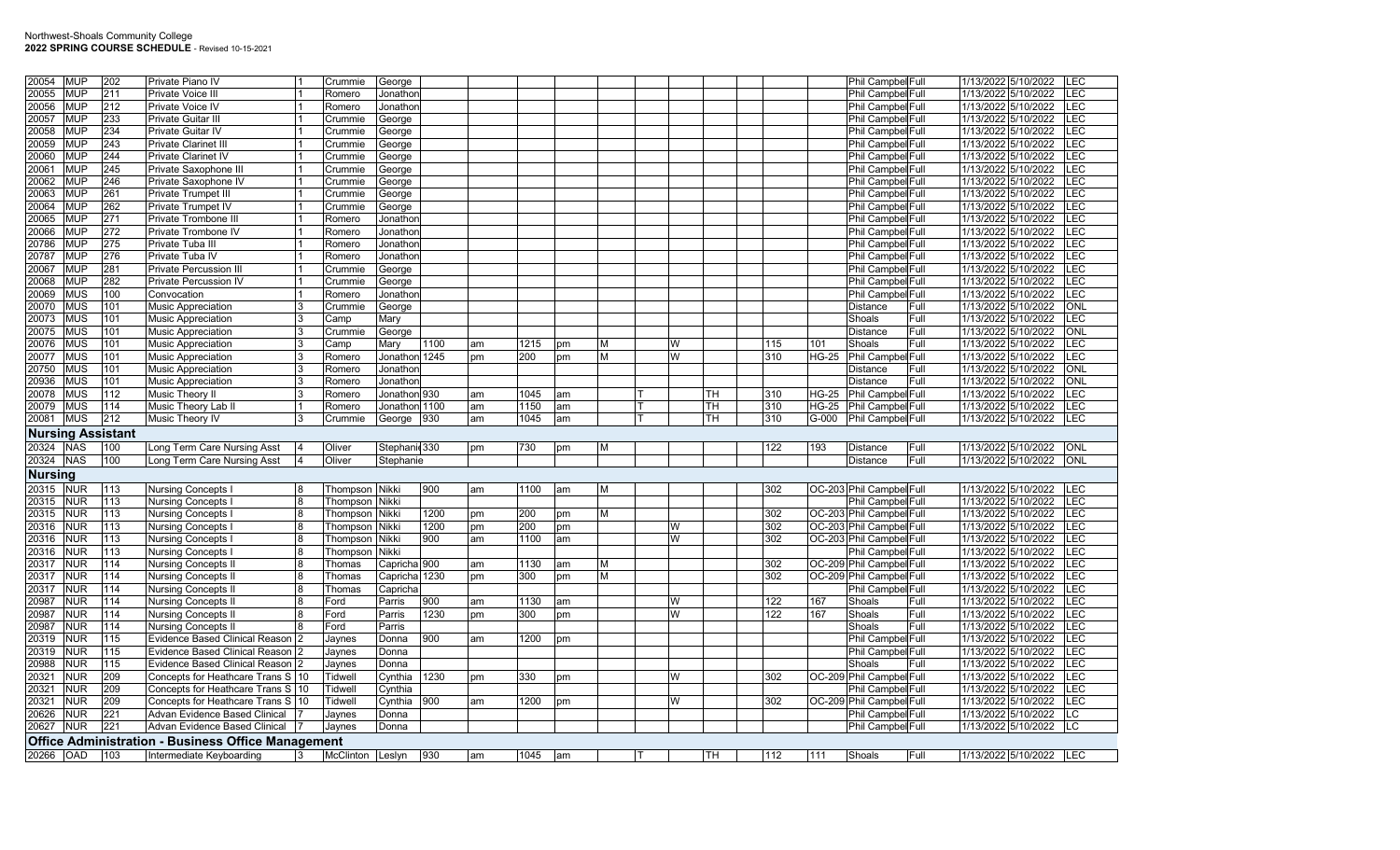| 20267          | OAD                      | 125 | <b>Word Processing</b>          | 3  | South            | <b>Desiree</b> | 800    | am | 915  | am | M | W   |     | 112 | 111    | Shoals                | Full     | 1/13/2022 5/10/2022<br>LEC         |
|----------------|--------------------------|-----|---------------------------------|----|------------------|----------------|--------|----|------|----|---|-----|-----|-----|--------|-----------------------|----------|------------------------------------|
| 20268          | OAD                      | 138 | Records/Information Managemen 3 |    | McClinton        | Leslyn         | 1100   | am | 1215 | pm |   |     | TH. | 112 | 103    | Shoals                | Full     | LEC<br>1/13/2022 5/10/2022         |
| 20269          | OAD                      | 211 | <b>Medical Terminology</b>      |    | South            | <b>Desiree</b> |        |    |      |    |   |     |     |     |        | <b>Distance</b>       | Full     | ONL<br>1/13/2022 5/10/2022         |
| 20271          | OAD                      | 217 | Office Management               |    | <b>McClinton</b> | Leslyn         |        |    |      |    |   |     |     |     |        | Distance              | Full     | <b>ONL</b><br>1/13/2022 5/10/2022  |
| 20272          | OAD                      | 218 | Office Procedures               |    | McClinton        | Leslyn         |        |    |      |    |   |     |     |     |        | <b>Distance</b>       | Full     | ONL<br>1/13/2022 5/10/2022         |
| 20870          | OAD                      | 241 | OAD COOP                        |    | McClinton        | Leslyn         |        |    |      |    |   |     |     |     |        | Shoals                | Full     | 1/13/2022 5/10/2022<br>INT         |
| 20291          | OAD                      | 242 | Office Internship               | 3  | Peebles          | Medina         |        |    |      |    |   |     |     |     |        | Shoals                | Full     | INT<br>1/13/2022 5/10/2022         |
|                | <b>Orientation</b>       |     | - Student Success               |    |                  |                |        |    |      |    |   |     |     |     |        |                       |          |                                    |
| 20276          | ORI                      | 107 | <b>Student Success</b>          |    | Oates            | Marchia        | 300    | pm | 350  | pm |   |     | TН  | 100 | 122    | Shoals                | 1st Mini | 1/13/2022 3/10/2022<br>LEC         |
| 20277          | ORI                      | 107 | Student Success                 |    | Oates            | Marchia        | 1100   | am | 1150 | am |   |     |     | 100 | 122    | Shoals                | 1st Mini | <b>ILEC</b><br>1/13/2022 3/10/2022 |
| 20278          | ORI                      | 107 | <b>Student Success</b>          |    | Phillips         | Kristi         | 930    | am | 1020 | am |   |     |     | 100 | 122    | Shoals                | 1st Mini | 1/13/2022 3/10/2022<br>LEC         |
| 20279          | ORI                      | 107 | <b>Student Success</b>          |    | Liles            | Savanna        | al 300 | pm | 350  | pm |   | W   |     | 100 | 122    | Shoals                | 1st Mini | 1/13/2022 3/10/2022<br><b>LEC</b>  |
| 20280          | ORI                      | 107 | <b>Student Success</b>          |    | Fort             | Indiao         | 100    | pm | 150  | pm | м |     |     | 100 | 122    | Shoals                | 1st Mini | LEC<br>1/13/2022 3/10/2022         |
| 20281          | ORI                      | 107 | <b>Student Success</b>          |    | Campbell         | Sherry         | 930    | am | 1020 | am | M |     |     | 100 | 122    | Shoals                | 1st Mini | 1/13/2022 3/10/2022<br><b>LEC</b>  |
| 20283          | ORI                      | 107 | <b>Student Success</b>          |    | Armstrong        | Seth           | 800    | am | 850  | am | M |     |     | 306 | $L-6$  | Phil Campbel 1st Mini |          | 1/13/2022 3/10/2022<br><b>LEC</b>  |
| 20284          | ORI                      | 107 | <b>Student Success</b>          |    | Simpson          | Mark           |        |    |      |    |   |     |     |     |        | Distance              | Full     | <b>ONL</b><br>1/13/2022 5/10/2022  |
| 20285          | ORI                      | 107 | <b>Student Success</b>          |    | <b>Bright</b>    | Lindsay        |        |    |      |    |   |     |     |     |        | <b>Distance</b>       | Full     | 1/13/2022 5/10/2022<br><b>ONL</b>  |
|                | Philosophy               |     |                                 |    |                  |                |        |    |      |    |   |     |     |     |        |                       |          |                                    |
| 20084          | PHL                      | 206 | <b>Ethics and Society</b>       | 13 | Peace            | John           |        |    |      |    |   |     |     |     |        | Distance              | Full     | 1/13/2022 5/10/2022<br>ONL         |
| 20908          | <b>PHL</b>               | 206 | <b>Ethics and Society</b>       |    | Peace            | John           |        |    |      |    |   |     |     |     |        | Distance              | Full     | 1/13/2022 5/10/2022<br>ONL         |
|                | <b>Physical Science</b>  |     |                                 |    |                  |                |        |    |      |    |   |     |     |     |        |                       |          |                                    |
| 20563          | PHS                      | 111 | Physical Science I              |    | Carrigee         | Craig          |        |    |      |    |   |     |     |     |        | <b>Distance</b>       | Full     | ONL<br>1/13/2022 5/10/2022         |
| 20564          | PHS                      | 111 | Physical Science I              |    | <b>Burks</b>     | Amy            |        |    |      |    |   |     |     |     |        | Distance              | Full     | 1/13/2022 5/10/2022<br><b>ONL</b>  |
| 20565          | PHS                      | 111 | Physical Science                |    | Eubanks          | Claude         | 500    | pm | 730  | pm | M | W   |     | 123 | 132    | Shoals                | Full     | <b>LLB</b><br>1/13/2022 5/10/2022  |
| 20740          | PHS                      | 111 | Physical Science l              |    | <b>Burks</b>     | Amy            |        |    |      |    |   |     |     |     |        | <b>Distance</b>       | Full     | <b>ONL</b><br>1/13/2022 5/10/2022  |
| 20566          | PHS                      | 112 | <b>Physical Science II</b>      |    | Eubanks          | Claude         | 100    | pm | 330  | pm |   |     | TH  | 123 | 132    | Shoals                | Full     | 1/13/2022 5/10/2022<br><b>LLB</b>  |
| 20567          | PHS                      | 112 | <b>Physical Science II</b>      |    | Murphy           | Michael        | 930    | am | 1045 | am | м | W   |     | 303 | $S-9$  | Phil Campbel Full     |          | 1/13/2022 5/10/2022<br><b>LLB</b>  |
| 20567          | PHS                      | 112 | <b>Physical Science II</b>      |    | Murphy           | Michael        | 1245   | pm | 245  | pm | М |     |     | 303 | $S-10$ | Phil Campbel Full     |          | 1/13/2022 5/10/2022<br><b>LLB</b>  |
| 20568          | PHS                      | 112 | <b>Physical Science II</b>      |    | Eubanks          | Claude         | 930    | am | 1200 | pm | M | W   |     | 123 | 132    | Shoals                | Full     | 1/13/2022 5/10/2022<br>LLB         |
| 20914          | PHS                      | 112 | Physical Science II             |    | Arny             | Mary           |        |    |      |    |   |     |     |     |        | Distance              | Full     | ONL<br>1/13/2022 5/10/2022         |
| <b>Physics</b> |                          |     |                                 |    |                  |                |        |    |      |    |   |     |     |     |        |                       |          |                                    |
| 20569          | PHY                      | 115 | <b>Technical Physics</b>        |    | Arny             | Mary           |        |    |      |    |   |     |     |     |        | Distance              | Full     | 1/13/2022 5/10/2022<br><b>ONL</b>  |
| 20569          | PHY                      | 115 | <b>Technical Physics</b>        |    | Arny             | Mary           | 100    | pm | 230  | pm |   |     | TH  | 123 | 129    | Distance              | Full     | 1/13/2022 5/10/2022<br><b>ONL</b>  |
| 20702          | PHY                      | 115 | Technical Physics               |    | Arny             | Mary           | 900    | am | 1030 | am |   |     | TН  |     |        | <b>Distance</b>       | Full     | 1/13/2022 5/10/2022<br><b>ONL</b>  |
| 20702          | PHY                      | 115 | <b>Technical Physics</b>        |    | Arny             | Mary           |        |    |      |    |   |     |     |     |        | Distance              | Full     | <b>ONL</b><br>1/13/2022 5/10/2022  |
| 20881          | PHY                      | 115 | <b>Technical Physics</b>        |    | Arny             | Mary           |        |    |      |    |   |     |     |     |        | Distance              | Full     | 1/13/2022 5/10/2022<br><b>ONL</b>  |
| 21016          | PHY                      | 202 | General Physics II-Trig Based   |    | Arny             | Mary           | 100    | pm | 300  | pm | M |     |     | 123 | 129    | Shoals                | Full     | <b>LLB</b><br>1/13/2022 5/10/2022  |
| 21016          | PHY                      | 202 | General Physics II-Trig Based   |    | Arny             | Mary           | 1100   | am | 1215 | pm | М | W   |     | 123 | 129    | Shoals                | Full     | 1/13/2022 5/10/2022<br><b>LLB</b>  |
| 20571          | PHY                      | 214 | General Physics Cal II          |    | Arny             | Mary           | 1100   | pm | 1215 | pm |   | W   |     | 123 | 129    | Shoals                | Full     | LAB<br>1/13/2022 5/10/2022         |
| 20571          | PHY                      | 214 | <b>General Physics Cal II</b>   |    | Arny             | Mary           | 100    | pm | 215  | pm | M | W   |     | 123 | 129    | Shoals                | Full     | 1/13/2022 5/10/2022<br><b>LLB</b>  |
| Plumbing       |                          |     |                                 |    |                  |                |        |    |      |    |   |     |     |     |        |                       |          |                                    |
| 21011          | PLB                      | 113 | Pipes & Fittings                |    | <b>Staff</b>     | Staff          | 400    | pm | 900  | pm | М |     |     | 126 |        | Shoals                | Full     | 1/13/2022 5/10/2022<br>LEC         |
| 21012          | <b>PLB</b>               | 114 | Joining Pipes & Fittings        |    | Staff            | Staff          | 400    | pm | 900  | pm |   | W   |     | 126 |        | Shoals                | Full     | 1/13/2022 5/10/2022<br>LEC         |
|                | <b>Political Science</b> |     |                                 |    |                  |                |        |    |      |    |   |     |     |     |        |                       |          |                                    |
| 20189          | POL                      | 211 | American National Government 3  |    | <b>Baltes</b>    | Joan           |        |    |      |    |   |     |     |     |        | <b>Distance</b>       | Full     | 1/13/2022 5/10/2022<br><b>ONL</b>  |
|                | <b>Psychology</b>        |     |                                 |    |                  |                |        |    |      |    |   |     |     |     |        |                       |          |                                    |
| 20191          | PSY                      | 200 | General Psychology              |    | Davis            | Andrea         | 1245   | pm | 200  | pm | M | l W |     | 307 | AV-5   | Phil Campbel Full     |          | 1/13/2022 5/10/2022<br>LEC         |
| 20192          | PSY                      | 200 | General Psychology              |    |                  |                |        |    |      |    |   |     |     |     |        | Distance              | Full     | <b>ONL</b><br>1/13/2022 5/10/2022  |
| 20193          | PSY                      | 200 | General Psychology              | 3  | Tucker           | Kimberly       | 800    | am | 915  | am | M | W   |     | 127 | 114    | Shoals                | Full     | <b>LEC</b><br>1/13/2022 5/10/2022  |
| 20194          | PSY                      | 200 | General Psychology              |    | Daniel           | Howard         | 1100   | am | 1215 | pm |   |     | TH  | 127 | 114    | Shoals                | Full     | LEC<br>1/13/2022 5/10/2022         |
| 20196          | PSY                      | 200 | General Psychology              |    | Cookson          | April          |        |    |      |    |   |     |     |     |        | Distance              | Full     | 1/13/2022 5/10/2022<br><b>ONL</b>  |
| 20197          | PSY                      | 200 | General Psychology              |    | Daniel           | Howard         | 1245   | pm | 200  | pm |   |     | TH  | 127 | 114    | Shoals                | Full     | <b>LEC</b><br>1/13/2022 5/10/2022  |
| 20198          | <b>PSY</b>               | 200 | General Psychology              | 3  | Davis            | Andrea         | 800    | am | 1045 | am |   |     |     | 110 | 104    | Shoals                | Full     | 1/13/2022 5/10/2022<br><b>LEC</b>  |
|                |                          |     |                                 |    |                  |                |        |    |      |    |   |     |     |     |        |                       |          |                                    |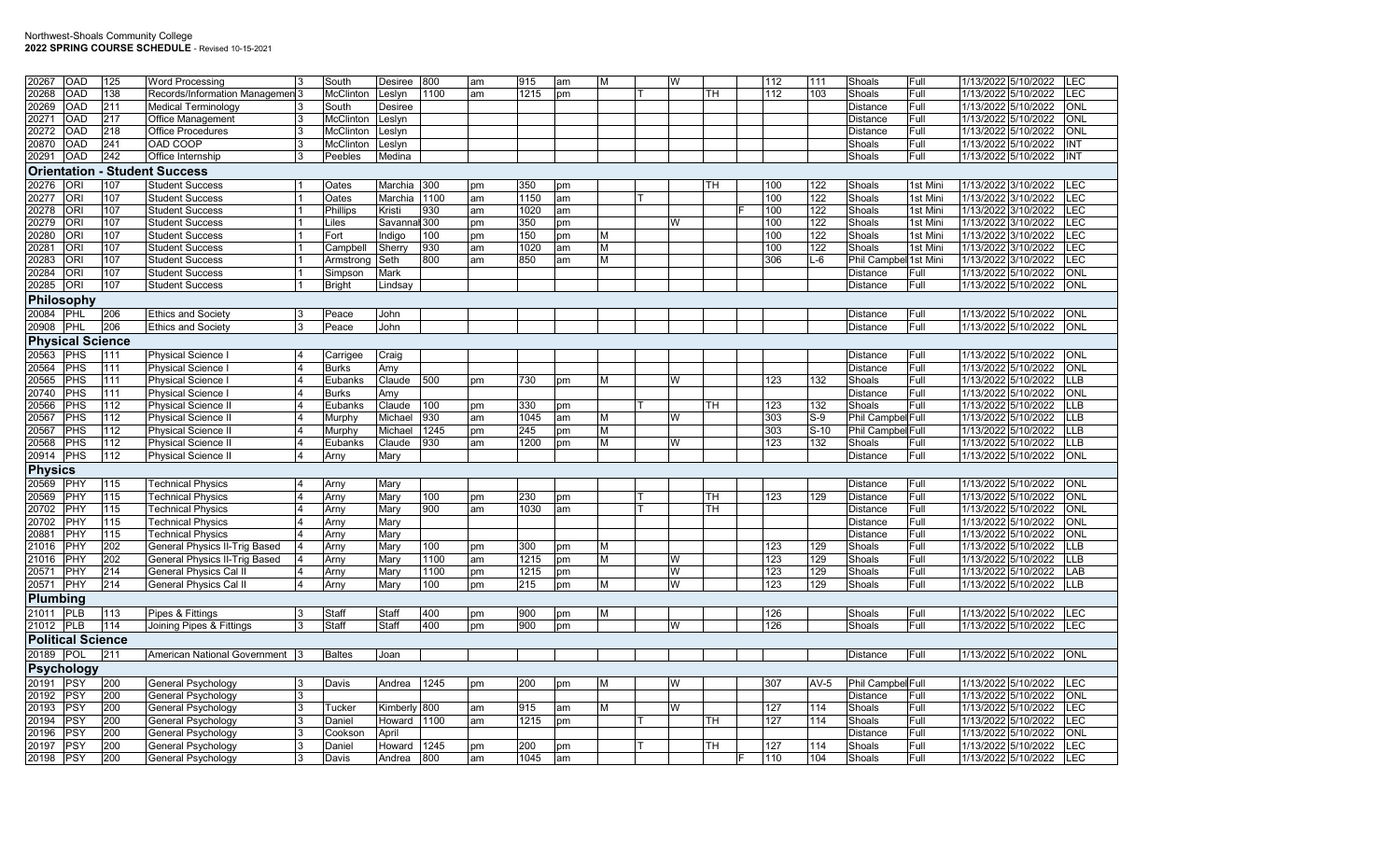|                | PSY         | 200                               |                                       |                  |             |      |    |      |    |   |   |           |     |        |                          | Full     |                                            | ONL        |
|----------------|-------------|-----------------------------------|---------------------------------------|------------------|-------------|------|----|------|----|---|---|-----------|-----|--------|--------------------------|----------|--------------------------------------------|------------|
| 20703          |             |                                   | General Psychology                    | McCullough David |             |      |    |      |    |   |   |           |     |        | <b>Distance</b>          | Full     | 1/13/2022 5/10/2022<br>1/13/2022 5/10/2022 | <b>ONL</b> |
| 20745          | PSY         | 200                               | General Psychology                    | McCullough David |             |      |    |      |    |   |   |           |     |        | Distance                 |          |                                            |            |
| 20804          | PSY         | 200                               | General Psychology                    | Tucker           | Kimberly    |      |    |      |    |   |   |           |     |        | Distance                 | 2nd Mini | 3/11/2022 5/10/2022                        | ONL        |
| 20931          | PSY         | 200                               | General Psychology                    |                  |             |      |    |      |    |   |   |           |     |        | <b>Distance</b>          | Full     | 1/13/2022 5/10/2022                        | ONL        |
| 20952          | PSY         | 200                               | General Psychology                    |                  |             |      |    |      |    |   |   |           |     |        | Distance                 | Full     | 1/13/2022 5/10/2022                        | <b>ONL</b> |
| 20984          | PSY         | 200                               | General Psychology                    | Davis            | Andrea      | 800  | am | 915  | am |   |   | TH        | 127 | 114    | Shoals                   | Full     | 1/13/2022 5/10/2022                        | LEC        |
| 20985          | PSY         | 200                               | General Psychology                    | Oates            | Marchia 530 |      | pm | 645  | pm |   |   | TН        | 110 | 107    | Shoals                   | Full     | 1/13/2022 5/10/2022                        | <b>LEC</b> |
| 21022          | PSY         | 200                               | General Psychology                    | Staff            | Staff       |      |    |      |    |   |   |           |     |        | Distance                 | 2nd Mini | 3/11/2022 5/10/2022                        | <b>ONL</b> |
| 20199          | PSY         | 210                               | Human Growth and Development 3        | Tucker           | Kimberly    |      |    |      |    |   |   |           |     |        | Distance                 | Full     | 1/13/2022 5/10/2022                        | <b>ONL</b> |
| 20200          | PSY         | 210                               | Human Growth and Development 3        |                  |             |      |    |      |    |   |   |           |     |        | Phil Campbel Full        |          | 1/13/2022 5/10/2022                        | LEC        |
| 20201          | PSY         | 210                               | Human Growth and Development 3        | Davis            | Andrea      | 215  | pm | 330  | pm | M | W |           | 307 | $AV-5$ | Phil Campbel Full        |          | 1/13/2022 5/10/2022                        | LEC        |
| 20202          | PSY         | 210                               | Human Growth and Development 3        | Oates            | Marchia     | 700  | pm | 815  | pm |   |   | <b>TH</b> | 110 | 107    | Shoals                   | Full     | 1/13/2022 5/10/2022                        | LEC        |
| 20203          | PSY         | 210                               | Human Growth and Development 3        | Tucker           | Kimberly    |      |    |      |    |   |   |           |     |        | Distance                 | Full     | 1/13/2022 5/10/2022                        | ONL        |
| 20204          | PSY         | 210                               | Human Growth and Development 3        | Daniel           | Howard      | 1245 | pm | 200  | pm | M | W |           | 127 | 114    | Shoals                   | Full     | 1/13/2022 5/10/2022                        | LEC        |
| 20205          | PSY         | 210                               | Human Growth and Development 3        |                  |             |      |    |      |    |   |   |           |     |        | Distance                 | Full     | 1/13/2022 5/10/2022                        | ONL        |
| 20206          | PSY         | 210                               | Human Growth and Development 3        | McCullough David |             |      |    |      |    |   |   |           |     |        | Distance                 | Full     | 1/13/2022 5/10/2022                        | ONL        |
| 20207          | PSY         | 210                               | Human Growth and Development 3        | Tucker           | Kimberly    | 930  | am | 1045 | am | M | W |           | 127 | 114    | Shoals                   | Full     | 1/13/2022 5/10/2022                        | LEC        |
| 20986          | PSY         | 210                               | Human Growth and Development 3        | Davis            | Andrea      | 930  | am | 1045 | am |   |   | TH        |     |        | Shoals                   | Full     | 1/13/2022 5/10/2022                        | <b>LEC</b> |
|                | Radiography |                                   |                                       |                  |             |      |    |      |    |   |   |           |     |        |                          |          |                                            |            |
| 20355          | <b>RAD</b>  | 122                               | Radiographic Procedures II            | Robertson        | Ricky       | 1235 | pm | 335  | pm | M | W |           | 121 | 151    | Shoals                   | Full     | 1/13/2022 5/10/2022                        | <b>LLB</b> |
| 20355          | <b>RAD</b>  | 122                               | Radiographic Procedures II            | Robertson        | Ricky       | 1005 | am | 1135 | am | M | W |           | 121 | 151    | Shoals                   | Full     | 1/13/2022 5/10/2022                        | <b>LLB</b> |
| 20358          | <b>RAD</b>  | 124                               | <b>Clinical Education II</b>          | Simms            | Carl        | 800  | am | 330  | pm |   |   | ТH        | 121 | 151    | Shoals                   | Full     | 1/13/2022 5/10/2022                        | <b>CLN</b> |
| 20357          | <b>RAD</b>  | 125                               | Imaging Equipment                     | Simms            | Carl        | 830  | am | 1000 | am | M | W |           | 121 | 151    | Shoals                   | Full     | 1/13/2022 5/10/2022                        | LEC        |
| 20825          | <b>RAD</b>  | 224                               | Clinical Education V                  | Simms            | Carl        |      |    |      |    | M | W |           |     |        | Shoals                   | Full     | 1/13/2022 5/10/2022                        | <b>CLN</b> |
| 20826          | <b>RAD</b>  | 227                               | Review Seminar                        | Robertson        | Ricky       | 800  | am | 1000 | am |   |   |           |     |        | Shoals                   | Full     | 1/13/2022 5/10/2022                        | <b>SEM</b> |
| Religion       |             |                                   |                                       |                  |             |      |    |      |    |   |   |           |     |        |                          |          |                                            |            |
|                |             |                                   |                                       |                  |             |      |    |      |    |   |   |           |     |        |                          |          |                                            |            |
| 20085 REL      |             | 152                               | <b>Survey of New Testament</b>        | Ratliff          | Kim         |      |    |      |    |   |   |           |     |        | <b>Distance</b>          | Full     | 1/13/2022 5/10/2022 ONL                    |            |
|                |             |                                   |                                       |                  |             |      |    |      |    |   |   |           |     |        |                          |          |                                            |            |
|                |             | <b>Salon &amp; Spa Management</b> |                                       |                  |             |      |    |      |    |   |   |           |     |        |                          |          |                                            |            |
| 20816          | SAL         | 133                               | Salon and Spa Management Tecl 3       | Wallace          | Gerri       |      |    |      |    |   |   |           | 131 |        | Shoals                   | Full     | 1/13/2022 5/10/2022                        | <b>LEC</b> |
| 20225          | SAL         | 201                               | Entrepreneurship for Salon/Spa 3      | Wallace          | Gerri       |      |    |      |    |   |   |           |     |        | <b>Distance</b>          | Full     | 1/13/2022 5/10/2022                        | <b>ONL</b> |
|                |             |                                   |                                       |                  |             |      |    |      |    |   |   |           |     |        |                          |          |                                            |            |
| Sociology      |             |                                   |                                       |                  |             |      |    |      |    |   |   |           |     |        |                          |          |                                            |            |
| 20208          | SOC         | 200                               | Introduction to Sociology             |                  |             |      |    |      |    |   |   |           |     |        | Shoals                   | Full     | 1/13/2022 5/10/2022                        | <b>LEC</b> |
| 20209          | <b>SOC</b>  | 200                               | Introduction to Sociology             |                  |             |      |    |      |    |   |   |           |     |        | Shoals                   | 2nd Mini | 3/11/2022 5/10/2022                        | LEC        |
| 20211          | SOC         | 200                               | Introduction to Sociology             | Sealy            | Patricia    |      |    |      |    |   |   |           |     |        | Distance                 | Full     | 1/13/2022 5/10/2022                        | ONL        |
| 20621          | <b>SOC</b>  | 200                               | Introduction to Sociology             |                  |             |      |    |      |    |   |   |           |     |        | <b>Distance</b>          | 2nd Mini | 3/11/2022 5/10/2022                        | <b>ONL</b> |
| 20922          | <b>SOC</b>  | 200                               | Introduction to Sociology             |                  |             |      |    |      |    |   |   |           |     |        | Distance                 | Full     | 1/13/2022 5/10/2022                        | ONL        |
| 20212          | SOC         | 247                               | Marriage and the Family               | Sealy            | Patricia    |      |    |      |    |   |   |           |     |        | <b>Distance</b>          | Full     | 1/13/2022 5/10/2022                        | <b>ONL</b> |
| <b>Spanish</b> |             |                                   |                                       |                  |             |      |    |      |    |   |   |           |     |        |                          |          |                                            |            |
| 20088          | <b>SPA</b>  | 101                               | Introductory Spanish I                | Johnson          | Maria       | 1050 | am | 1230 | pm | M | W |           | 120 | 123    | Shoals                   | Full     | 1/13/2022 5/10/2022                        | <b>LEC</b> |
| 20783          | <b>SPA</b>  | 101                               | Introductory Spanish                  | Weems            | Julie       |      |    |      |    |   |   |           |     |        | Distance                 | Full     | 1/13/2022 5/10/2022                        | ONL        |
| 20927          | <b>SPA</b>  | 101                               | Introductory Spanish I                | Miller           | Alyssia     |      |    |      |    |   |   |           |     |        | <b>Distance</b>          | Full     | 1/13/2022 5/10/2022                        | <b>ONL</b> |
| 20089          | <b>SPA</b>  | 102                               | <b>Introductory Spanish II</b>        | Miller           | Alyssia     |      |    |      |    |   |   |           |     |        | <b>Distance</b>          | Full     | 1/13/2022 5/10/2022                        | ONL        |
| <b>Speech</b>  |             |                                   |                                       |                  |             |      |    |      |    |   |   |           |     |        |                          |          |                                            |            |
| 20091          | <b>SPH</b>  | 107                               | Fundamentals of Public Speakin        | Robinson         | Kimberly    |      |    |      |    |   |   |           |     |        | Distance                 | Full     | 1/13/2022 5/10/2022                        | <b>ONL</b> |
| 20092          | <b>SPH</b>  | 107                               | Fundamentals of Public Speakin 3      | Robinson         | Kimberly    |      |    |      |    |   |   |           |     |        | Distance                 | Full     | 1/13/2022 5/10/2022                        | <b>ONL</b> |
| 20093          | SPH         | 107                               | Fundamentals of Public Speakin 3      | Robinson         | Kimberly    | 1100 | am | 1215 | pm | M | W |           | 112 | 107    | Shoals                   | Full     | 1/13/2022 5/10/2022                        | <b>LEC</b> |
| 20094          | SPH         | 107                               | <b>Fundamentals of Public Speakin</b> | Robinson         | Kimberly    | 1100 | am | 1215 | pm |   |   | <b>TH</b> | 112 | 107    | Shoals                   | Full     | 1/13/2022 5/10/2022                        | LEC        |
| 20095          | SPH         | 107                               | Fundamentals of Public Speakin        | Robinson         | Kimberly    | 930  | am | 1045 | am | M | W |           | 112 | 107    | Shoals                   | Full     | 1/13/2022 5/10/2022                        | LEC        |
| 20097          | <b>SPH</b>  | 107                               | Fundamentals of Public Speakin 3      | Robinson         | Kimberly    |      |    |      |    |   |   |           |     |        | Distance                 | Full     | 1/13/2022 5/10/2022                        | ONL        |
| 20098          | SPH         | 107                               | Fundamentals of Public Speakin        | Long             | Ginger      |      |    |      |    |   |   |           |     |        | Distance                 | Full     | 1/13/2022 5/10/2022                        | <b>ONL</b> |
| 20099          | SPH         | 107                               | Fundamentals of Public Speakin        | Long             | Ginger      | 800  | am | 915  | am |   |   | TН        | 302 |        | OC-104 Phil Campbel Full |          | 1/13/2022 5/10/2022                        | LEC        |
| 20624          | SPH         | 107                               | Fundamentals of Public Speakin  3     | Myatt            | Debra       |      |    |      |    |   |   |           |     |        | Distance                 | 2nd Mini | 3/11/2022 5/10/2022                        | <b>ONL</b> |
| 20728          | SPH         | 107                               | <b>Fundamentals of Public Speakin</b> | Myatt            | Debra       |      |    |      |    |   |   |           |     |        | Distance                 | Full     | 1/13/2022 5/10/2022                        | <b>ONL</b> |